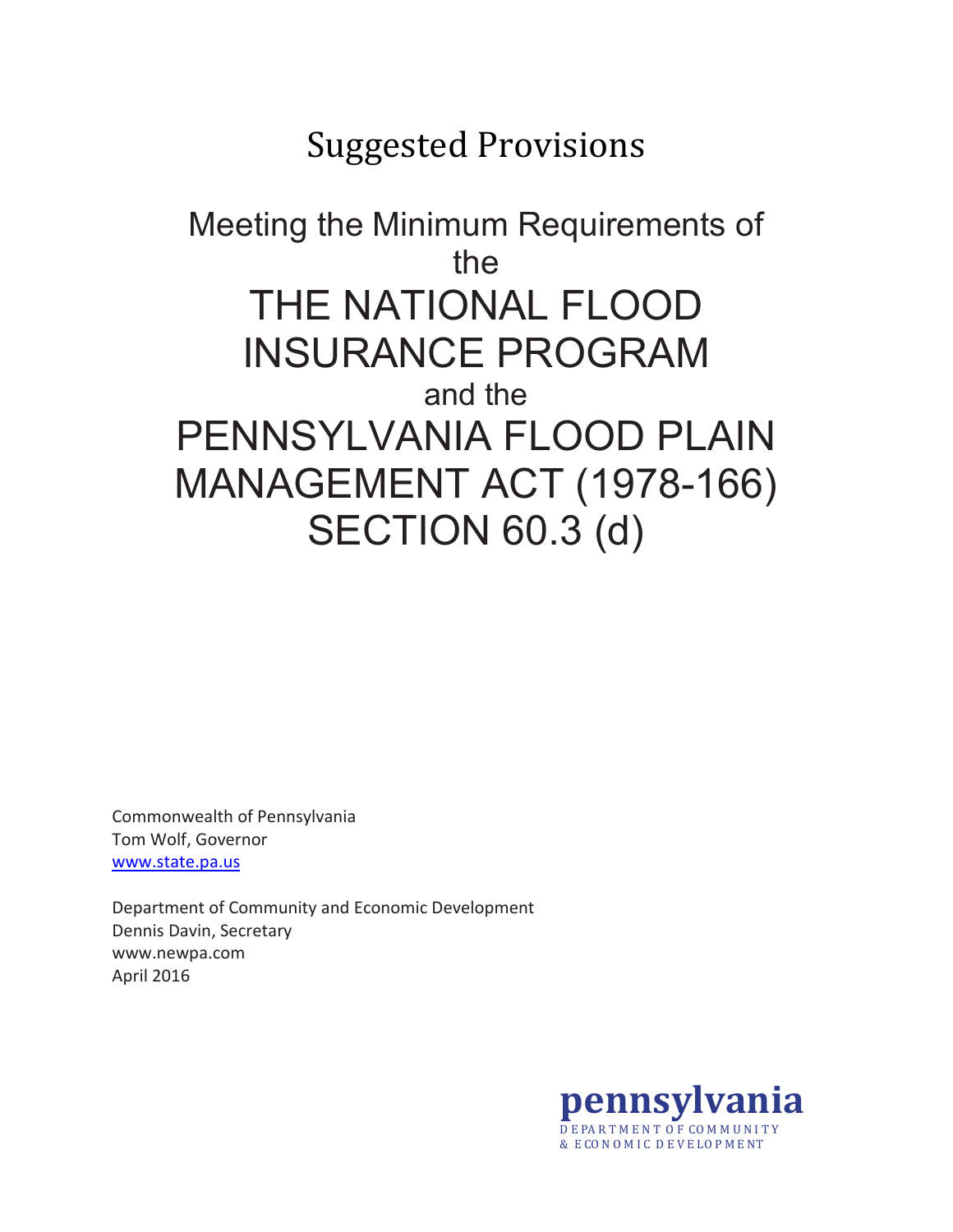#### EXPLANATORY NOTE:

This suggested ordinance has been prepared to help municipalities meet the requirements of the National Flood Insurance Program and the Pennsylvania Flood Plain Management Act (Act 166-1978). More specifically, this ordinance is meant to serve as a guide to the provisions necessary to comply with the requirements of Section 60.3 (d) of the National Flood Insurance Program as well as the requirements of Act 1978-166 and the regulations adopted by the Department of Community and Economic Development pursuant to that Act.

In using these suggested provisions, certain things must be understood and kept in mind:

- 1. A municipality may take one of two basic approaches in enacting its floodplain management regulations. It can adopt a single purpose ordinance, which contains all the necessary provisions, or it can enact whatever provisions may be necessary by amending other existing codes and ordinances such as a zoning ordinance, building code, etc. This suggested ordinance can be used as a guide by municipalities that do not have other codes or ordinances which could be amended, or that simply prefer to enact a single purpose ordinance for whatever reason.
- 2. These provisions cannot be adopted verbatim. Every municipality making use of these provisions will have to make some choices and modifications, depending upon the kind of flood hazard areas and information contained in the Flood Insurance Study and maps from the Federal government, and their own particular circumstances, objectives, and policies.
- 3. These provisions are not "model" floodplain management regulations. With few exceptions, they have been prepared only with the intention of meeting the minimum requirements of Section 60.3 (d) of the National Flood Insurance Program and the Pennsylvania Flood Plain Management Act. They do not contain everything necessary or desirable for good floodplain management. For any municipality that may be interested, considerably more could be done concerning the regulation of development in flood prone areas. While these regulations are provided to municipalities for compliance with State and Federal floodplain management regulations, this is a technical assistance "tool" and therefore verbatim adoption of this language does not guarantee compliance. The ordinance does still need to be modified to reflect the individual municipality's needs.
- 4. Because these provisions are with a few exceptions prepared only with the intention of meeting the minimum requirements of Section 60.3 (d) of the National Flood Insurance Program and the Pennsylvania Flood Plain Management Act, these provisions do not contain everything necessary to provide for the lowest flood insurance premiums available. Municipalities are strongly advised to understand the impact that their ordinance provisions have on flood insurance premiums, so that they can make choices best suited to the municipality's needs.
- 5. Portions of these provisions are required under PA Act 1978-166 regardless of whether or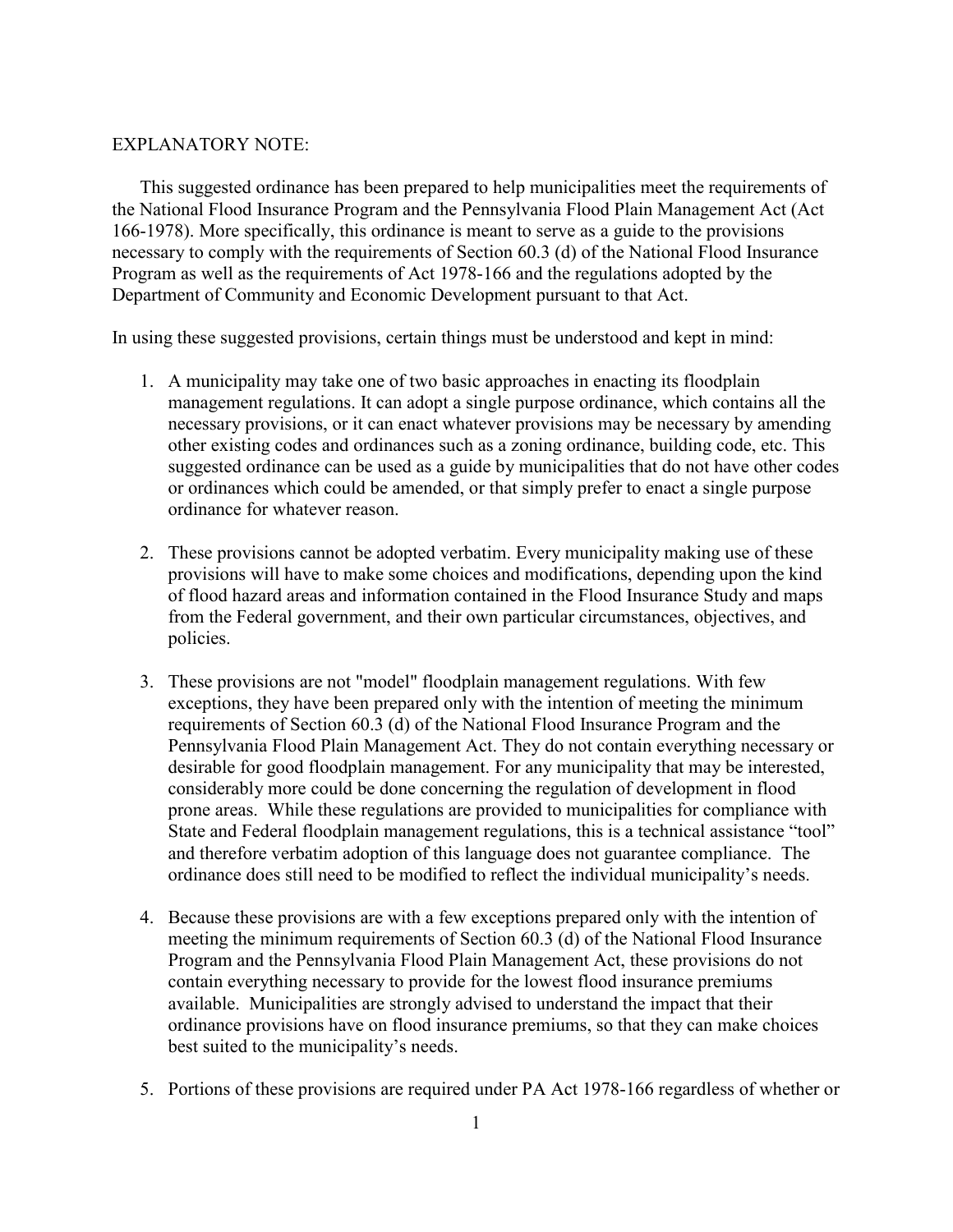not a municipality "opts in" or "opts out" of administering the PA Uniform Construction Code (UCC), PA Act 45 of 1999. Article XI of Act 1999-45 stipulates that the provisions of Act 1978-166 are not superseded by the Code. Therefore, it is strongly recommended that at a minimum, a municipality retain its current Flood Plain Management provisions and revise them to include the UCC coordinating references contained herein which refer to specific and appropriate supplemental UCC provisions and International Code References.

- 6. Receipt of a permit or any other action (including appeals) promulgated by a Zoning Officer, Zoning Hearing Board, Court of Common Pleas, or any other governmental entity, indicating that a landowner or municipality is in compliance with the minimum requirements of the National Flood Insurance Program shall not relieve a landowner or a municipality of the obligation to comply with the minimum requirements of the National Flood Insurance Program, as determined by the Federal Emergency Management Agency. Nor will such action cure a violation of the minimum requirements of the National Flood Insurance Program, as determined by the Federal Emergency Management Agency. Notwithstanding any municipal decision to the contrary, failure to meet the minimum National Flood Insurance Program requirements as outlined in 44 Code of Federal Regulations (60.6) will result in imposition of the accompanying sanctions identified in 44 Code of Federal Regulations Section 59.24. A variance, granted in accordance with 44 CFR 60.6, is the sole avenue through which a landowner may permissibly request relief from the minimum requirements of the NFIP and thus avoid sanctions for noncompliance.
- 7. Prior to the enactment of any ordinance, a municipality should seek the advice of its solicitor regarding its content and enactment. If the solicitor is not involved in the actual preparation of the ordinance, he or she should, at the very least, be given the opportunity to review and comment upon the proposed ordinance prior to its enactment.
- 8. Any flood plain management provisions enacted by a new ordinance or by amending existing ordinances, codes or laws, shall take precedence over any less restrictive conflicting local laws, ordinances or codes.

The needs, circumstances, and objectives of municipalities are so diverse that the development of a single ordinance for use by all is literally impossible. While use of so called "model" ordinances, suggested provisions, etc., can be of considerable help to a municipality, they are, nevertheless, of value only up to a certain point. No "ready-made" ordinance exists for any municipality. It is for this reason that we caution municipalities with respect to the use of these provisions. As with any other aid to local government, the value to be derived is dependent upon the intelligence with which it is used.

If there are any questions concerning these suggested provisions, the National Flood Insurance Program, or the Pennsylvania Flood Plain Management Act, the Governor's Center for Local Government Services within the Department of Community and Economic Development should be contacted without hesitation.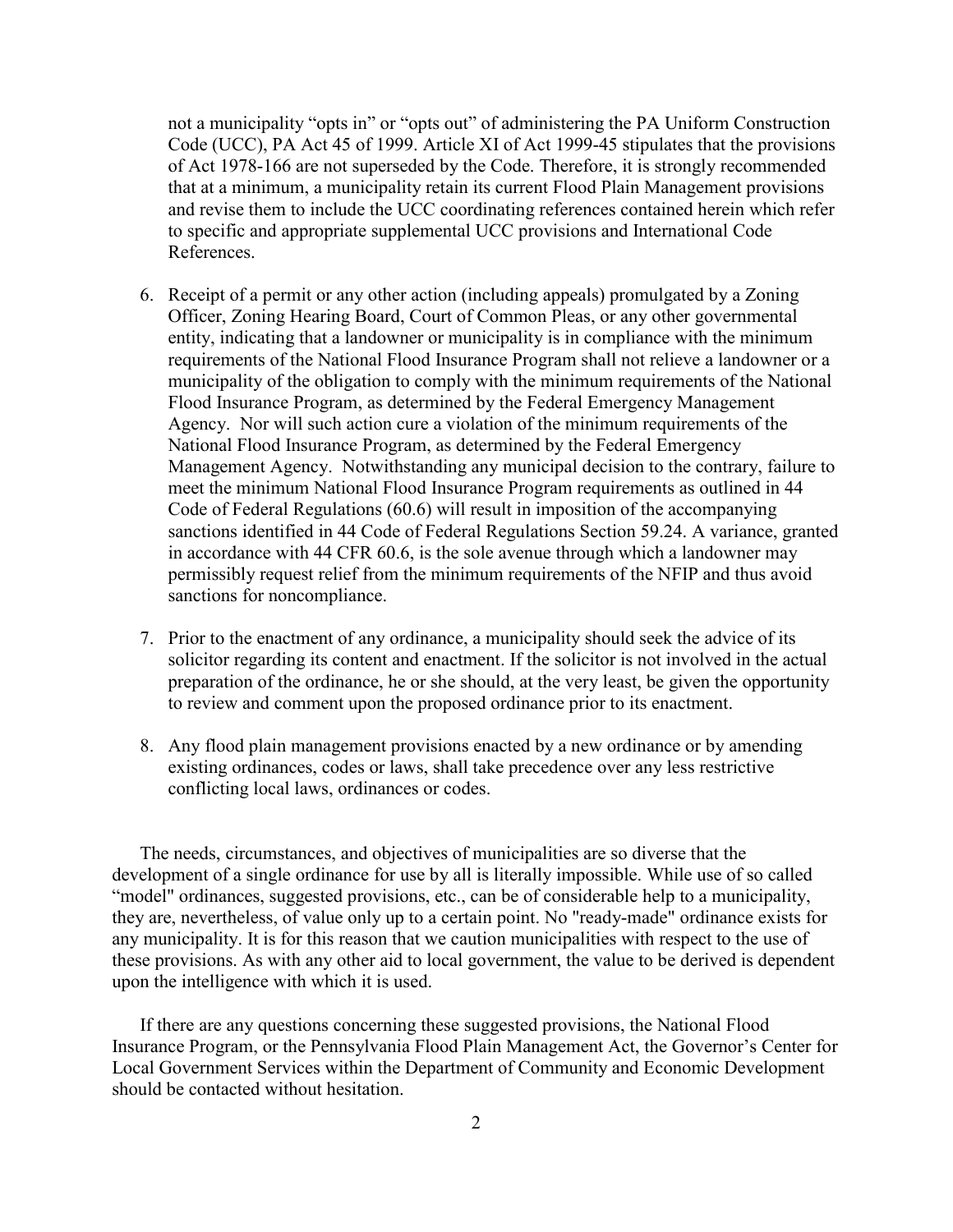# TABLE OF CONTENTS

| <b>ARTICLE II</b>                                                                                                                                                                                                                                       |                                                                  |  |
|---------------------------------------------------------------------------------------------------------------------------------------------------------------------------------------------------------------------------------------------------------|------------------------------------------------------------------|--|
| <b>ARTICLE III</b>                                                                                                                                                                                                                                      |                                                                  |  |
| <b>ARTICLE IV</b>                                                                                                                                                                                                                                       |                                                                  |  |
| <b>ARTICLE V</b>                                                                                                                                                                                                                                        |                                                                  |  |
| <b>ARTICLE VI</b>                                                                                                                                                                                                                                       | ACTIVITIES REQUIRING SPECIAL PERMITS  26                         |  |
|                                                                                                                                                                                                                                                         | ARTICLE VII EXISTING STRUCTURES IN IDENTIFIED FLOODPLAIN AREAS30 |  |
|                                                                                                                                                                                                                                                         |                                                                  |  |
|                                                                                                                                                                                                                                                         |                                                                  |  |
|                                                                                                                                                                                                                                                         |                                                                  |  |
| <b>NOTE:</b> THESE PAGES WILL CHANGE WHEN NOTE BOXES/OPTIONS ARE<br>REMOVED- DELETE ALL NOTE BOXES AND UNWANTED OPTIONS BEFORE<br>SENDING IN DRAFT FOR REVIEW. ENTER PAGE NUMBERS WHEN DRAFT IS<br>FINALIIZED IF YOU WISH TO INCLUDE TABLE OF CONTENTS. |                                                                  |  |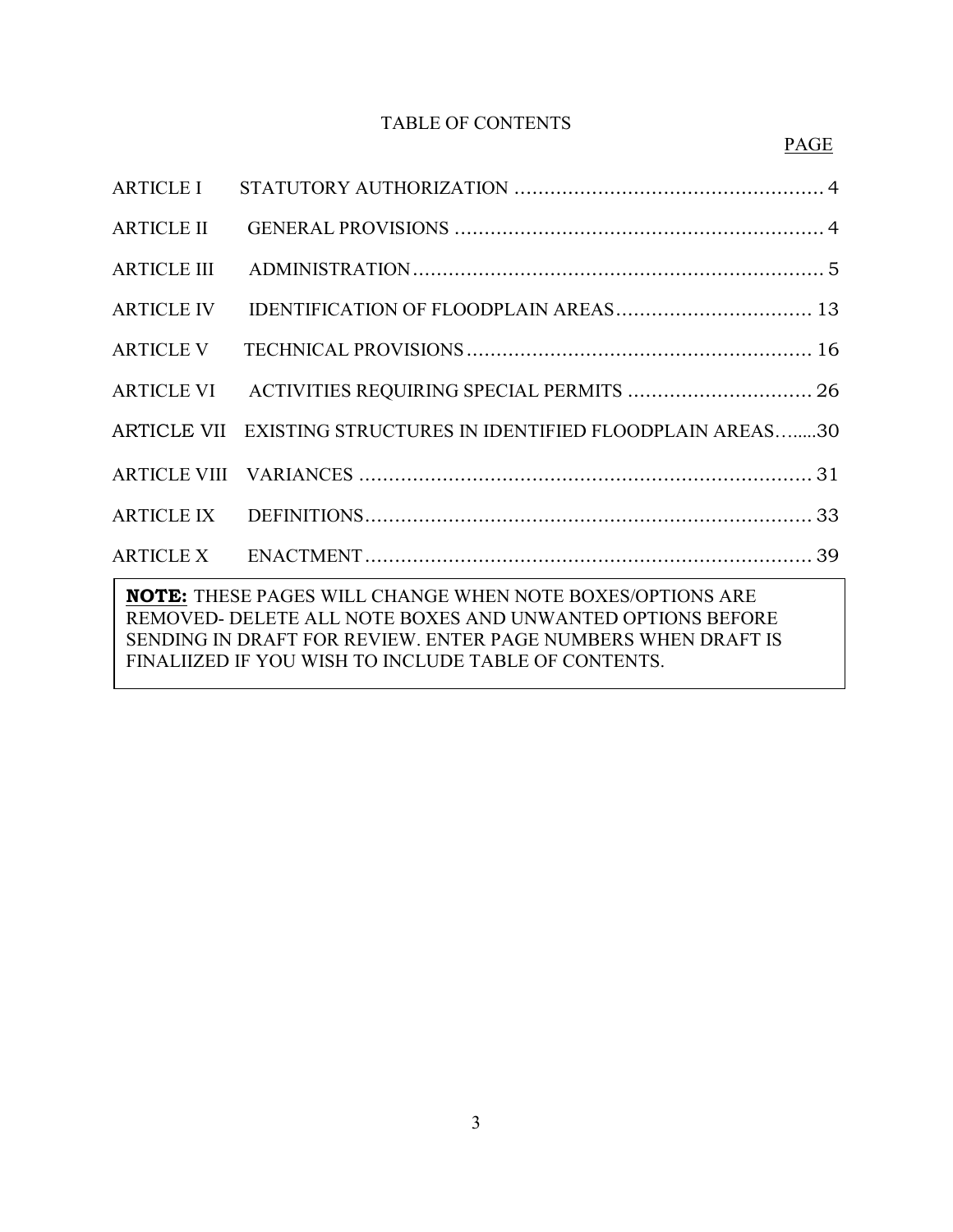*[Name of Municipality]* ORDINANCE NO. *\_\_\_\_\_\_\_\_\_\_*

# AN ORDINANCE REQUIRING ALL PERSONS, PARTNERSHIPS, BUSINESSES, AND CORPORATIONS TO OBTAIN A PERMIT FOR ANY CONSTRUCTION OR DEVELOPMENT; PROVIDING FOR THE ISSUANCE OF SUCH PERMITS; SETTING FORTH CERTAIN MINIMUM REQUIREMENTS FOR NEW CONSTRUCTION AND DEVELOPMENT WITHIN AREAS OF THE *[Name of Municipality]* WHICH ARE SUBJECT TO FLOODING; AND ESTABLISHING PENALTIES FOR ANY PERSONS WHO FAIL, OR REFUSE TO COMPLY WITH, THE REQUIREMENTS OR PROVISIONS OF THIS ORDINANCE.

# ARTICLE I. STATUTORY AUTHORIZATION

The Legislature of the Commonwealth of Pennsylvania has, by the passage of the Pennsylvania Flood Plain Management Act of 1978, delegated the responsibility to local governmental units to adopt floodplain management regulations to promote public health, safety, and the general welfare of its citizenry. Therefore, the *[Board, Council, etc.]* of the *[Name of Municipality]* does hereby order as follows.

#### ARTICLE II. GENERAL PROVISIONS

#### Section 2.01 Intent

The intent of this Ordinance is to:

- A. Promote the general health, welfare, and safety of the community.
- B. Encourage the utilization of appropriate construction practices in order to prevent or minimize flood damage in the future.
- C. Minimize danger to public health by protecting water supply and natural drainage.
- D. Reduce financial burdens imposed on the community, its governmental units, and its residents, by preventing excessive development in areas subject to flooding.
- E. Comply with federal and state floodplain management requirements.

#### Section 2.02 Applicability

It shall be unlawful for any person, partnership, business or corporation to undertake, or cause to be undertaken, any construction or development anywhere within the *[Name of Municipality]* unless a Permit has been obtained from the Floodplain Administrator.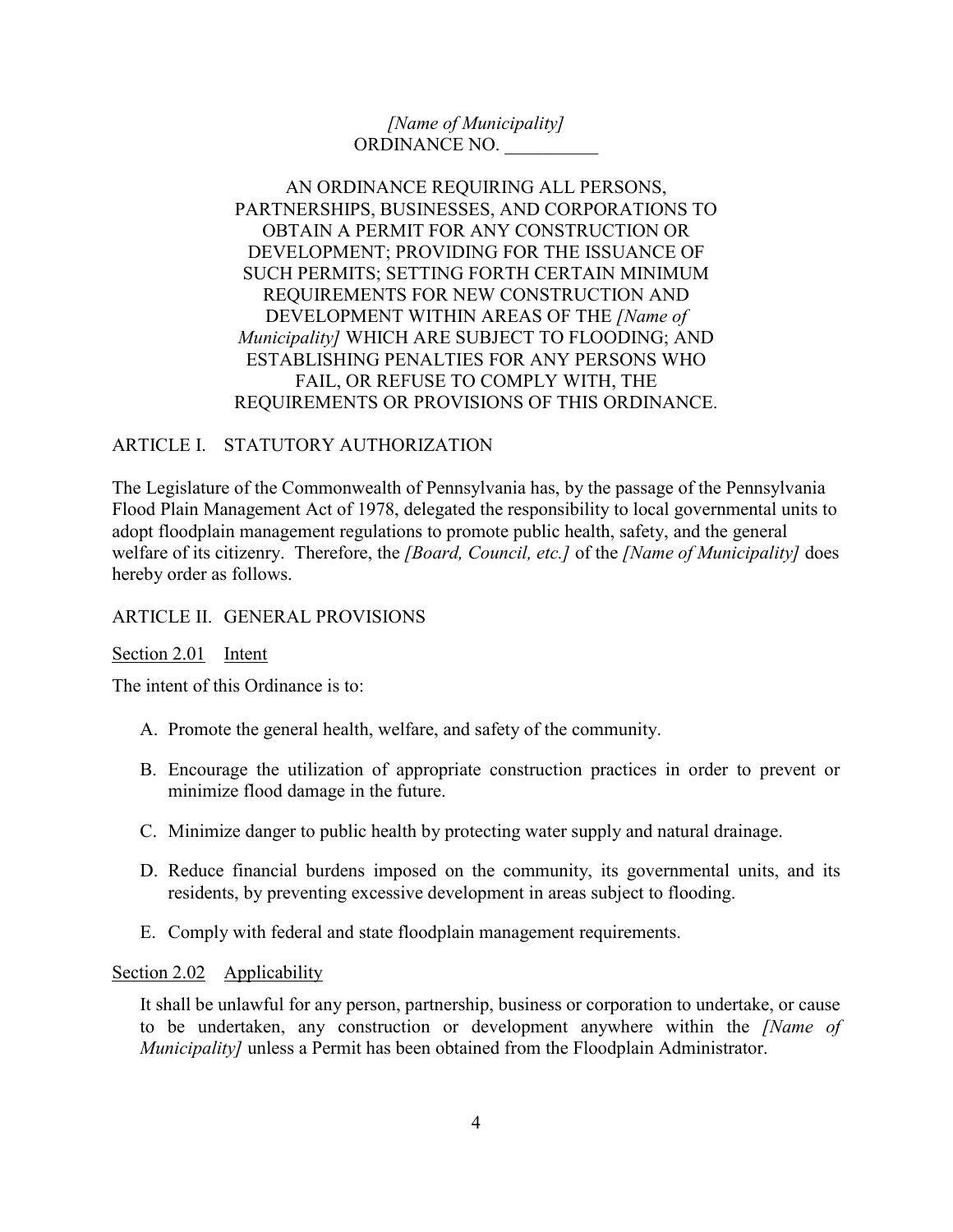## Section 2.03 Abrogation and Greater Restrictions

This ordinance supersedes any other conflicting provisions which may be in effect in identified floodplain areas. However, any other ordinance provisions shall remain in full force and effect to the extent that those provisions are more restrictive. If there is any conflict between any of the provisions of this Ordinance, the more restrictive shall apply.

## Section 2.04 Severability

If any section, subsection, paragraph, sentence, clause, or phrase of this Ordinance shall be declared invalid for any reason whatsoever, such a decision shall not affect the remaining portions of the Ordinance, which shall remain in full force and effect, and for this purpose the provisions of this Ordinance are hereby declared to be severable.

## Section 2.05 Warning and Disclaimer of Liability

The degree of flood protection sought by the provisions of this Ordinance is considered reasonable for regulatory purposes and is based on accepted engineering methods of study. Larger floods may occur or flood heights may be increased by man-made or natural causes, such as ice jams and bridge openings restricted by debris. This Ordinance does not imply that areas outside any identified floodplain areas, or that land uses permitted within such areas will be free from flooding or flood damages.

This Ordinance shall not create liability on the part of the *[Name of Municipality]* or any officer or employee thereof for any flood damages that result from reliance on this Ordinance or any administrative decision lawfully made thereunder.

# ARTICLE III. ADMINISTRATION

## Section 3.01 Designation of the Floodplain Administrator

**NOTE**: Sections 3.01 through 3.09 – If floodplain provisions are amended into a zoning ordinance, the floodplain administrator must be the zoning officer. Any descriptions of duties, procedures, content of a permit application, etc. may add to but may not conflict with those prescribed in the MPC or the local zoning ordinance.

The *[Insert title of individual responsible for this role- Ex. Building Permit Officer, Zoning Officer, City Manager, etc.]* is hereby appointed to administer and enforce this ordinance and is referred to herein as the Floodplain Administrator The Floodplain Administrator may: (A) Fulfill the duties and responsibilities set forth in these regulations, (B) Delegate duties and responsibilities set forth in these regulations to qualified technical personnel, plan examiners, inspectors, and other employees, or (C) Enter into a written agreement or written contract with another agency or private sector entity to administer specific provisions of these regulations. Administration of any part of these regulations by another entity shall not relieve the community of its responsibilities pursuant to the participation requirements of the National Flood Insurance Program as set forth in the Code of Federal Regulations at 44 C.F.R. Section 59.22.

In the absence of a designated Floodplain Administrator, the Floodplain Administrator duties are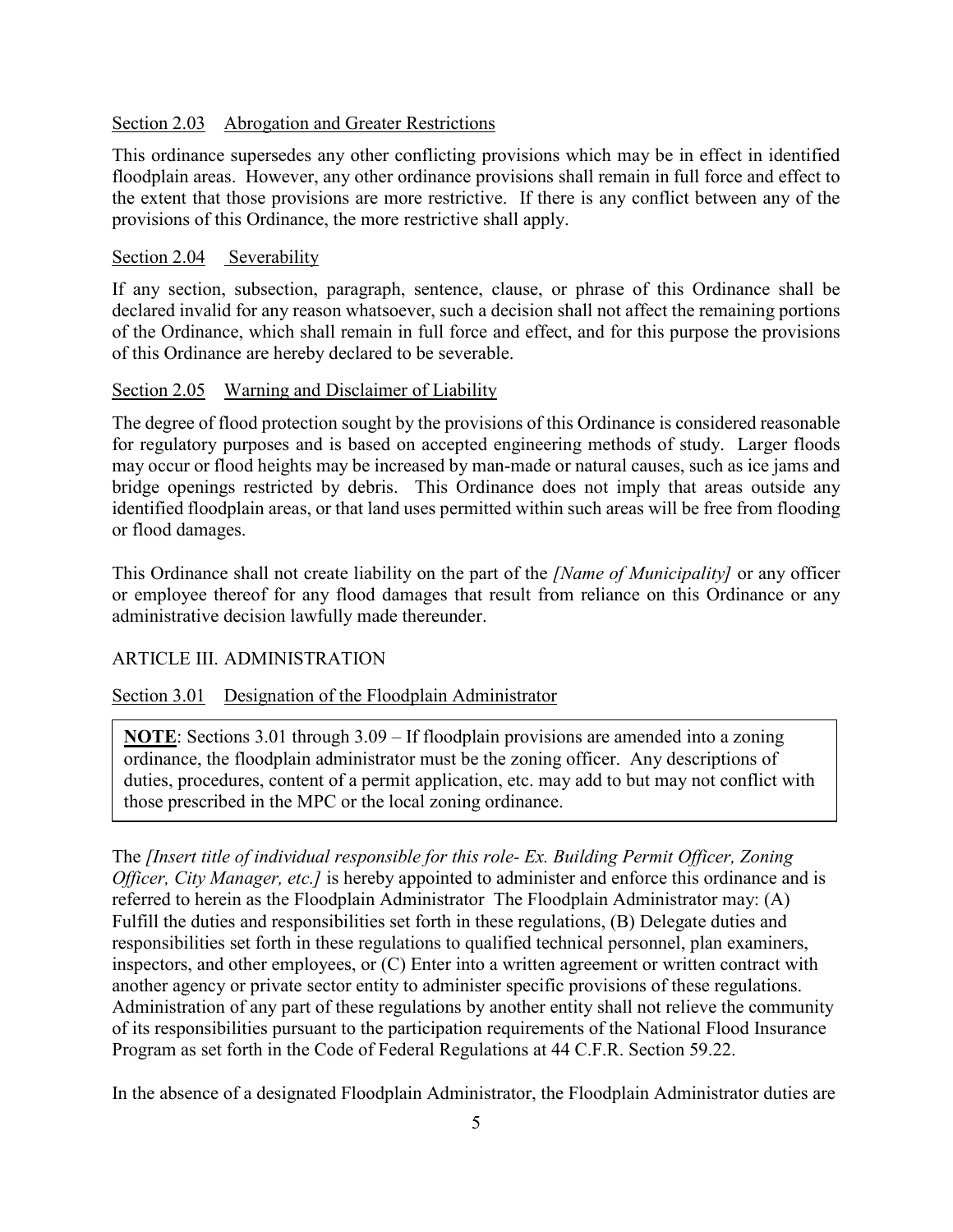to be fulfilled by the [Chief Executive Officer].

## Section 3.02 Permits Required

A Permit shall be required before any construction or development is undertaken within any area of the *[Name of municipality].*

#### Section 3.03 Duties and Responsibilities of the Floodplain Administrator

- A. The Floodplain Administrator shall issue a Permit only after it has been determined that the proposed work to be undertaken will be in conformance with the requirements of this and all other applicable codes and ordinances.
- B. Prior to the issuance of any permit, the Floodplain Administrator shall review the application for the permit to determine if all other necessary government permits required by state and federal laws have been obtained, such as those required by the Pennsylvania Sewage Facilities Act (Act 1966-537, as amended); the Pennsylvania Dam Safety and Encroachments Act (Act 1978-325, as amended); the Pennsylvania Clean Streams Act (Act 1937-394, as amended); and the U.S. Clean Water Act, Section 404, 33, U.S.C. 1344. No permit shall be issued until this determination has been made.
- C. In the case of existing structures, prior to the issuance of any Development/Permit, the Floodplain Administrator shall review the proposed cost of improvements or repairs and the pre-improvement market value of the structure, so that a substantial improvement/substantial damage determination can be made, in accordance with FEMA's Substantial Improvement/Substantial Damage Desk Reference.
- D. **OPTIONAL***:* **In the case of existing structures, prior to the issuance of any Development/Permit, the Floodplain Administrator shall review the history of repairs to the subject building, so that any cumulative substantial damage concerns can be addressed before the permit is issued. (If chosen, be sure to include 7.02 I and the cumulative substantial damage definition in 9.02)**
- E. During the construction period, the Floodplain Administrator or other authorized official shall inspect the premises to determine that the work is progressing in compliance with the information provided on the permit application and with all applicable municipal laws and ordinances. He/she shall make as many inspections during and upon completion of the work as are necessary.
- F. In the discharge of his/her duties, the Floodplain Administrator shall have the authority to enter any building, structure, premises or development in the identified floodplain area, upon presentation of proper credentials, at any reasonable hour to enforce the provisions of this ordinance.
- G. In the event the Floodplain Administrator discovers that the work does not comply with the permit application or any applicable laws and ordinances, or that there has been a false statement or misrepresentation by any applicant, the Floodplain Administrator shall revoke the Permit and report such fact to the *[Board, Council, etc.]* for whatever action it considers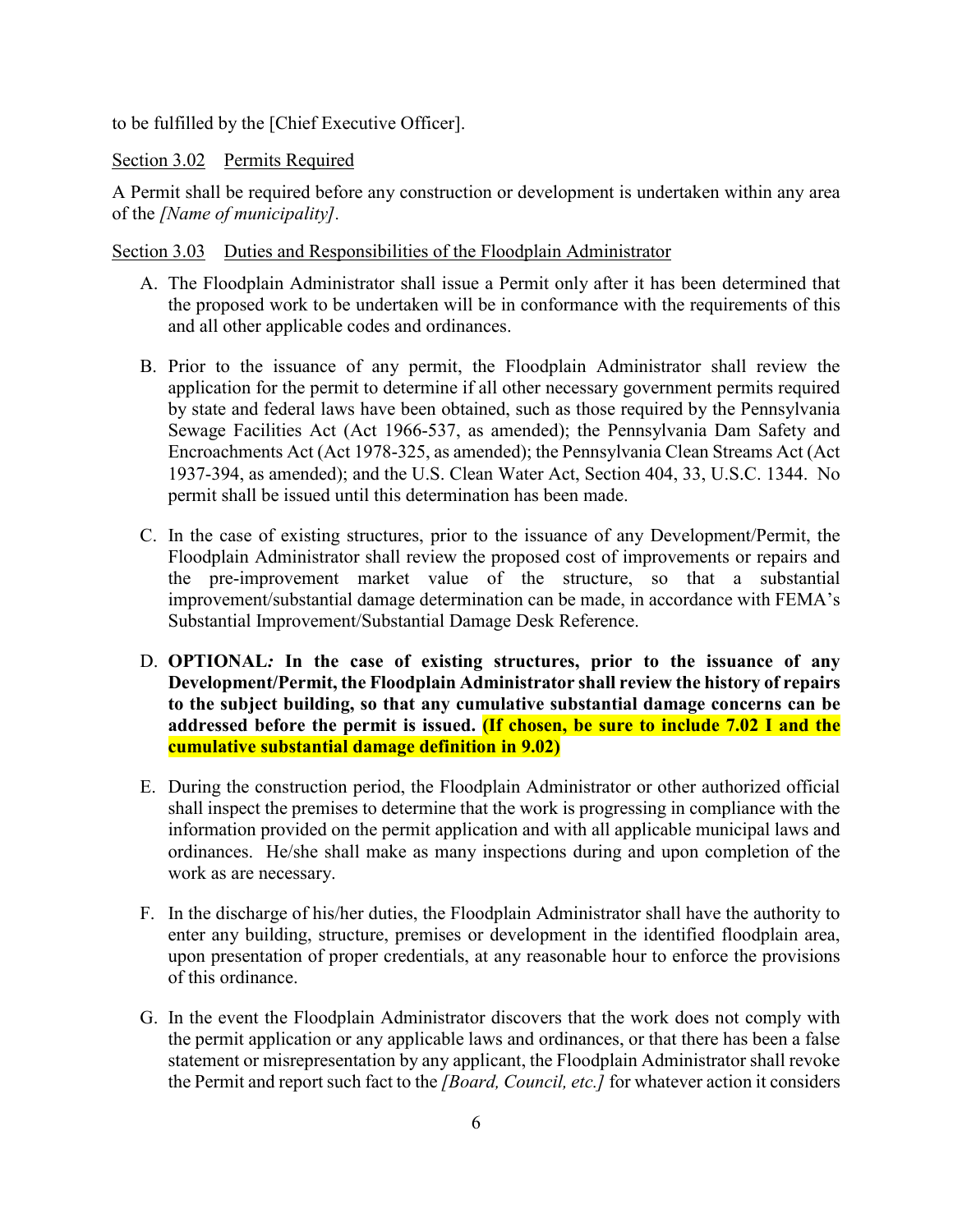necessary.

- H. The Floodplain Administrator shall maintain in perpetuity, or for the lifetime of the structure, all records associated with the requirements of this ordinance including, but not limited to, finished construction elevation data, permitting, inspection and enforcement.
- I. The Floodplain Administrator is the official responsible for submitting a biennial report to FEMA concerning community participation in the National Flood Insurance Program as requested.
- J. The responsibility, authority and means to implement the commitments of the Floodplain Administrator can be delegated from the person identified. However, the ultimate responsibility lies with the person identified in the floodplain ordinance as the floodplain administrator/manager.
- K. The Floodplain Administrator shall consider the requirements of the 34 PA Code and the 2009 IBC and the 2009 IRC, or the latest revision thereof as adopted by the Commonwealth of Pennsylvania.

#### Section 3.04 Application Procedures and Requirements

- A. Application for such a Permit shall be made, in writing, to the Floodplain Administrator on forms supplied by the *[Name of Municipality]*. Such application shall contain the following:
	- 1. Name and address of applicant.
	- 2. Name and address of owner of land on which proposed construction is to occur.
	- 3. Name and address of contractor.
	- 4. Site location including address.
	- 5. Listing of other permits required.
	- 6. Brief description of proposed work and estimated cost, including a breakout of flood-related cost and the market value of the building before the flood damage occurred where appropriate.
	- 7. A plan of the site showing the exact size and location of the proposed construction as well as any existing buildings or structures.
- B. If any proposed construction or development is located entirely or partially within any identified floodplain area, applicants for Permits shall provide all the necessary information in sufficient detail and clarity to enable the Floodplain Administrator to determine that:
	- 1. all such proposals are consistent with the need to minimize flood damage and conform with the requirements of this and all other applicable codes and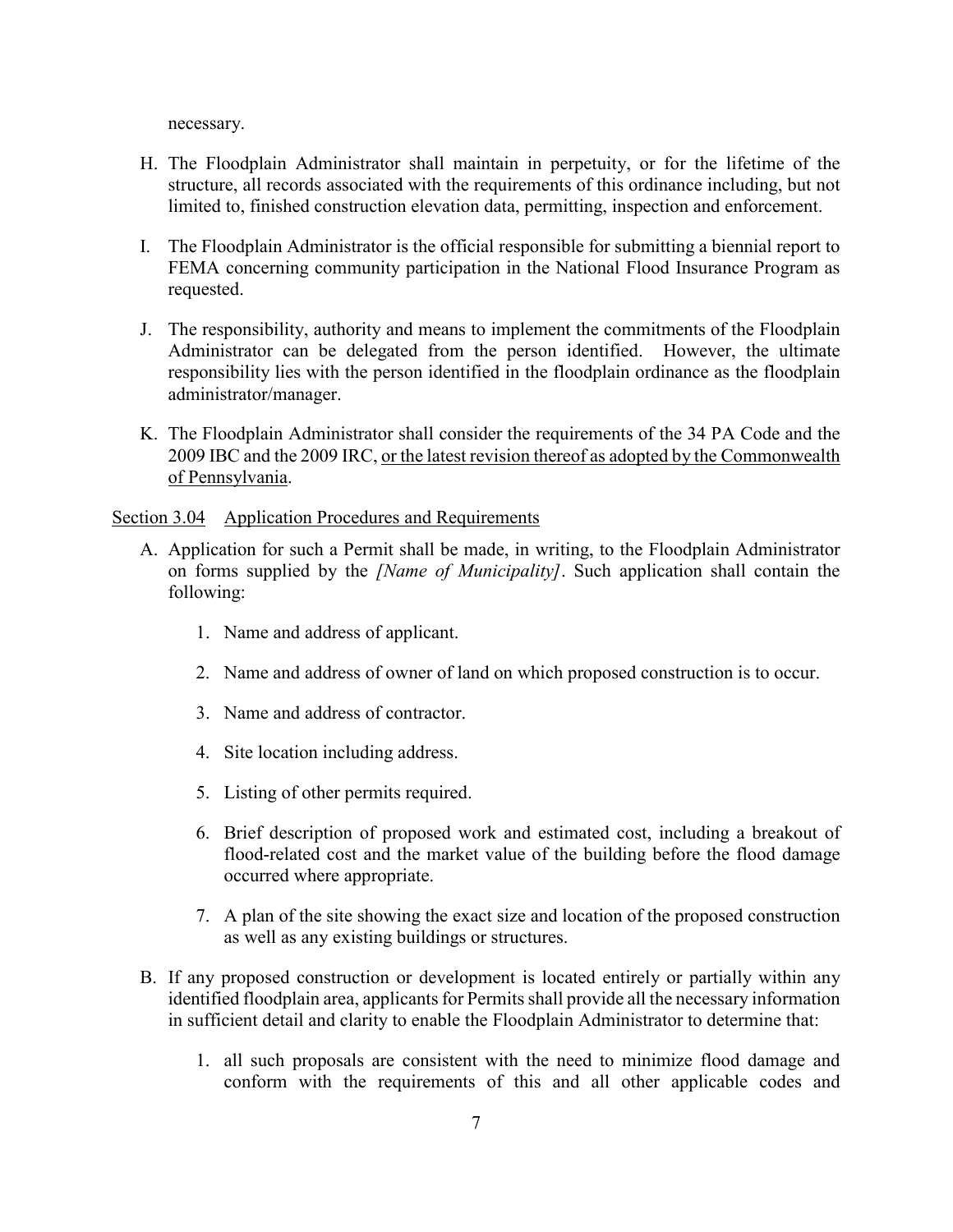ordinances;

- 2. all utilities and facilities, such as sewer, gas, electrical and water systems are located and constructed to minimize or eliminate flood damage;
- 3. adequate drainage is provided so as to reduce exposure to flood hazards;
- 4. structures will be anchored to prevent floatation, collapse, or lateral movement;
- 5. building materials are flood-resistant;
- 6. appropriate practices that minimize flood damage have been used; and
- 7. electrical, heating, ventilation, plumbing, air conditioning equipment, and other service facilities have been designed and located to prevent water entry or accumulation.
- C. Applicants shall file the following minimum information plus any other pertinent information as may be required by the Floodplain Administrator to make the above determination:
	- 1. A completed Permit Application Form.
	- 2. A plan of the entire site, clearly and legibly drawn at a scale of one (1) inch being equal to one hundred (100) feet or less, showing the following:
		- a. north arrow, scale, and date;
		- b. topographic contour lines, if available;
		- c. the location of all existing and proposed buildings, structures, and other improvements, including the location of any existing or proposed subdivision and development;
		- d. the location of all existing streets, drives, and other access ways; and
		- e. the location of any existing bodies of water or watercourses, identified floodplain areas, and, if available, information pertaining to the floodway, and the flow of water including direction and velocities.
	- 3. Plans of all proposed buildings, structures and other improvements, drawn at suitable scale showing the following:
		- a. the proposed lowest floor elevation of any proposed building based upon North American Vertical Datum of 1988;
		- b. the elevation of the base flood;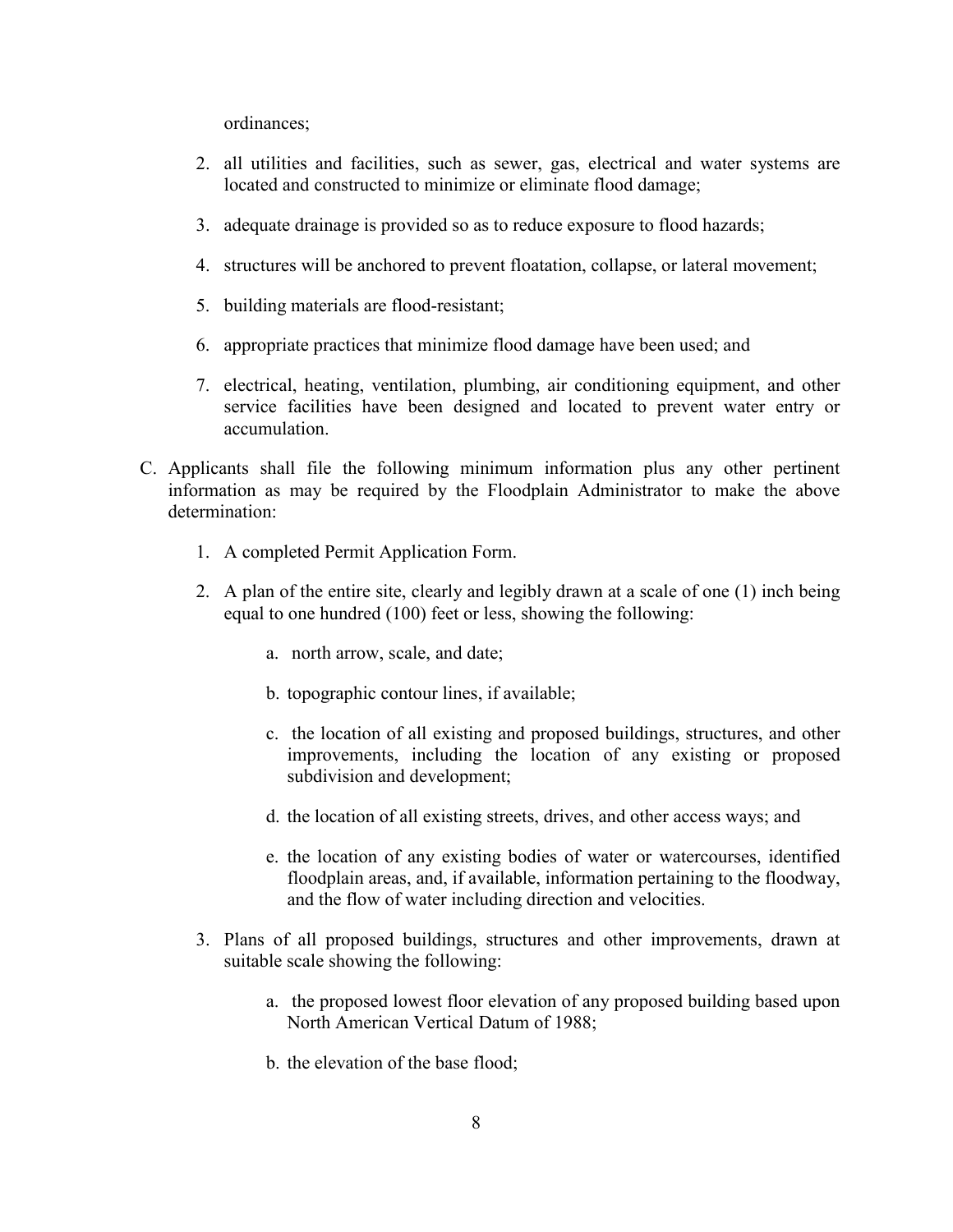- c. supplemental information as may be necessary under 34 PA Code, the 2009 IBC or the 2009 IRC, or the latest revision thereof as adopted by the Commonwealth of Pennsylvania.
- 4. The following data and documentation:
	- a. detailed information concerning any proposed floodproofing measures and corresponding elevations.
	- b.if available, information concerning flood depths, pressures, velocities, impact and uplift forces and other factors associated with a base flood.
	- c. documentation, certified by a registered professional engineer or architect, to show that the effect of any proposed development within a Floodway Area (See section 4.02 A) will not increase the base flood elevation at any point.
	- d.documentation, certified by a registered professional engineer or architect, to show that the cumulative effect of any proposed development within an AE Area/District without floodway (See Section 4.02 B) when combined with all other existing and anticipated development, will not increase the base flood elevation more than one (1) foot at any point within the community.
	- **e. OPTIONAL: documentation, certified by a registered professional engineer or architect, to show that the cumulative effect of any proposed development within any Identified Floodplain Area (See Section 4.01) when combined with all other existing and anticipated development, will not cause any increase in the base flood elevation. (If chosen, delete b and c above)**

**NOTE:** Choosing option 3.04 (C)(4)(e) will result in a strict standard prohibiting any increase in the base flood elevation for all proposed development in the Identified Floodplain Area (not just limited to no rise in the Floodway or a one foot rise in the AE Zone without floodway), and thus may limit the amount of development that could be permitted.

f. a document, certified by a registered professional engineer or architect, which states that the proposed construction or development has been adequately designed to withstand the pressures, velocities, impact and uplift forces associated with the base flood.

Such statement shall include a description of the type and extent of flood proofing measures which have been incorporated into the design of the structure and/or the development.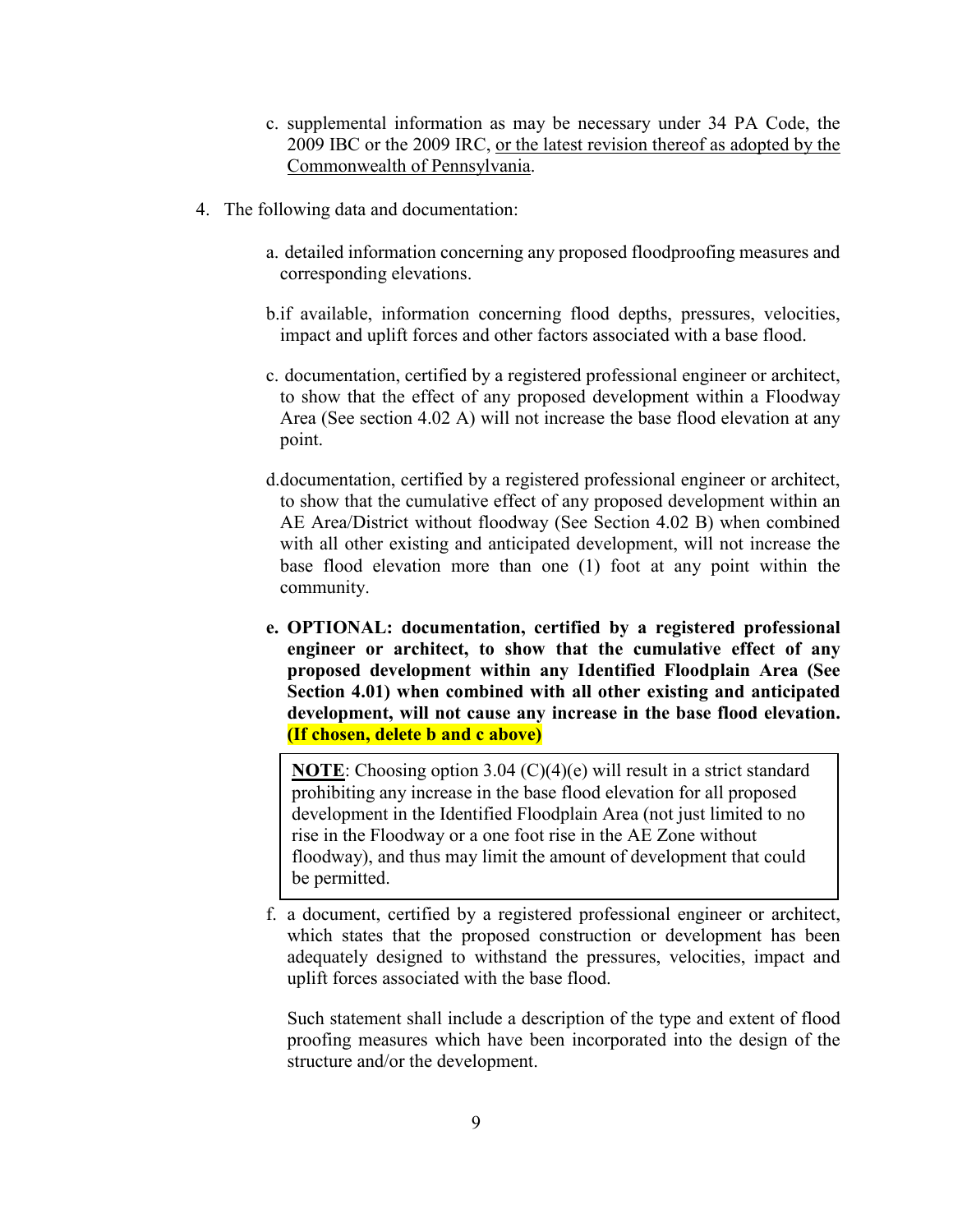- g. detailed information needed to determine compliance with Section 5.03 F., Storage, and Section 5.04, Development Which May Endanger Human Life, including:
	- i. the amount, location and purpose of any materials or substances referred to in Sections 5.03 F. and 5.04 which are intended to be used, produced, stored or otherwise maintained on site.
	- ii. a description of the safeguards incorporated into the design of the proposed structure to prevent leaks or spills of the dangerous materials or substances listed in Section 5.04 during a base flood.
- h. the appropriate component of the Department of Environmental Protection's "Planning Module for Land Development."
- i. where any excavation or grading is proposed, a plan meeting the requirements of the Department of Environmental Protection, to implement and maintain erosion and sedimentation control.
- D. Applications for Permits shall be accompanied by a fee, payable to the municipality based upon the estimated cost of the proposed construction as determined by the Floodplain Administrator.

# Section 3.05 Review by County Conservation District

**OPTIONAL: A copy of all applications and plans for any proposed construction or development in any identified floodplain area to be considered for approval shall be submitted by the Floodplain Administrator to the County Conservation District for review and comment prior to the issuance of a Permit. The recommendations of the Conservation District shall be considered by the Floodplain Administrator for possible incorporation into the proposed plan.**

## Section 3.06 Review of Application by Others

A copy of all plans and applications for any proposed construction or development in any identified floodplain area to be considered for approval may be submitted by the Floodplain Administrator to any other appropriate agencies and/or individuals (e.g. planning commission, municipal engineer, etc.) for review and comment.

## Section 3.07 Changes

After the issuance of a Permit by the Floodplain Administrator, no changes of any kind shall be made to the application, permit or any of the plans, specifications or other documents submitted with the application without the written consent or approval of the Floodplain Administrator. Requests for any such change shall be in writing, and shall be submitted by the applicant to Floodplain Administrator for consideration.

## Section 3.08 Placards

In addition to the Permit, the Floodplain Administrator shall issue a placard, or similar document,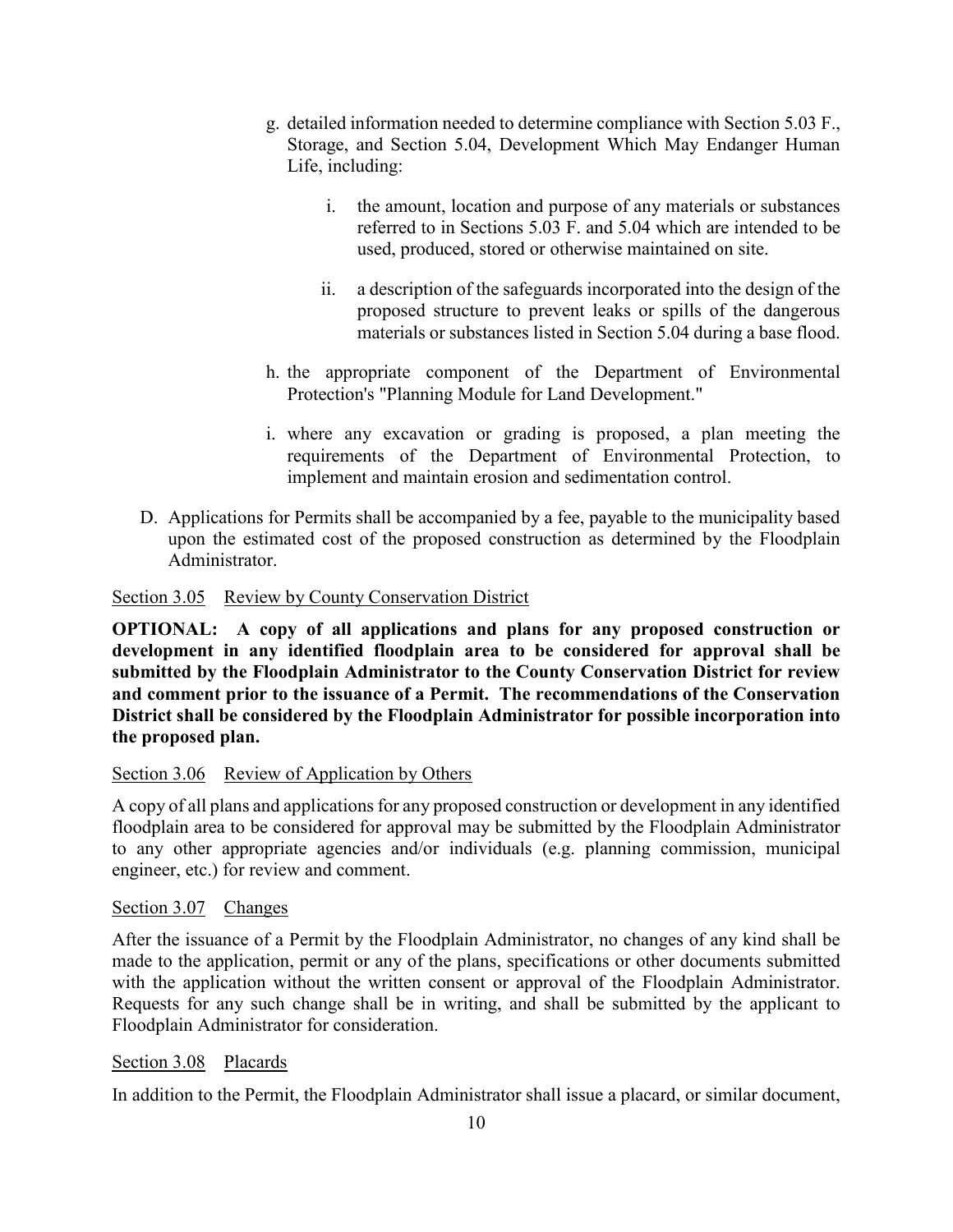which shall be displayed on the premises during the time construction is in progress. This placard shall show the number of the Permit, the date of its issuance, and be signed by the Floodplain Administrator.

#### Section 3.09 Start of Construction

Work on the proposed construction or development shall begin within 180 days after the date of issuance of the development permit. Work shall also be completed within twelve (12) months after the date of issuance of the permit or the permit shall expire unless a time extension is granted, in writing, by the Floodplain Administrator. The issuance of development permit does not refer to the zoning approval.

The actual start of construction means either the first placement of permanent construction of a structure on a site, such as the pouring of slab or footings, the installation of piles, the construction of columns, or any work beyond the stage of excavation; or the placement of a manufactured home on a foundation. Permanent construction does not include land preparation, such as clearing, grading, and filling; nor does it include the installation of streets and/or walkways; nor does it include excavation for a basement, footings, piers, or foundations or the erection of temporary forms; nor does it include the installation on the property of accessory buildings, such as garages or sheds not occupied as dwelling units or not part of the main structure. For a substantial improvement, the actual start of construction means the first, alteration of any wall, ceiling, floor, or other structural part of a building, whether or not that alteration affects the external dimensions of the building.

Time extensions shall be granted only if a written request is submitted by the applicant, who sets forth sufficient and reasonable cause for the Floodplain Administrator to approve such a request and the original permit is compliant with the ordinance & FIRM/FIS in effect at the time the extension is granted.

**NOTE**: The start of construction timeline commences when the floodplain development permit is issued which is often later than when zoning approval is granted.

## Section 3.10 Enforcement

**NOTE**: If enforcement provisions are outlined in another ordinance or code, the applicable code needs to be referenced in the floodplain ordinance. If floodplain provisions are amended into a zoning ordinance, the MPC has specific provisions for enforcement notice, procedures, and remedies including penalties (see MPC 616.1 to 617.2) and those should also be referenced in the floodplain ordinance.

## A. Notices

Whenever the Floodplain Administrator or other authorized municipal representative determines that there are reasonable grounds to believe that there has been a violation of any provisions of this Ordinance, or of any regulations adopted pursuant thereto, the Floodplain Administrator shall give notice of such alleged violation as hereinafter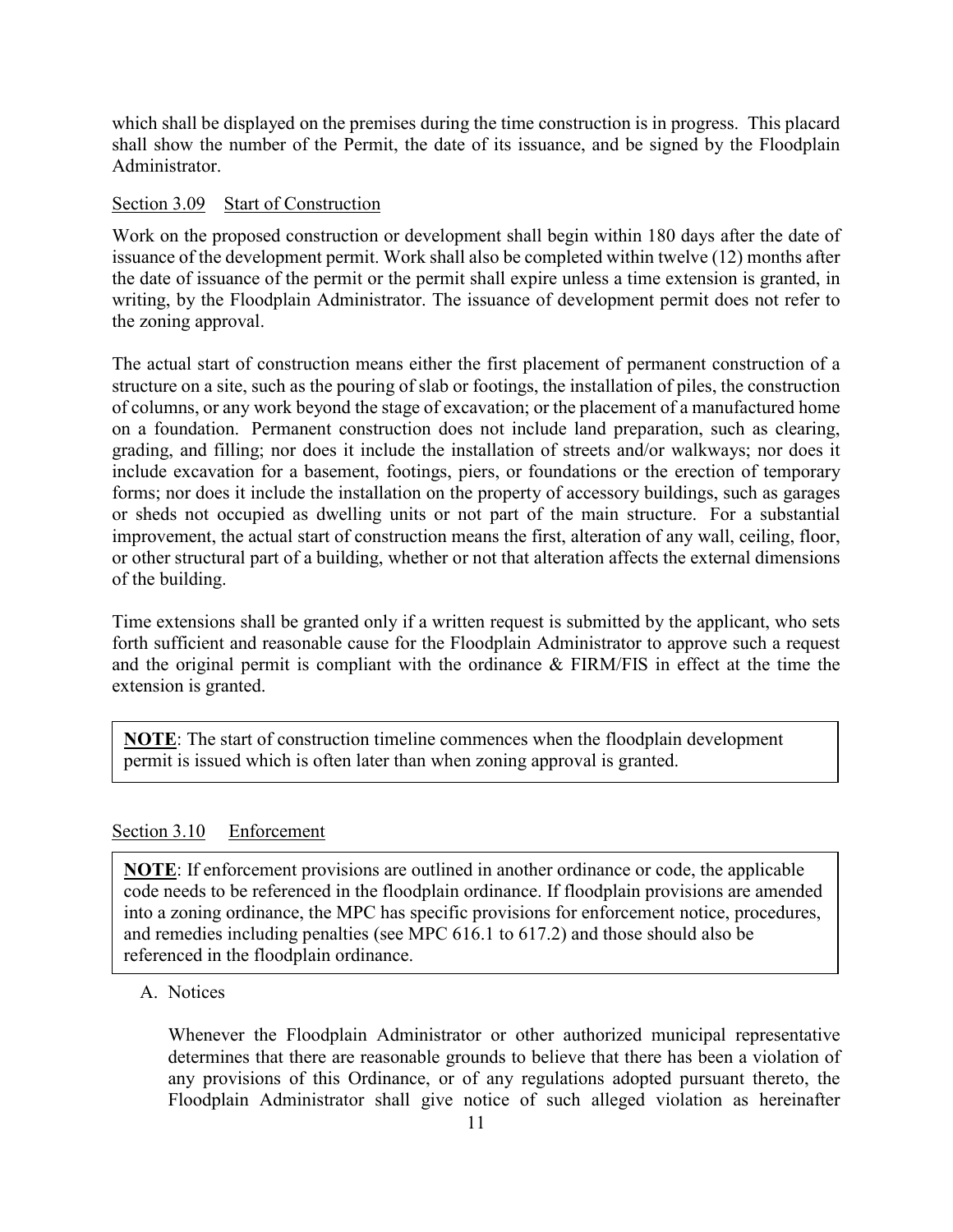#### provided. Such notice shall:

- 1. be in writing;
- 2. include a statement of the reasons for its issuance;
- 3. allow a reasonable time not to exceed a period of thirty (30) days for the performance of any act it requires;
- 4. be served upon the property owner or his agent as the case may require; provided, however, that such notice or order shall be deemed to have been properly served upon such owner or agent when a copy thereof has been served with such notice by any other method authorized or required by the laws of this State;
- 5. contain an outline of remedial actions which, if taken, will effect compliance with the provisions of this Ordinance.

## B. Penalties

Any person who fails to comply with any or all of the requirements or provisions of this Ordinance or who fails or refuses to comply with any notice, order of direction of the Floodplain Administrator or any other authorized employee of the municipality shall be guilty of a *[misdemeanor OR summary offense]* and upon conviction shall pay a fine to *[Name of Municipality],* of not less than Twenty-five Dollars (\$25.00) nor more than Six Hundred Dollars (\$600.00) plus costs of prosecution. In addition to the above penalties all other actions are hereby reserved including an action in equity for the proper enforcement of this Ordinance. The imposition of a fine or penalty for any violation of, or noncompliance with this Ordinance shall not excuse the violation or noncompliance or permit it to continue. All such persons shall be required to correct or remedy such violations and noncompliance within a reasonable time. Any development initiated or any structure or building constructed, reconstructed, enlarged, altered, or relocated, in noncompliance with this Ordinance may be declared by the *[Board, Council, etc.]* to be a public nuisance and abatable as such.

#### Section 3.11 Appeals

**NOTE:** Appeals from determinations made by a Zoning Officer or Municipal Official regarding floodplain provisions, whether or not they are amended into the municipality's zoning code, must be acted on by the zoning hearing board following Municipal Planning Code (MPC) procedures for Zoning Hearing Board (ZHB) hearings, decisions, etc. See MPC 909.1(a)(4). Not all municipalities have a zoning hearing board; in this instance the appeal shall be taken directly to the Court of Common Pleas of the county within which the municipality is located.

A. Any person aggrieved by any action or decision of the Floodplain Administrator concerning the administration of the provisions of this Ordinance, may appeal to the *[Zoning Hearing Board OR Court of Common Pleas].* Such appeal must be filed, in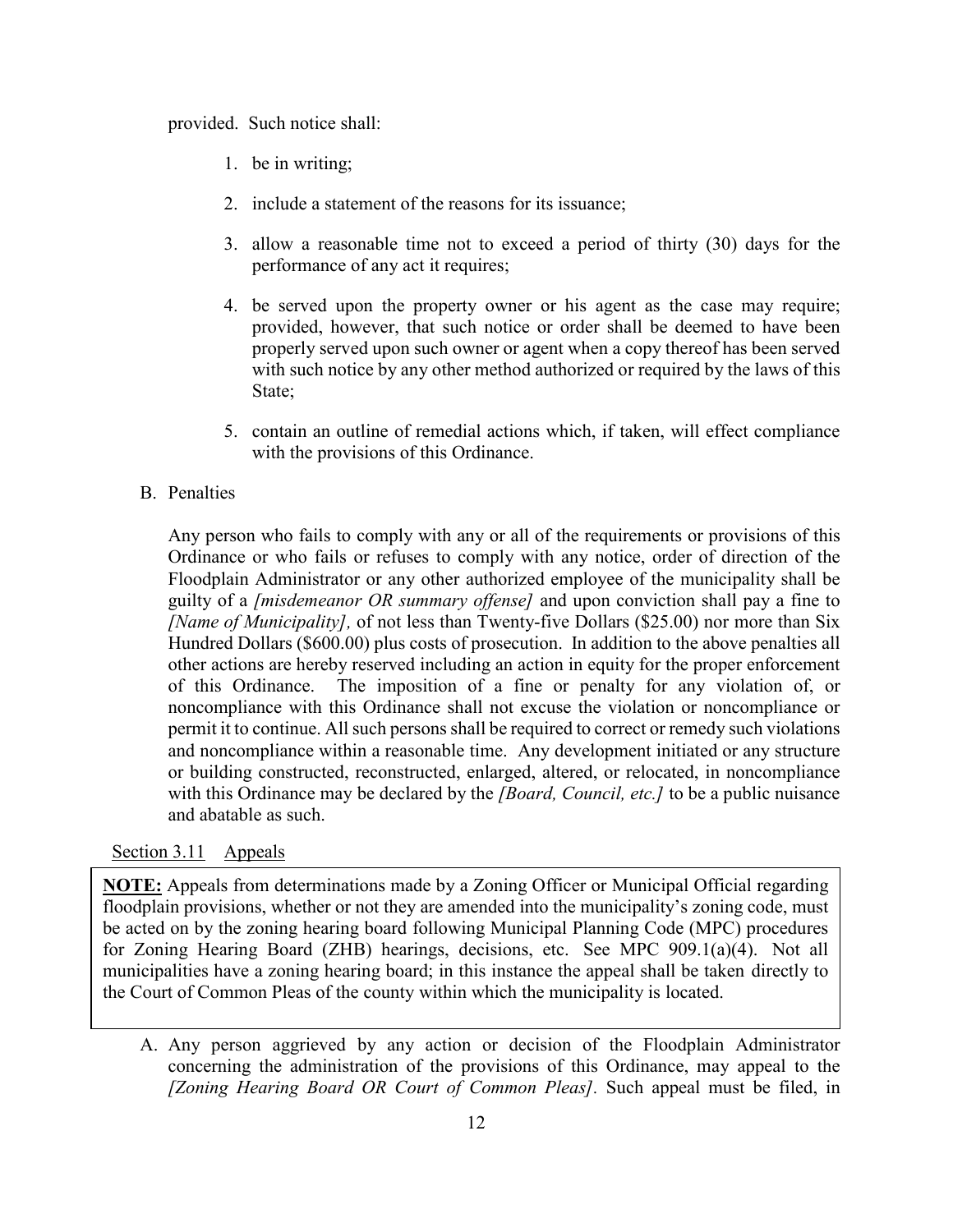writing, within thirty (30) days after the decision, determination or action of the Floodplain Administrator.

- B. Upon receipt of such appeal the *[Zoning Hearing Board OR Court of Common Pleas]* shall consider the appeal in accordance with the Municipal Planning Code and any other local ordinance.
- C. Any person aggrieved by any decision of the *[Zoning Hearing Board OR Court of Common Pleas]* may seek relief therefrom by appeal to court, as provided by the laws of this State including the Pennsylvania Flood Plain Management Act.

**NOTE**: Granting of a municipal appeal will not relieve a landowner or a municipality from the obligation to comply with the minimum requirements of the National Flood Insurance Program. Landowners and municipalities that fail to meet the Program's minimum requirements, notwithstanding any appellate decision to the contrary, are in violation of the National Flood Insurance Program and remain subject to the accompanying penalties.

# ARTICLE IV. IDENTIFICATION OF FLOODPLAIN AREAS

Section 4.01 Identification

The identified floodplain area shall be:

A. any areas of *[Name of Municipality],* classified as Special Flood Hazard Areas (SFHAs) in the Flood Insurance Study (FIS) and the accompanying Flood Insurance Rate Maps (FIRMs) dated *[effective map date]* and issued by the Federal Emergency Management Agency (FEMA) or the most recent revision thereof, including all digital data developed as part of the Flood Insurance Study and,

# **B. OPTIONAL: any Community Identified Flood Hazard Areas**. **(If this is adopted, Section 4.02 E must also be adopted.)**

The above referenced FIS and FIRMs, and any subsequent revisions and amendments are hereby adopted by *[Name of Municipality]* and declared to be a part of this ordinance.

## Section 4.02 Description and Special Requirements of Identified Floodplain Areas

The identified floodplain area shall consist of the following specific areas:

- A. The Floodway Area shall be those areas identified in the FIS and the FIRM as floodway and which represent the channel of a watercourse and the adjacent land areas that must be reserved in order to discharge the base flood without increasing the water surface elevation by more than one (1) foot at any point. This term shall also include floodway areas which have been identified in other available studies or sources of information for those Special Flood Hazard Areas where no floodway has been identified in the FIS and FIRM.
	- 1. Within any floodway area, no encroachments, including fill, new construction,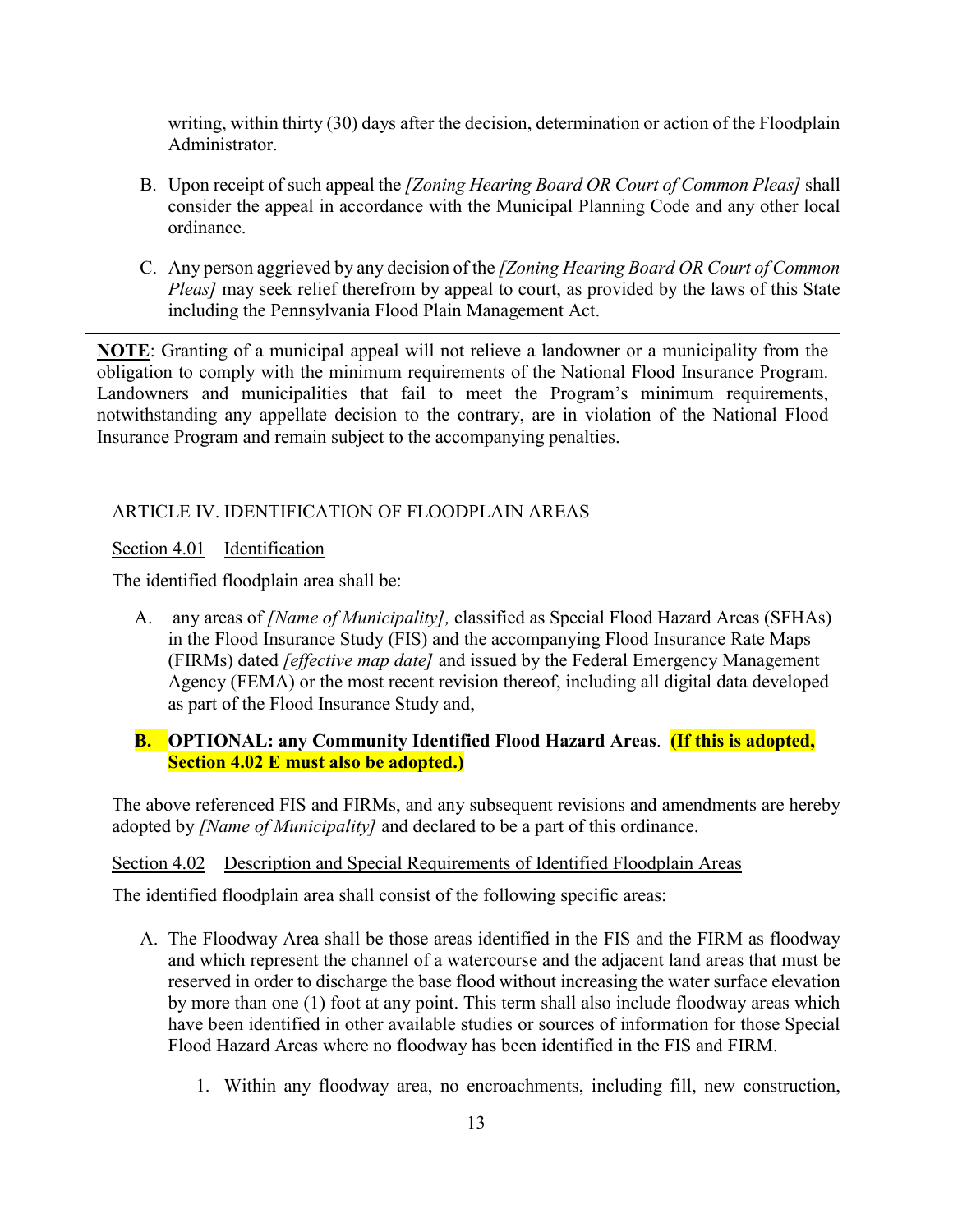substantial improvements, or other development shall be permitted unless it has been demonstrated through hydrologic and hydraulic analysis performed in accordance with standard engineering practice that the proposed encroachment would not result in any increase in flood levels within the community during the occurrence of the base flood discharge.

- 2. Within any floodway area, no new construction or development shall be allowed, unless the appropriate permit is obtained from the Department of Environmental Protection Regional Office.
- B. The AE Area/District shall be those areas identified as an AE Zone on the FIRM included in the FIS prepared by FEMA for which base flood elevations have been provided.
	- 1. The AE Area adjacent to the floodway shall be those areas identified as an AE Zone on the FIRM included in the FIS prepared by FEMA for which base flood elevations have been provided and a floodway has been delineated.

**NOTE**: 4.02(B)(2) is required only for communities with AE Zones without a designated floodway on the FIRM.

- 2. AE Area without floodway shall be those areas identified as an AE zone on the FIRM included in the FIS prepared by FEMA for which base flood elevations have been provided but no floodway has been determined.
	- i. No permit shall be granted within any AE Zone without floodway, no encroachments, including fill, new construction, substantial improvements, or other development shall be permitted unless it has been demonstrated through hydrologic and hydraulic analysis performed in accordance with standard engineering practice that the proposed development together with all other existing and anticipated development, would not result in an increase in flood levels of more than one foot within the entire community during the occurrence of the base flood discharge.
	- ii. No new construction or development shall be located within the area measured fifty (50) feet landward from the top-of-bank of any watercourse, unless the appropriate permit is obtained from the Department of Environmental Protection Regional Office.

**NOTE**: In some instances, Zones A, AO, or AH may not appear on the FIRM, in which case Section 4.02 (B or C) should be omitted as appropriate. Check the FIRM carefully to see if any of these zones have been delineated.

C. The A Area/District shall be those areas identified as an A Zone on the FIRM included in the FIS prepared by FEMA and for which no base flood elevations have been provided. For these areas, elevation and floodway information from other Federal, State, or other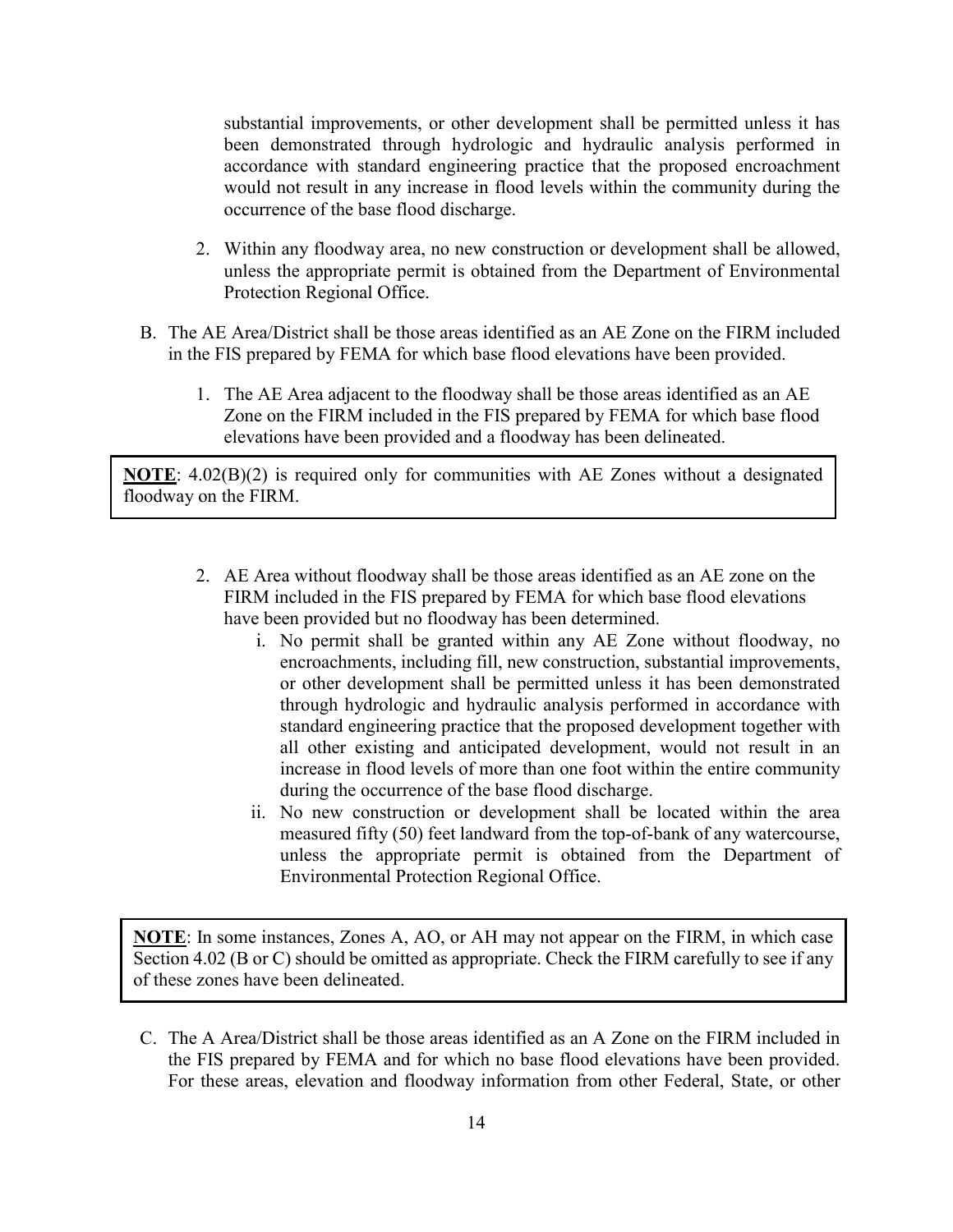acceptable sources shall be used when available. Where other acceptable information is not available, the base flood elevation shall be determined by using the elevation of a point on the boundary of the identified floodplain area which is nearest the construction site.

In lieu of the above, the municipality may require the applicant to determine the elevation with hydrologic and hydraulic engineering techniques. Hydrologic and hydraulic analyses shall be undertaken only by professional engineers or others of demonstrated qualifications, who shall certify that the technical methods used correctly reflect currently accepted technical concepts. Studies, analyses, computations, etc., shall be submitted in sufficient detail to allow a thorough technical review by the municipality. In the absence of any of the above data or documentation, the community may require elevation of the lowest floor to be at least three feet above the highest adjacent grade.

- D. **The AO and AH Area/ District shall be those areas identified as Zones AO and AH on the FIRM and in the FIS. These areas are subject to inundation by 1-percentannual-chance shallow flooding where average depths are between one and three feet. In Zones AO and AH, drainage paths shall be established to guide floodwaters around and away from structures on slopes.**
- E. **OPTIONAL: Community Identified Flood Hazard Areas shall be those areas where** *[Name of Municipality]* **has identified local flood hazard or ponding areas, as delineated and adopted on a "Local Flood Hazard Map" using best available topographic data and locally derived information such as flood of record, historic high water marks, soils or approximate study methodologies. (If adopted, Section 4.01 (B) must also be adopted.)**

**NOTE**: Community Identified Flood Hazard Areas should be used when communities seek to regulate areas of flood risk outside of the area identified on the FIRM or wish to regulate other areas of potential flood risk, including but not limited to Coastal A Zones or Limits of Moderate Wave Action (LiMWA), advisory or preliminary flood heights or zones, and hydric soils. While the floodplain ordinance regulations will apply to all development proposed within a Community Identified Flood Hazard Area, only those areas identified as Special Flood Hazard Area on the FIRM will require mandatory flood insurance purchase.

#### Section 4.03 Changes in Identification of Area

The Identified Floodplain Area may be revised or modified by the *[Board, Council, etc.]* where studies or information provided by a qualified agency or person documents the need for such revision. However, prior to any such change to the Special Flood Hazard Area, approval must be obtained from FEMA. Additionally, as soon as practicable, but not later than six (6) months after the date such information becomes available, a community shall notify FEMA of the changes to the Special Flood Hazard Area by submitting technical or scientific data. See 5.01 (B) for situations where FEMA notification is required.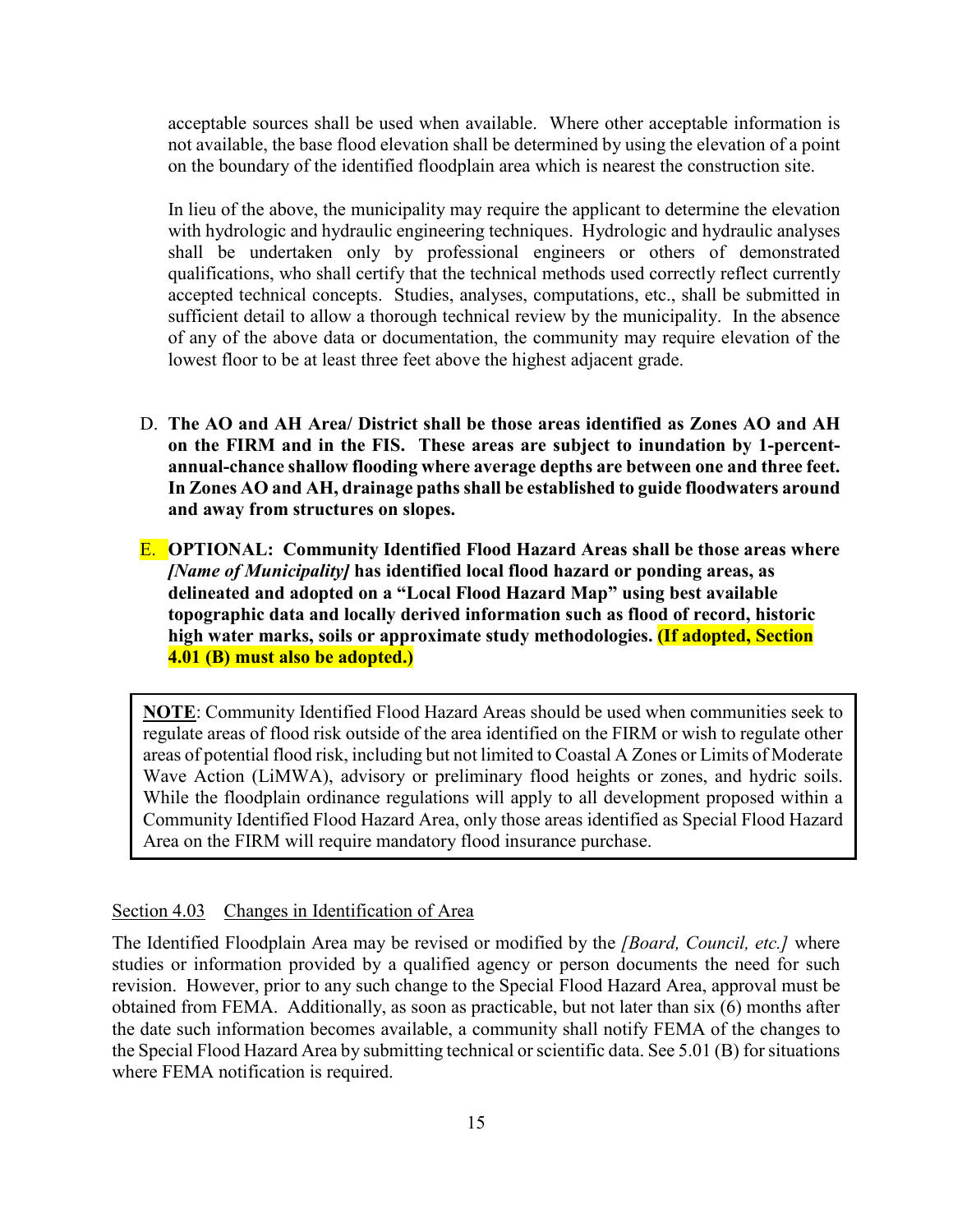## Section 4.04 Boundary Disputes

**NOTE:** If floodplain provisions are amended into a zoning ordinance, any boundary dispute would arise because a party is aggrieved by the zoning officer's determination. The recourse in that situation would be an appeal of that determination to the zoning hearing board.

Should a dispute concerning any identified floodplain boundary arise, an initial determination shall be made by the *[Name of Municipality]* and any party aggrieved by this decision or determination may appeal to the *[Board, Council, etc.].* The burden of proof shall be on the appellant.

## Section 4.05 Jurisdictional Boundary Changes

Prior to development occurring in areas where annexation or other corporate boundary changes are proposed or have occurred, the community shall review flood hazard data affecting the lands subject to boundary changes. The community shall adopt and enforce floodplain regulations in areas subject to annexation or corporate boundary changes which meet or exceed those in CFR 44 60.3.

# ARTICLE V. TECHNICAL PROVISIONS

## Section 5.01 General

- A. Alteration or Relocation of Watercourse
	- 1. No encroachment, alteration, or improvement of any kind shall be made to any watercourse until all adjacent municipalities which may be affected by such action have been notified by the municipality, and until all required permits or approvals have first been obtained from the Department of Environmental Protection Regional Office.
	- 2. No encroachment, alteration, or improvement of any kind shall be made to any watercourse unless it can be shown that the activity will not reduce or impede the flood carrying capacity of the watercourse in any way.
	- 3. In addition, FEMA and the Pennsylvania Department of Community and Economic Development, shall be notified prior to any alteration or relocation of any watercourse.

**NOTE**: While submission of technical or scientific data is a community responsibility, a community may pass this responsibility onto the applicant. Since there are often fees associated with processing Letters of Map Change, communities should consider who will fulfill this requirement.

- B. When *[Name of Municipality]* proposes to permit the following encroachments:
	- any development that causes a rise in the base flood elevations within the floodway; or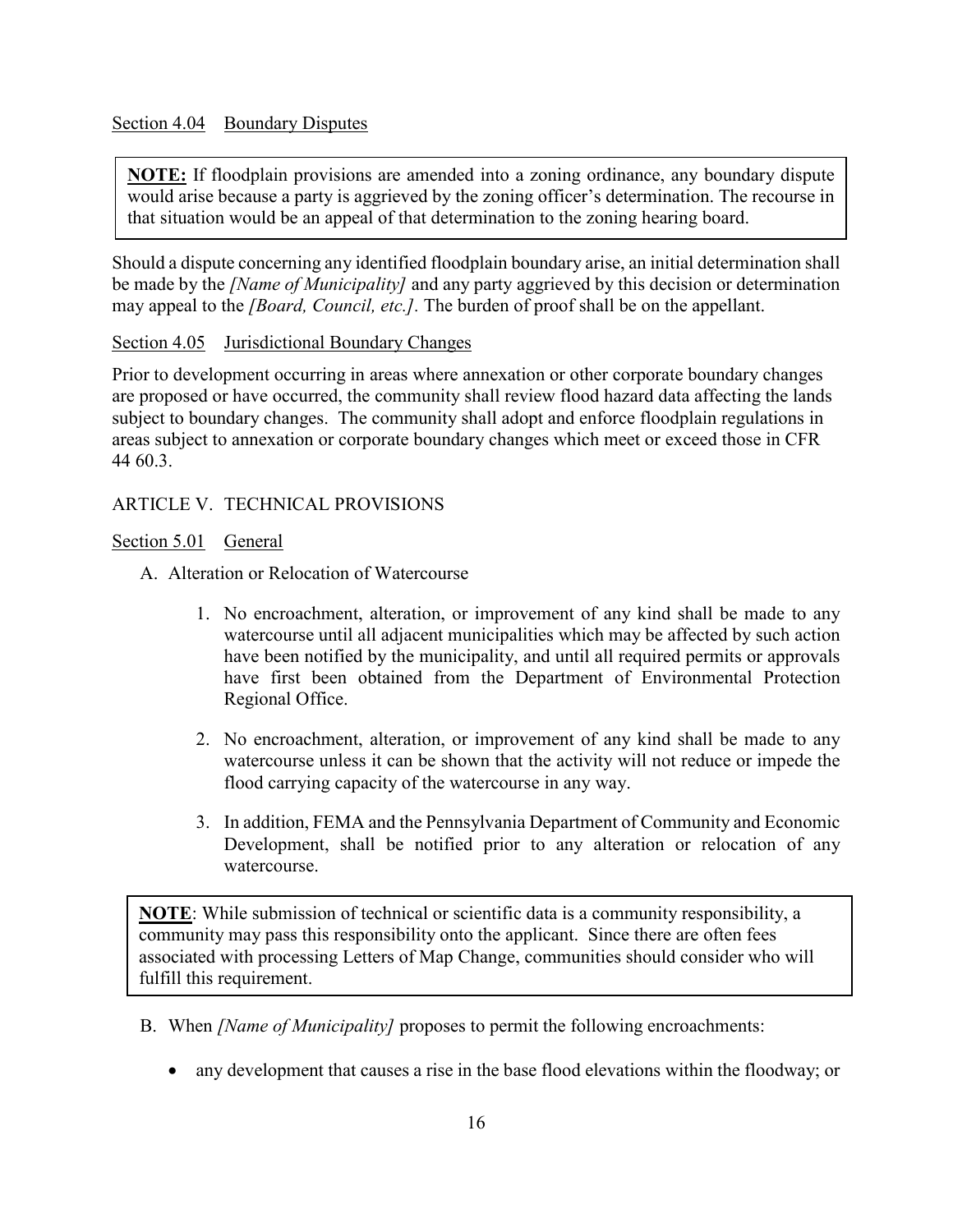- any development occurring in Zones A1-30 and Zone AE without a designated floodway, which will cause a rise of more than one foot in the base flood elevation; or
- alteration or relocation of a stream (including but not limited to installing culverts and bridges)

the **[choose: Municipality or applicant]** shall (as per 44 CFR Part 65.12):

- 1. apply to FEMA for conditional approval of such action prior to permitting the encroachments to occur.
- 2. Upon receipt of the FEMA Administrator's conditional approval of map change and prior to approving the proposed encroachments, a community shall provide evidence to FEMA of the adoption of floodplain management ordinances incorporating the increased base flood elevations and / or revised floodway reflecting the post-project condition.
- 3. Upon completion of the proposed encroachments, a (*[Name of municipality]* or applicant) shall provide as-built certifications. FEMA will initiate a final map revision upon receipt of such certifications in accordance with 44 CFR Part 67.
- C. Any new construction, development, uses or activities allowed within any identified floodplain area shall be undertaken in strict compliance with the provisions contained in this Ordinance and any other applicable codes, ordinances and regulations.

# D. *Optional:* **Within any Identified Floodplain Area, no new construction or development shall be located within the area measured fifty (50) feet landward from the top-of-bank of any watercourse.**

Section 5.02 Elevation and Floodproofing Requirements

**NOTE**: The requirement to elevate and floodproof to the regulatory flood elevation (as defined in this ordinance as: base flood elevation plus one and one-half  $(1 \frac{1}{2})$  foot of freeboard) in this section is an higher standard to the minimum requirements of the National Flood Insurance Program's (NFIP's) to elevate and floodproof structures to the BFE. Elevating an additional  $1\frac{1}{2}$  feet reduces insurance premium rates and also provides a greater level of protection from flood to these structures. For a structure to be considered floodproofed for insurance purposes it must be floodproofed at least one foot above the base flood elevation.

**OPTIONAL: Within any Identified Floodplain Area any new construction or substantial improvements shall be prohibited. If a variance is obtained for new construction or substantial improvements in the Identified Floodplain Area in accordance with the criteria in Article VIII, then the following provisions apply:**

A. Residential Structures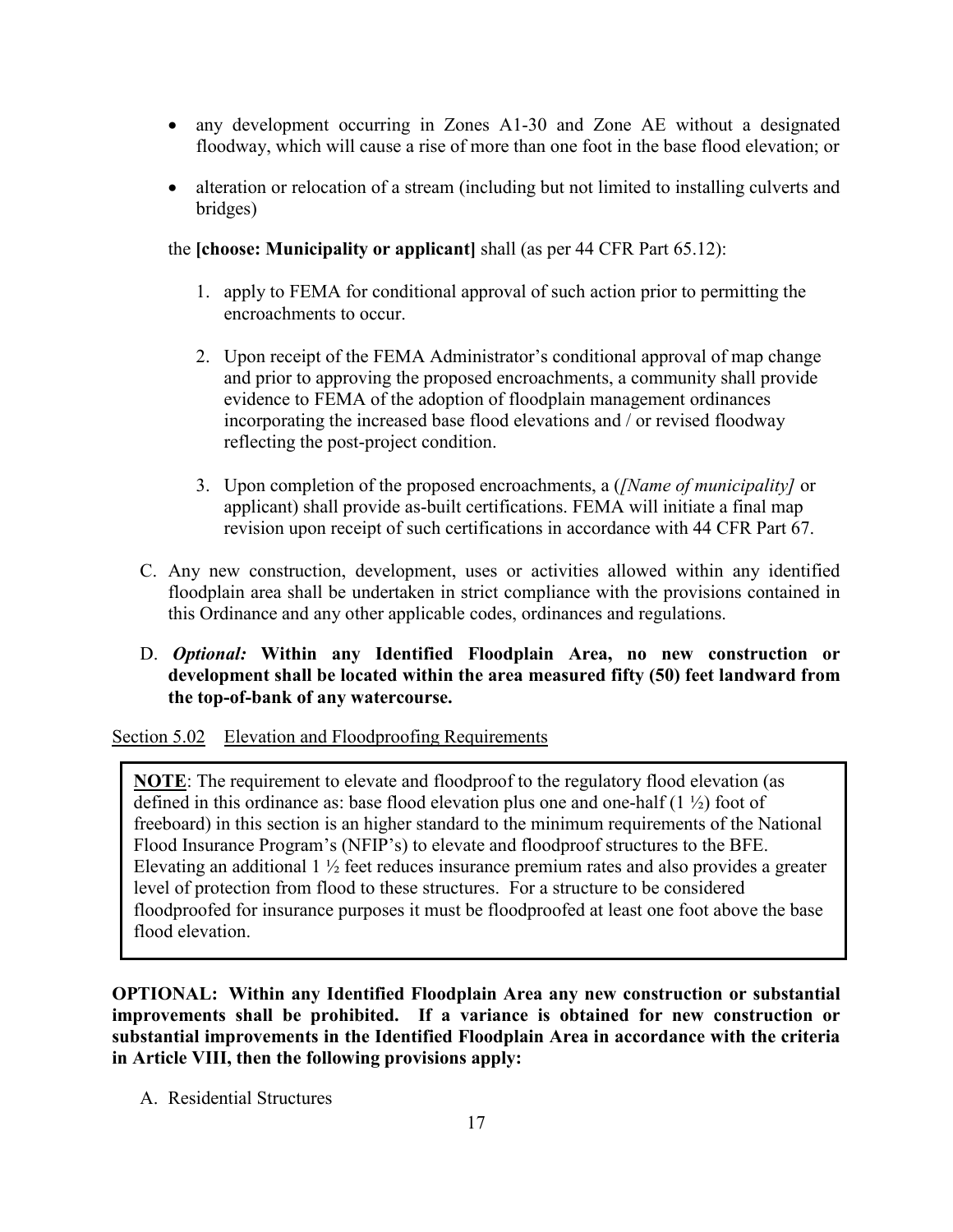- 1. In AE, A1-30, and AH Zones, any new construction or substantial improvement shall have the lowest floor (including basement) elevated up to, or above, the Regulatory Flood Elevation.
- 2. In A Zones, where there are no Base Flood Elevations specified on the FIRM, any new construction or substantial improvement shall have the lowest floor (including basement) elevated up to, or above, the Regulatory Flood Elevation determined in accordance with Section 4.02.C of this ordinance.
- 3. In AO Zones, any new construction or substantial improvement shall have the lowest floor (including basement) at or above the highest adjacent grade at least as high as the depth number specified on the FIRM.
- 4. The design and construction standards and specifications contained in the 2009 International Building Code (IBC) and in the 2009 International Residential Code (IRC) or the latest edition thereof adopted by the Commonwealth of Pennsylvania, and ASCE 24 and 34 PA Code (Chapters 401-405 as amended) shall be utilized, where they are more restrictive.
- B. Non-residential Structures
	- 1. In AE, A1-30 and AH Zones, any new construction or substantial improvement of a non-residential structure shall have the lowest floor (including basement) elevated up to, or above, the Regulatory Flood Elevation, or be designed and constructed so that the space enclosed below the Regulatory Flood Elevation:
		- a. is floodproofed so that the structure is watertight with walls substantially impermeable to the passage of water and,
		- b. has structural components with the capability of resisting hydrostatic and hydrodynamic loads and effects of buoyancy:
	- 2. In A Zones, where no Base Flood Elevations are specified on the FIRM, any new construction or substantial improvement shall have the lowest floor (including basement) elevated or completely floodproofed up to, or above, the Regulatory Flood Elevation determined in accordance with Section 4.02.C of this ordinance.
	- 3. In AO Zones, any new construction or substantial improvement shall have their lowest floor elevated or completely floodproofed above the highest adjacent grade to at least as high as the depth number specified on the FIRM.
	- 4. Any non-residential structure, or part thereof, made watertight below the Regulatory Flood Elevation shall be floodproofed in accordance with the W1 or W2 space classification standards contained in the publication entitled "Flood-Proofing Regulations" published by the U.S. Army Corps of Engineers (June 1972, as amended March 1992) or with some other equivalent standard. All plans and specifications for such floodproofing shall be accompanied by a statement certified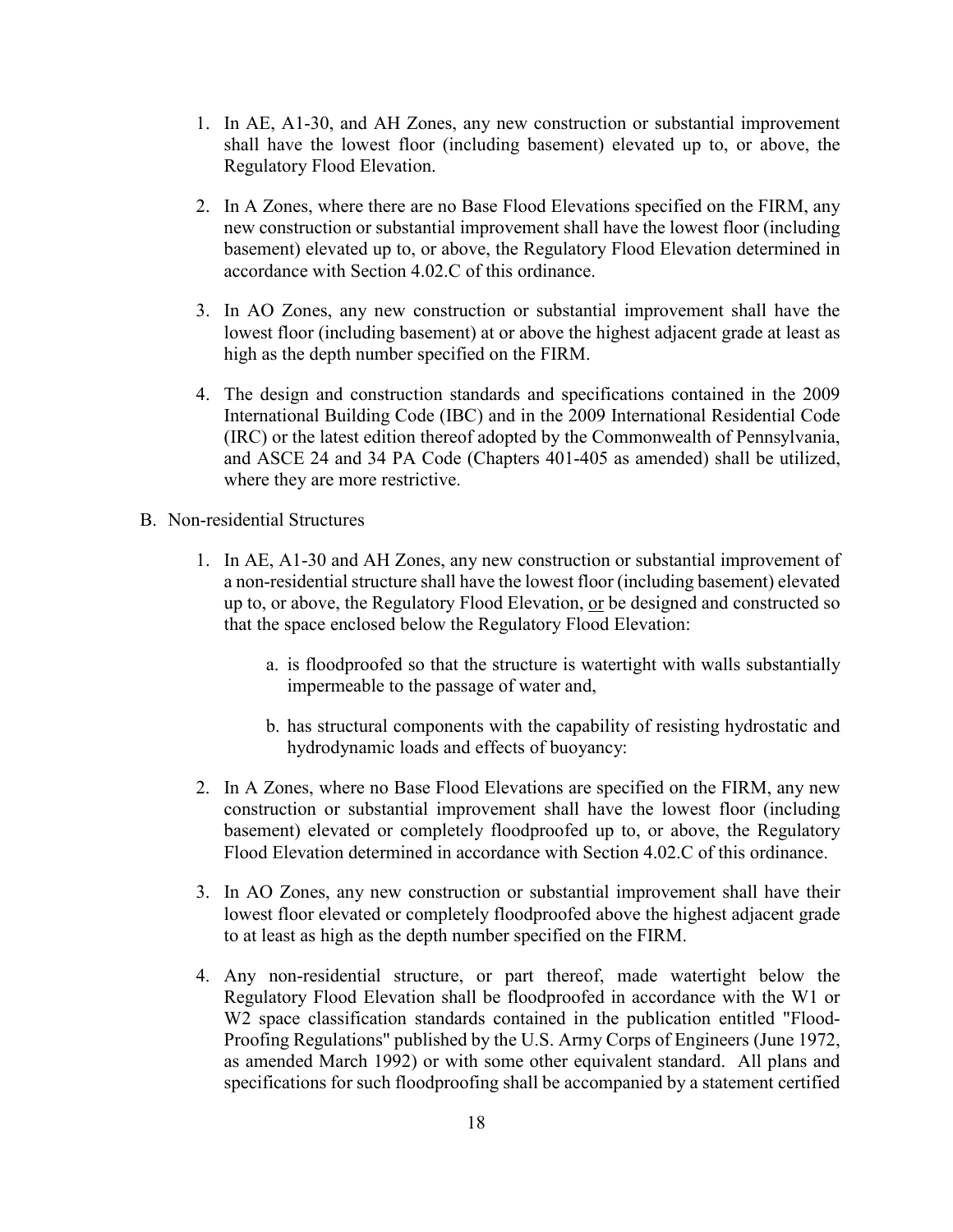by a registered professional engineer or architect which states that the proposed design and methods of construction are in conformance with the above referenced standards. There should be a statement submitted with the permit application and a statement submitted with the as-built Floodproofing Certificate prior to the issuance of the Certificate of Occupancy.

- 5. Any non-residential structure that will be floodproofed must submit the following to the Floodplain Administrator along with the non-residential Floodproofing Certificate and prior to the issuance of the Certificate of Occupancy:
	- a.An Inspection and Maintenance Plan detailing the annual maintenance of floodproofed components ensuring that all components will operate properly under flood conditions. Components that must be inspected include at a minimum:
		- 1. Mechanical equipment such as sump pumps and generators,
		- 2. Flood shields and closures,
		- 3. Walls and wall penetrations, and
		- 4. Levees and berms (as applicable)
	- b.Flood Emergency Operation Plan detailing the procedures to be followed during a flooding event, and must include information pertaining to how all components will operate properly under all conditions, including power failures. The design professional must produce the plan. An adequate plan must include the following:
		- 1. An established chain of command and responsibility with leadership responsibilities clearly defined for all aspects of the plan.
		- 2. A procedure for notification of necessary parties when flooding threatens and flood warnings are issued. Personnel required to be at the building should have a planned and safe means of ingress and should have no other emergency response duties during a flood event. Alternates should be assigned in the event that the primary persons responsible are unable to complete their assigned duties under the plan.
		- 3. A list of specific duties assigned to ensure that all responsibilities are addressed expeditiously. The locations of materials necessary to properly install all floodproofing components must be included in the list.
		- 4. An evacuation plan for all personnel or occupants; those without duties for the flood emergency as well as those with duties for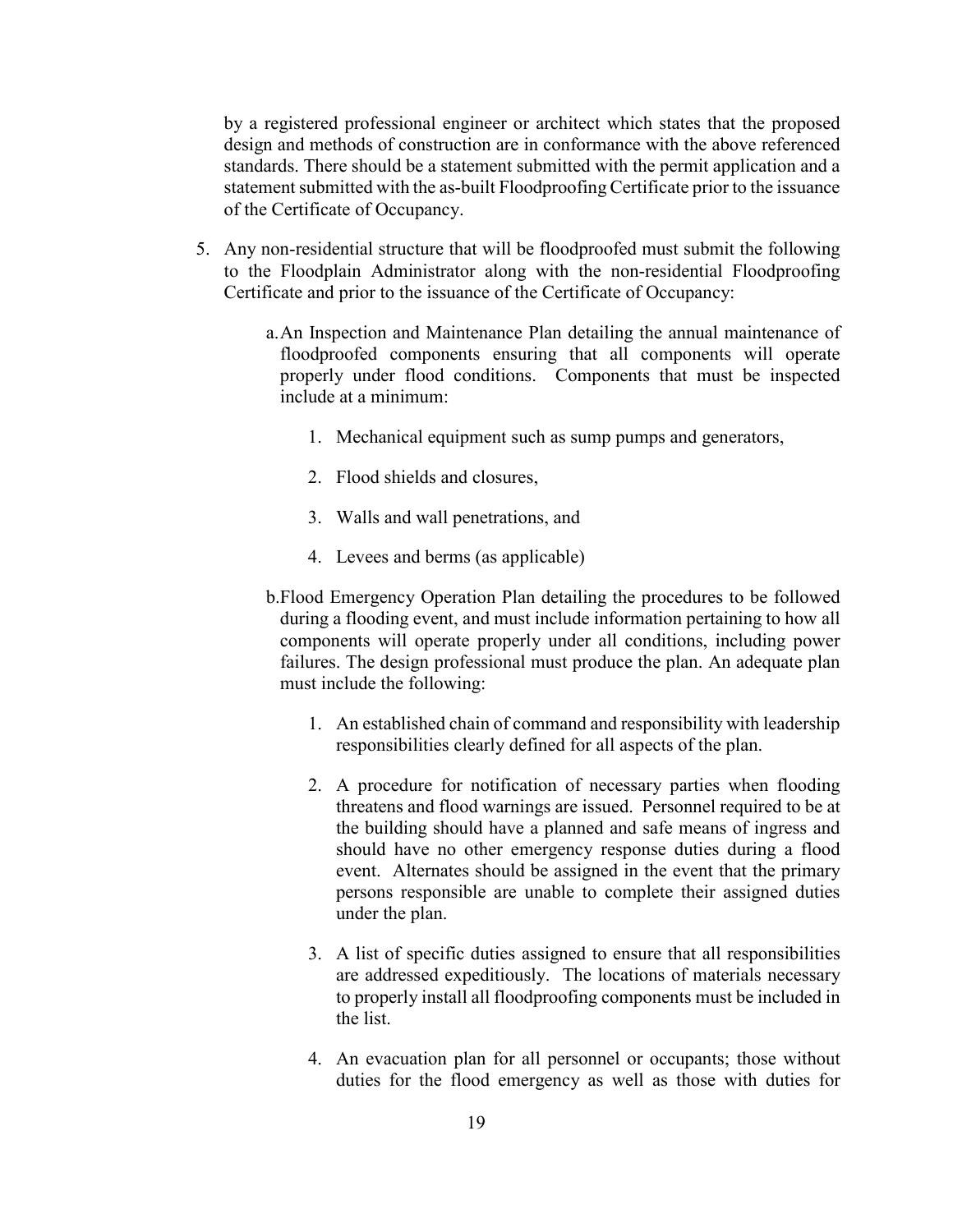implementing the plan. All possible ingress and egress routes must be identified.

- 5. A periodic training and exercise program to keep personnel and occupants aware of their duties and responsibilities. Training drills should be held at least once a year and should be coordinated with community officials.
- 6. The design and construction standards and specifications contained in the 2009 International Building Code (IBC) and in the 2009 International Residential Code (IRC) or the latest revision thereof as adopted by the Commonwealth of Pennsylvania, and ASCE 24 and 34 PA Code (Chapters 401-405 as amended) shall be utilized, where they are more restrictive.
- C. Space below the lowest floor
	- 1. Fully enclosed space below the lowest floor (excluding basements) which will be used solely for the parking of a vehicle, building access, or incidental storage in an area other than a basement, shall be designed and constructed to allow for the automatic entry and exit of flood waters for the purpose of equalizing hydrostatic forces on exterior walls. The term "fully enclosed space" also includes crawl spaces.
	- 2. Designs for meeting this requirement must either be certified by a registered professional engineer or architect, or meet or exceed the following minimum criteria:
		- a. a minimum of two openings having a net total area of not less than one (1) square inch for every square foot of enclosed space installed on two (2) separate walls
		- b. the bottom of all openings shall be no higher than one (1) foot above grade.
		- c. openings may be equipped with screens, louvers, or other coverings or devices provided that they permit the automatic entry and exit of floodwaters.

#### D. Historic Structures

Historic structures undergoing repair or rehabilitation that would constitute a substantial improvement as defined in this ordinance, must comply with all ordinance requirements that do not preclude the structure's continued designation as a historic structure. Documentation that a specific ordinance requirement will cause removal of the structure from the National Register of Historic Places or the State Inventory of Historic places must be obtained from the Secretary of the Interior or the State Historic Preservation Officer. Any exemption from ordinance requirements will be the minimum necessary to preserve the historic character and design of the structure.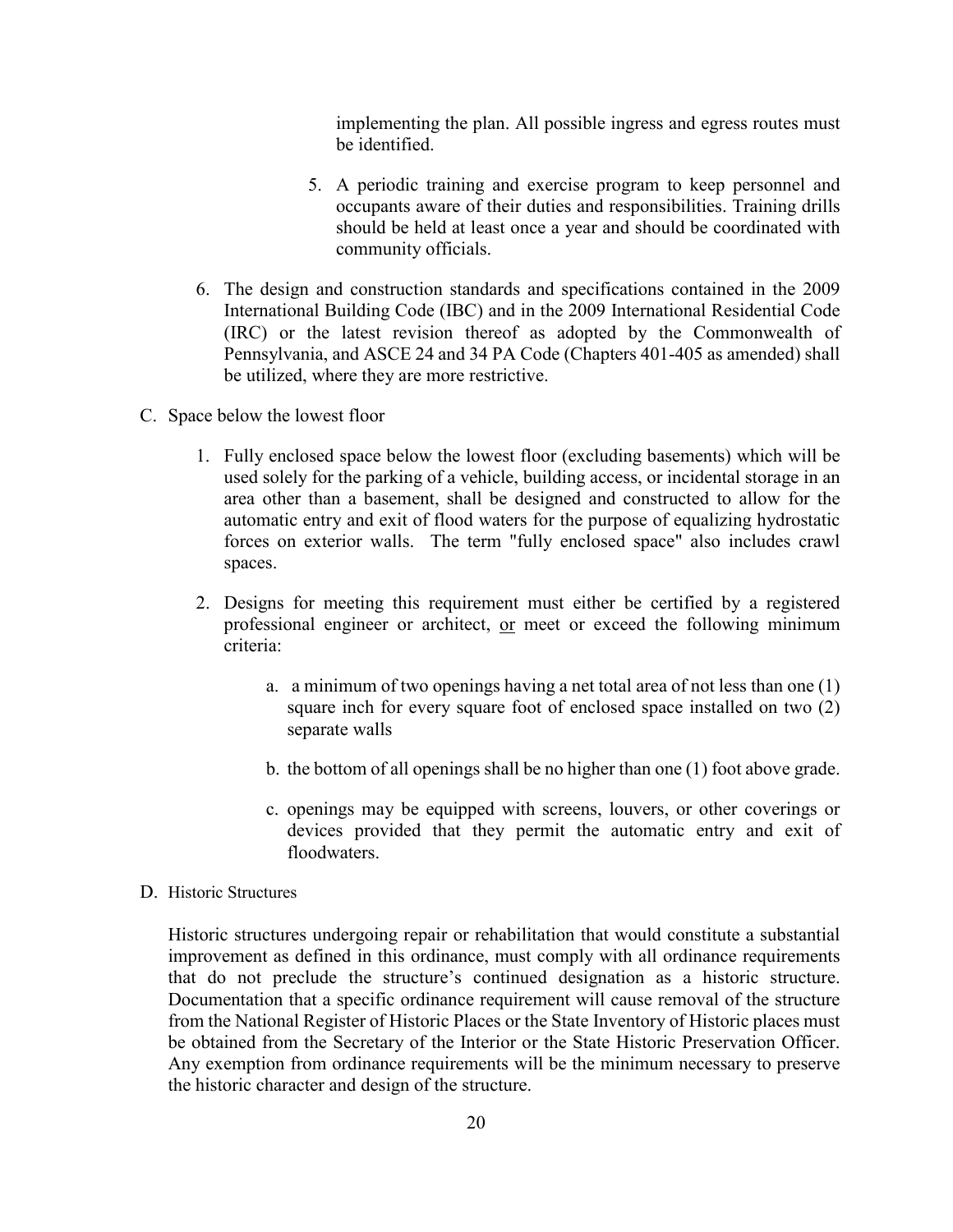#### **E.** *OPTIONAL:* **Accessory structures**

**Structures accessory to a principal building need not be elevated or floodproofed to remain dry, but shall comply, at a minimum, with the following requirements:**

- **1. the structure shall not be designed or used for human habitation, but shall be limited to the parking of vehicles, or to the storage of tools, material, and equipment related to the principal use or activity.**
- **2. floor area shall not exceed 200 square feet.**
- **3. The structure will have a low damage potential.**
- **4. the structure will be located on the site so as to cause the least obstruction to the flow of flood waters.**
- **5. power lines, wiring, and outlets will be elevated to the Regulatory Flood Elevation.**
- **6. permanently affixed utility equipment and appliances such as furnaces, heaters, washers, dryers, etc. are prohibited.**
- **7. sanitary facilities are prohibited.**
- **8. the structure shall be adequately anchored to prevent flotation, collapse, and lateral movement and shall be designed to automatically provide for the entry and exit of floodwater for the purpose of equalizing hydrostatic forces on the walls. Designs for meeting this requirement must either be certified by a registered professional engineer or architect, or meet or exceed the following minimum criteria:**
	- **a. a minimum of two openings having a net total area of not less than one (1) square inch for every square foot of enclosed space.**
	- **b. the bottom of all openings shall be no higher than one (1) foot above grade.**
	- **c. openings may be equipped with screens, louvers, etc. or other coverings or devices provided that they permit the automatic entry and exit of flood waters.**
- **9.** For accessory structures that are 200 square feet or larger in area (footprint) and that are below the base flood elevation, a variance is required as set forth in Article VIII. If a variance is granted, a signed Declaration of Land Restriction (Nonconversion Agreement) shall be recorded on the property deed prior to issuance of the Certificate of Occupancy.

#### **10. OPTIONAL: Prohibit the storage of Hazardous Materials in accessory**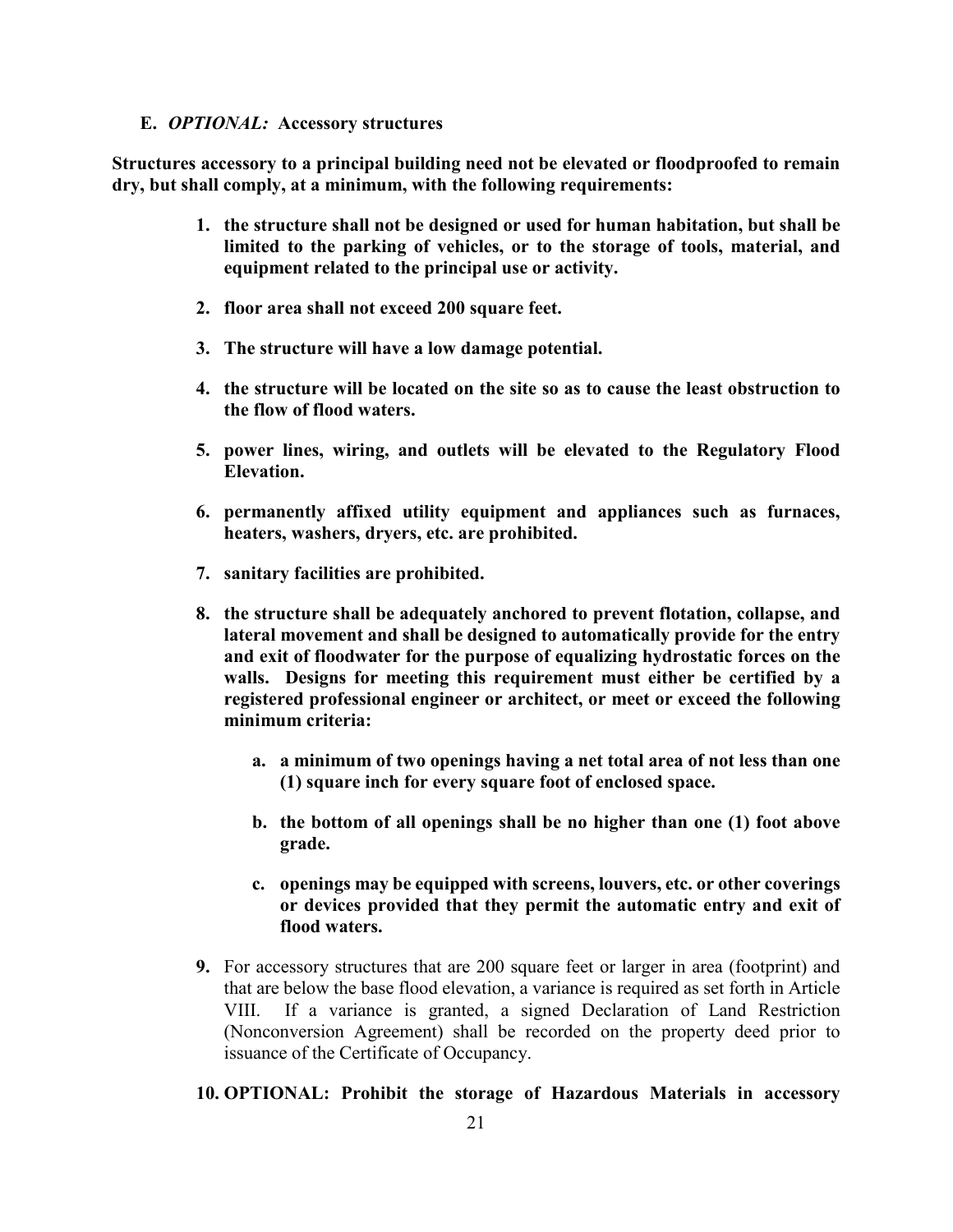**NOTE**: If a community chooses not to include language related to accessory structures, then all structures located in the Identified Floodplain Area, including accessory structures will have to be elevated or floodproofed as established in Section 5.02.

Variances are to be required for accessory structures if they are not going to meet the standards for non-residential structures found in the 44 CFR or the accessory structure language above.

## Section 5.03 Design and Construction Standards

The following minimum standards shall apply for all construction and development proposed within any identified floodplain area:

#### A. Fill

# **OPTIONAL: Within any Identified Floodplain Area the use of fill shall be prohibited. If a variance is obtained in accordance with the criteria in Article VIII, then the following provisions apply:**

If fill is used, it shall:

- a. extend laterally at least fifteen (15) feet beyond the building line from all points;
- b. consist of soil or small rock materials only Sanitary Landfills shall not be permitted;
- c. be compacted to provide the necessary permeability and resistance to erosion, scouring, or settling;
- d. be no steeper than one (1) vertical to two (2) horizontal feet unless substantiated data justifying steeper slopes are submitted to, and approved by the Floodplain Administrator; and
- e. be used to the extent to which it does not adversely affect adjacent properties.
- B. Drainage Facilities

Storm drainage facilities shall be designed to convey the flow of storm water runoff in a safe and efficient manner. The system shall ensure proper drainage along streets, and provide positive drainage away from buildings. The system shall also be designed to prevent the discharge of excess runoff onto adjacent properties.

C. Water and Sanitary Sewer Facilities and Systems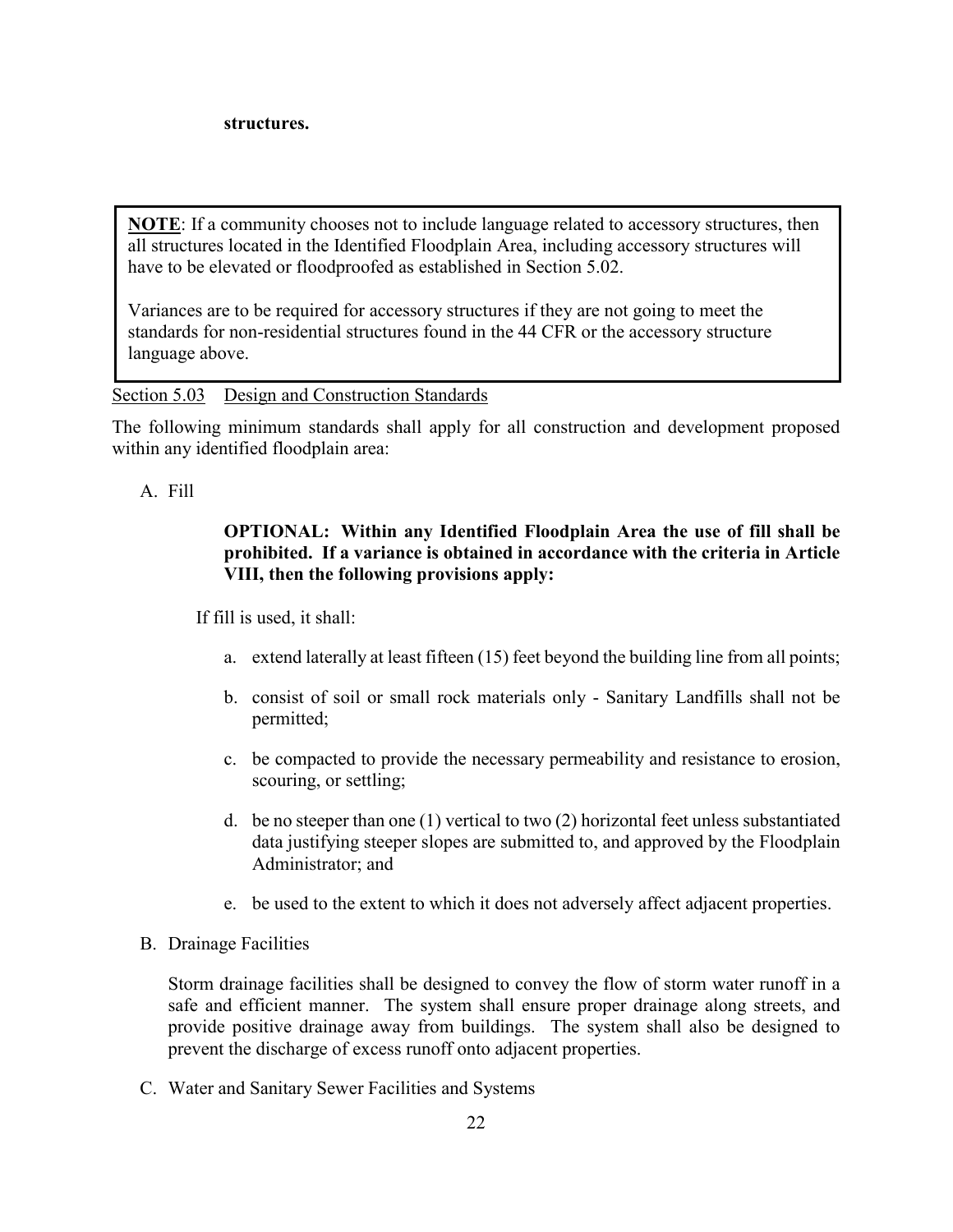- 1. All new or replacement water supply and sanitary sewer facilities and systems shall be located, designed and constructed to minimize or eliminate flood damages and the infiltration of flood waters.
- 2. Sanitary sewer facilities and systems shall be designed to prevent the discharge of untreated sewage into flood waters.
- 3. No part of any on-site waste disposal system shall be located within any identified floodplain area except in strict compliance with all State and local regulations for such systems. If any such system is permitted, it shall be located so as to avoid impairment to it, or contamination from it, during a flood.
- 4. The design and construction provisions of the UCC and FEMA #348, "Protecting Building Utilities From Flood Damages" and "The International Private Sewage Disposal Code" shall be utilized.

## D. Other Utilities

All other utilities such as gas lines, electrical and telephone systems shall be located, elevated (where possible) and constructed to minimize the chance of impairment during a flood.

E. Streets

The finished elevation of all new streets shall be no more than one (1) foot below the Regulatory Flood Elevation.

F. Storage

All materials that are buoyant, flammable, explosive, or in times of flooding, could be injurious to human, animal, or plant life, and not listed in Section 5.04, Development Which May Endanger Human Life, shall be stored at or above the Regulatory Flood Elevation or floodproofed to the maximum extent possible.

G. Placement of Buildings and Structures

All buildings and structures shall be designed, located, and constructed so as to offer the minimum obstruction to the flow of water and shall be designed to have a minimum effect upon the flow and height of flood water.

## H. Anchoring

- 1. All buildings and structures shall be firmly anchored in accordance with accepted engineering practices to prevent flotation, collapse, or lateral movement.
- 2. All air ducts, large pipes, storage tanks, and other similar objects or components located below the Regulatory Flood Elevation shall be securely anchored or affixed to prevent flotation.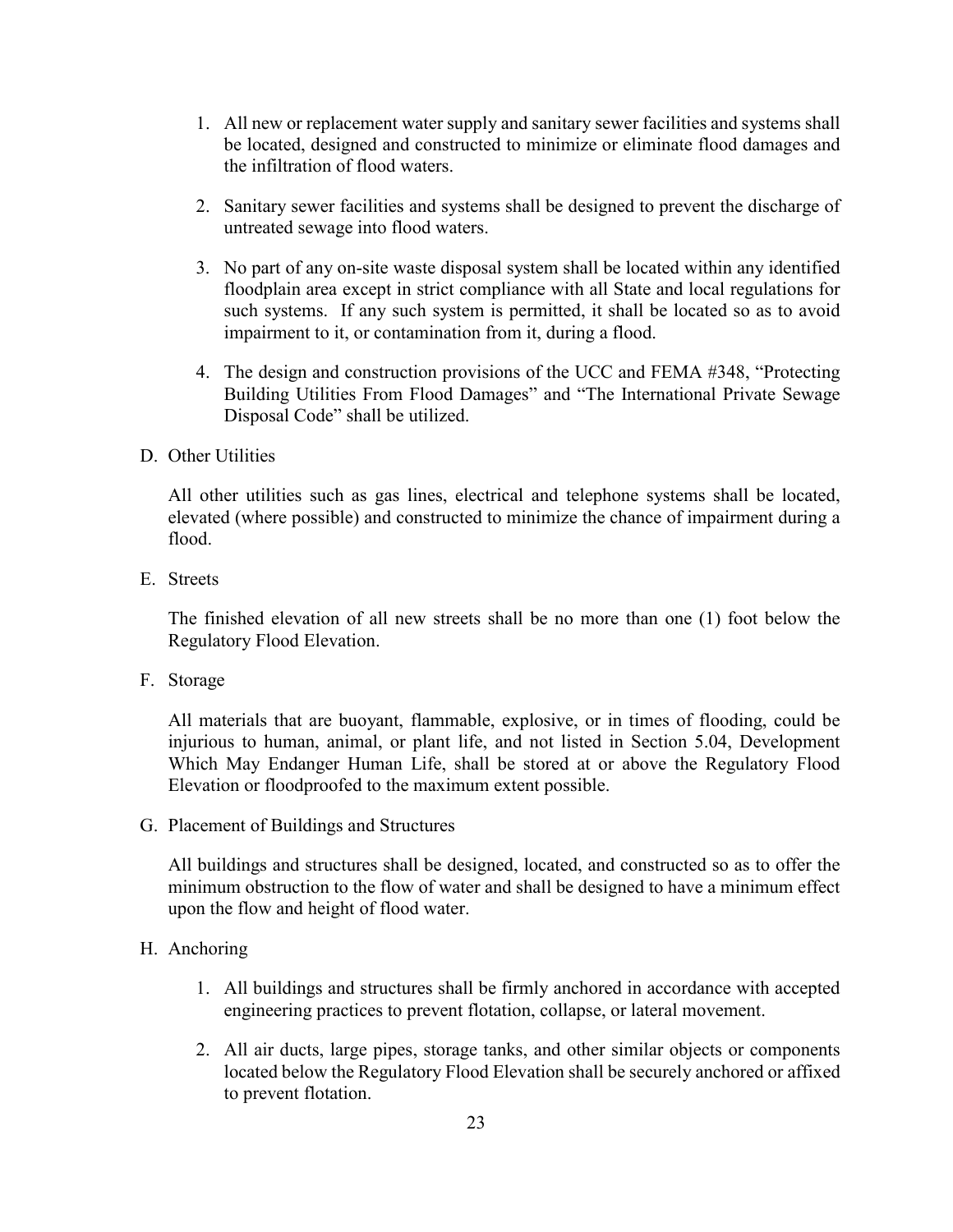- I. Floors, Walls and Ceilings
	- 1. Wood flooring used at or below the Regulatory Flood Elevation shall be installed to accommodate a lateral expansion of the flooring, perpendicular to the flooring grain without causing structural damage to the building.
	- 2. Plywood used at or below the Regulatory Flood Elevation shall be of a "marine" or "water-resistant" variety.
	- 3. Walls and ceilings at or below the Regulatory Flood Elevation shall be designed and constructed of materials that are "water-resistant" and will withstand inundation.
	- 4. Windows, doors, and other components at or below the Regulatory Flood Elevation shall be made of metal or other "water-resistant" material.
- J. Paints and Adhesives
	- 1. Paints and other finishes used at or below the Regulatory Flood Elevation shall be of "marine" or "water-resistant" quality.
	- 2. Adhesives used at or below the Regulatory Flood Elevation shall be of a "marine" or "water-resistant" variety.
	- 3. All wooden components (doors, trim, cabinets, etc.) used at or below the Regulatory Flood Elevation shall be finished with a "marine" or "water-resistant" paint or other finishing material.
- K. Electrical Components
	- 1. Electrical distribution panels shall be at least three (3) feet above the base flood elevation.
	- 2. Separate electrical circuits shall serve lower levels and shall be dropped from above.
- L. Equipment
	- 1. Water heaters, furnaces, air conditioning and ventilating units, and other electrical, mechanical or utility equipment or apparatus shall not be located below the Regulatory Flood Elevation and shall be anchored to resist floatation, collapse, and lateral movement
	- 2. Ductwork shall be elevated to or above the Regulatory Flood Elevation or floodproofed to remain water resistant.
- M. Fuel Supply Systems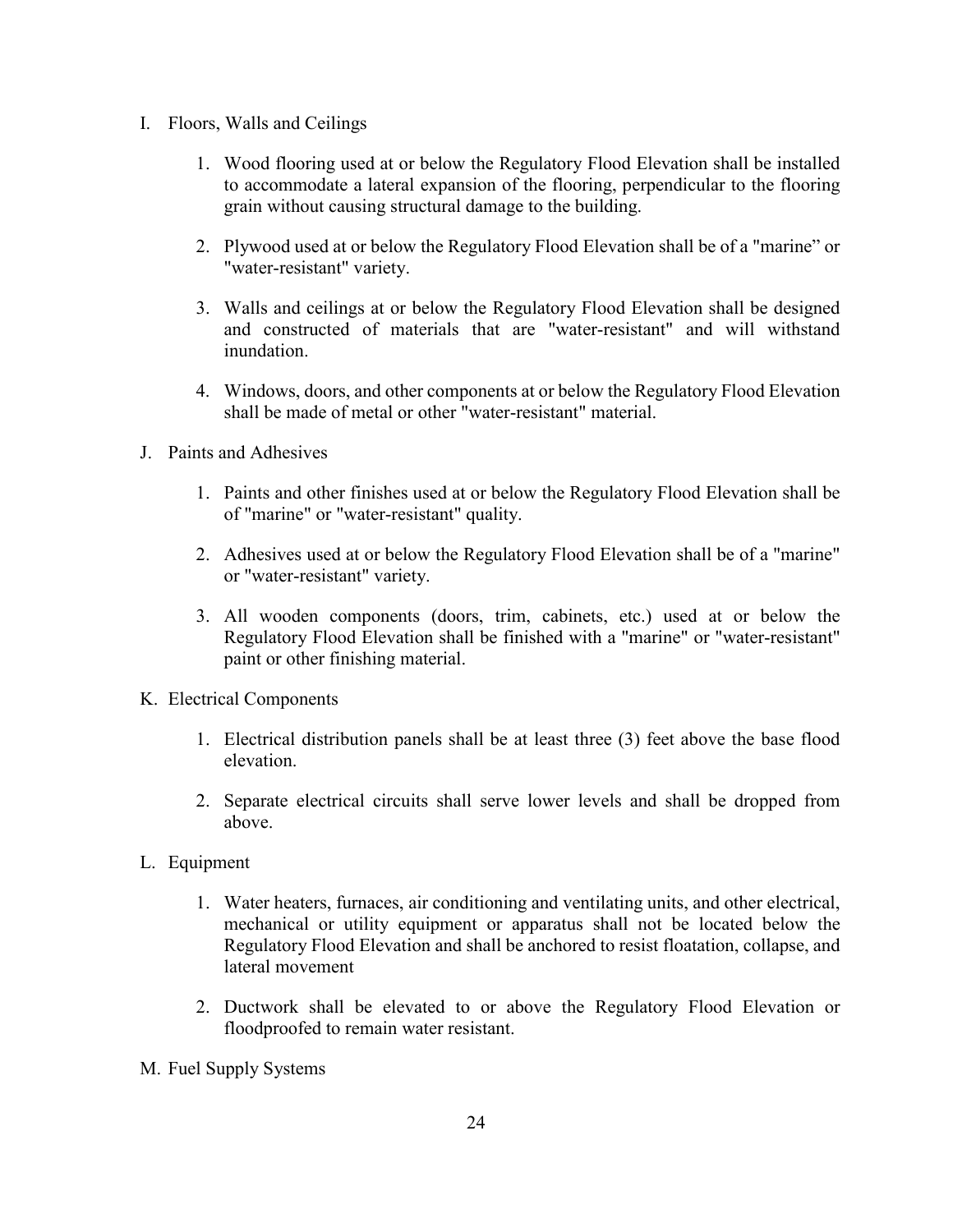All gas and oil supply systems shall be designed to prevent the infiltration of flood waters into the system and discharges from the system into flood waters. Additional provisions shall be made for the drainage of these systems in the event that flood water infiltration occurs.

N. Uniform Construction Code Coordination

The Standards and Specifications contained in 34 PA Code (Chapters 401-405), as amended and not limited to the following provisions shall apply to the above and other sections and sub-sections of this ordinance, to the extent that they are more restrictive and supplement the requirements of this ordinance.

International Building Code (IBC) 2009 or the latest revision thereof as adopted by the Commonwealth of Pennsylvania: Secs. 801, 1202, 1403, 1603, 1605, 1612, 3402, and Appendix G.

International Residential Building Code (IRC) 2009 or the latest revision thereof as adopted by the Commonwealth of Pennsylvania: Secs. R104, R105, R109, R322, Appendix E, and Appendix J.

Section 5.04 Development Which May Endanger Human Life

**OPTIONAL: Within any Identified Floodplain Area, any structure of the kind described in Subsection A., below, shall be prohibited. If a variance is obtained in accordance with the criteria in Article VIII, then the following provisions apply: (5.04 B, C, & D) (note: if no variance for this activity is allowed, do not list B, C, & D)**

- A. In accordance with the Pennsylvania Flood Plain Management Act, and the regulations adopted by the Department of Community and Economic Development as required by the Act, any new or substantially improved structure which:
	- 1. will be used for the production or storage of any of the following dangerous materials or substances; or,
	- 2. will be used for any activity requiring the maintenance of a supply of more than 550 gallons, or other comparable volume, of any of the following dangerous materials or substances on the premises; or,
	- 3. will involve the production, storage, or use of any amount of radioactive substances;

shall be subject to the provisions of this section, in addition to all other applicable provisions. The following list of materials and substances are considered dangerous to human life:

- Acetone
- Ammonia
- Benzene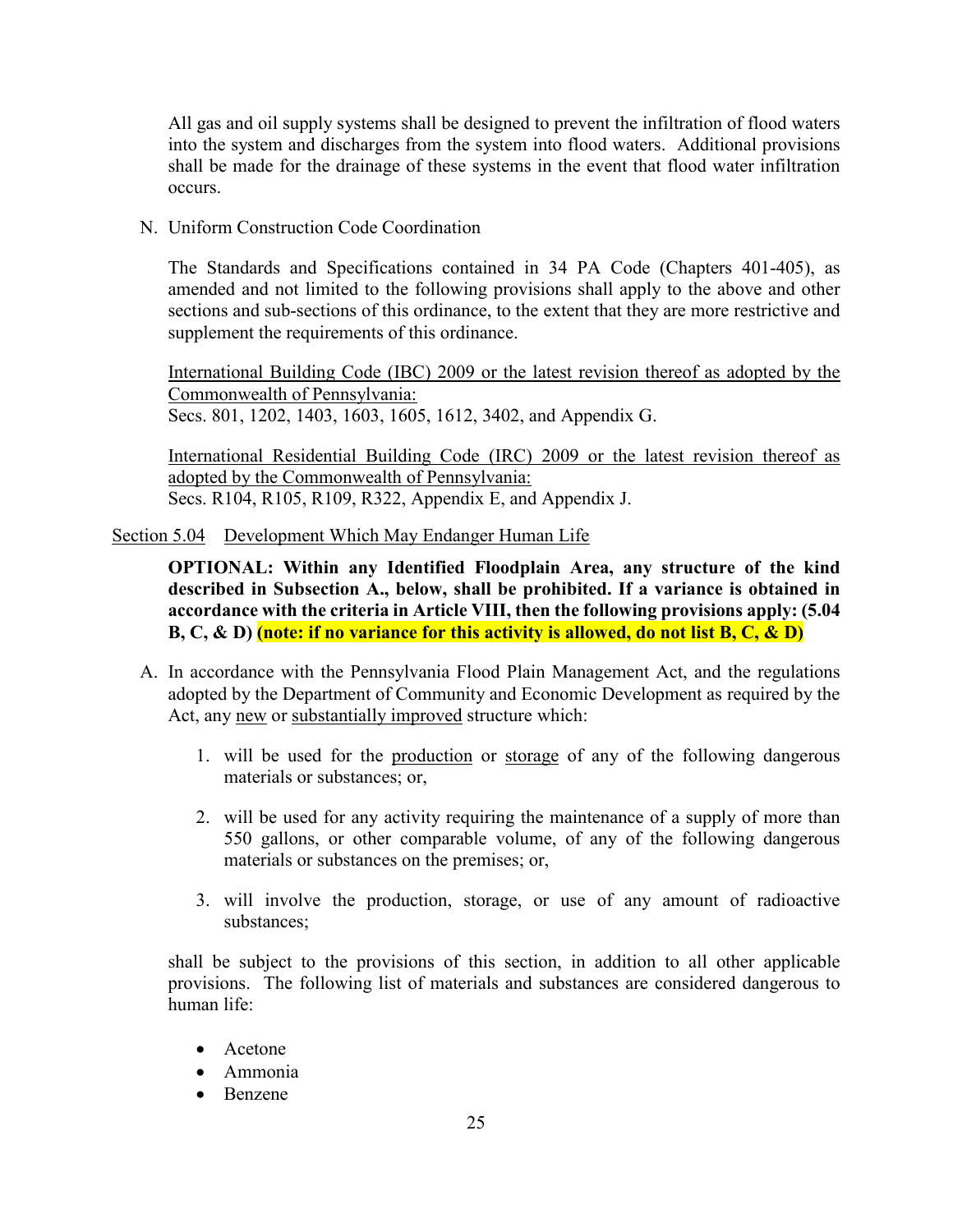- Calcium carbide
- Carbon disulfide
- Celluloid
- Chlorine
- Hydrochloric acid
- Hydrocyanic acid
- Magnesium
- Nitric acid and oxides of nitrogen
- Petroleum products (gasoline, fuel oil, etc.)
- Phosphorus
- Potassium
- Sodium
- Sulphur and sulphur products
- Pesticides (including insecticides, fungicides, and rodenticides)
- Radioactive substances, insofar as such substances are not otherwise regulated.
- B. **OPTIONAL: Within any Identified Floodplain Area, any new or substantially improved structure of the kind described in Subsection A., above, shall be prohibited within the area measured fifty (50) feet landward from the top-of-bank of any watercourse.**
- C. Within any Floodway Area, any structure of the kind described in Subsection A., above, shall be prohibited. Where permitted within any Identified Floodplain Area, any new or substantially improved residential structure of the kind described in Section 5.04 (A), above, shall be elevated to remain completely dry up to at least one and one half  $(1 \frac{1}{2})$  feet above base flood elevation and built in accordance with Sections 5.01, 5.02 and 5.03.
- D. Where permitted within any Identified Floodplain Area, any new or substantially improved non-residential structure of the kind described in Section 5.04 (A) above, shall be built in accordance with Sections 5.01, 5.02 and 5.03 including:
	- 1. elevated, or designed and constructed to remain completely dry up to at least one and one half  $(1 \frac{1}{2})$  feet above base flood elevation, and
	- 2. designed to prevent pollution from the structure or activity during the course of a base flood.

Any such structure, or part thereof, that will be built below the Regulatory Flood Elevation shall be designed and constructed in accordance with the standards for completely dry floodproofing contained in the publication "Flood-Proofing Regulations (U.S. Army Corps of Engineers, June 1972 as amended March 1992), or with some other equivalent watertight standard.

Section 5.05 Special Requirements for Subdivisions and Development

All subdivision proposals and development proposals containing at least 50 lots or at least 5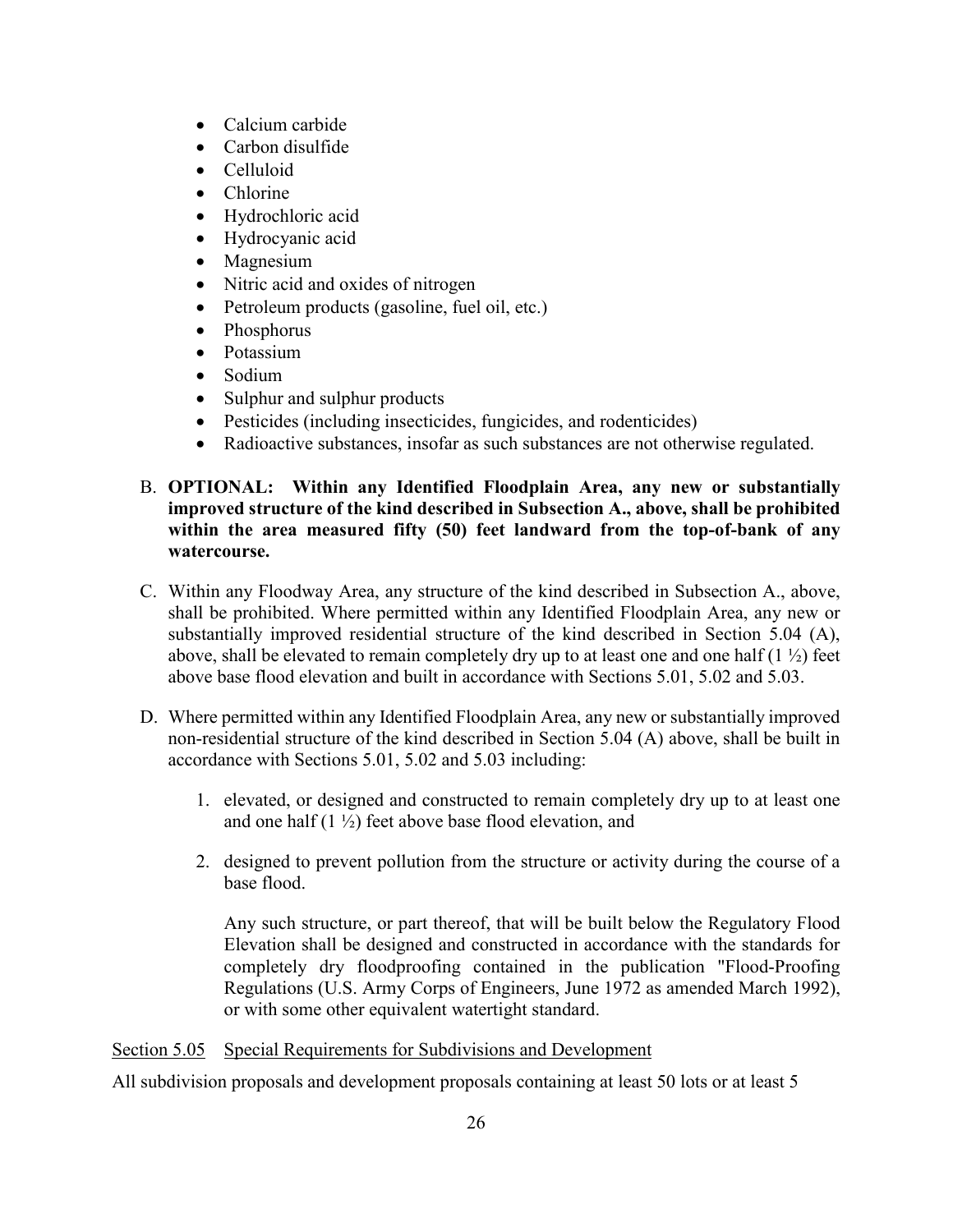acres, whichever is the lesser, in Identified Floodplain Areas where base flood elevation data are not available, shall be supported by hydrologic and hydraulic engineering analyses that determine base flood elevations and floodway information. The analyses shall be prepared by a licensed professional engineer in a format required by FEMA for a Conditional Letter of Map Revision (CLOMR) and Letter of Map Revision (LOMR). Submittal requirements and processing fees shall be the responsibility of the applicant.

Section 5.06 Special Requirements for Manufactured Homes

- **A. OPTIONAL: Within any Identified Floodplain Area manufactured homes shall be prohibited. If a variance is obtained in accordance with the criteria in Article VIII, then the following provisions apply:**
- **B. OPTIONAL: Within any Floodway Area/District, manufactured homes shall be prohibited. If a variance is obtained in accordance with the criteria in Article VIII, then the following provisions apply:**
- **C. OPTIONAL: Within any Identified Floodplain Area manufactured homes shall be prohibited within the area measured fifty (50) feet landward from the top-of-bank of any watercourse.**
- D. Where permitted within any Identified Floodplain Area, all manufactured homes, and any improvements thereto, shall be:
	- 1. placed on a permanent foundation;
	- 2. elevated so that the lowest floor of the manufactured home is at least one and one half  $(1 \frac{1}{2})$  feet above base flood elevation;
	- 3. and anchored to resist flotation, collapse, or lateral movement.
- E. Equipment requirement:
	- 1. Water heaters, furnaces, air conditioning and ventilating units, and other electrical, mechanical or utility equipment or apparatus shall not be located below the Regulatory Flood Elevation and shall be anchored to resist floatation, collapse, and lateral improvement.
	- 2. Ductwork shall be elevated to or above the Regulatory Flood Elevation or floodproofed to remain water resistant.
- F. Installation of manufactured homes shall be done in accordance with the manufacturers' installation instructions as provided by the manufacturer. Where the applicant cannot provide the above information, the requirements of Appendix E of the 2009 "International Residential Building Code" or the "U.S. Department of Housing and Urban Development's Permanent Foundations for Manufactured Housing," 1984 Edition, draft or latest revision thereto and 34 PA Code Chapter 401-405 shall apply.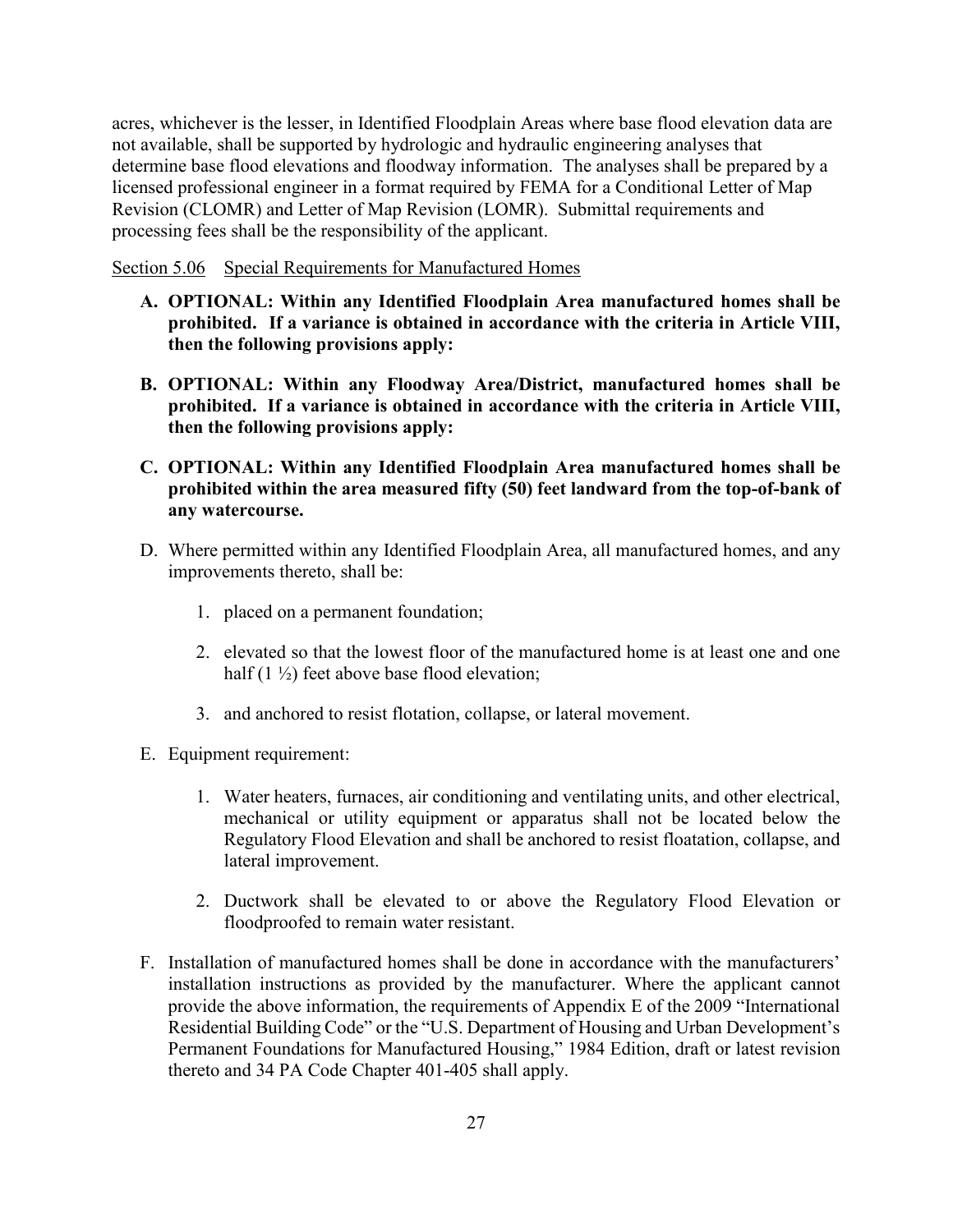G. Consideration shall be given to the installation requirements of the 2009 IBC, and the 2009 IRC or the latest revision thereto as adopted by the Commonwealth of Pennsylvania, and 34 PA Code, as amended where appropriate and/or applicable to units where the manufacturers' standards for anchoring cannot be provided or were not established for the proposed unit(s) installation.

Section 5.07 Special Requirements for Recreational Vehicles

**OPTIONAL: Within any Identified Floodplain Area recreational vehicles shall be prohibited. If a variance is obtained in accordance with the criteria in Article VIII, then the following provisions apply:**

- A. Recreational vehicles in Zones A, A1-30, AH and AE must either:
	- 1. be on the site for fewer than 180 consecutive days, and
	- 2. be fully licensed and ready for highway use,

or

3. meet the permit requirements for manufactured homes in Section 5.06.

**NOTE**: Choosing to regulate recreational vehicles mandating compliance with 5.07 (1 and 2) or 5.07 (3) is a higher standard than the minimum NFIP requirements for participation. The minimums require  $5.07$  (1) or (2) or (3).

# ARTICLE VI. ACTIVITIES REQUIRING SPECIAL PERMITS

**NOTE**: Municipalities may elect to prohibit the following activities requiring Special Permit in Identified Floodplain Areas (If so, this section becomes 'Prohibited Activities' and Sections 6.02, 6.03, and 6.04 can be deleted).

## Section 6.01 General

In accordance with the administrative regulations promulgated by the Department of Community and Economic Development to implement the Pennsylvania Flood Plain Management Act, the following activities shall be prohibited within any Identified Floodplain Area unless a Special Permit has been issued by the *[Name of Municipality]:*

- A. The commencement of any of the following activities; or the construction, enlargement, or expansion of any structure used, or intended to be used, for any of the following activities:
	- 1. Hospitals
	- 2. Nursing homes
	- 3. Jails or prisons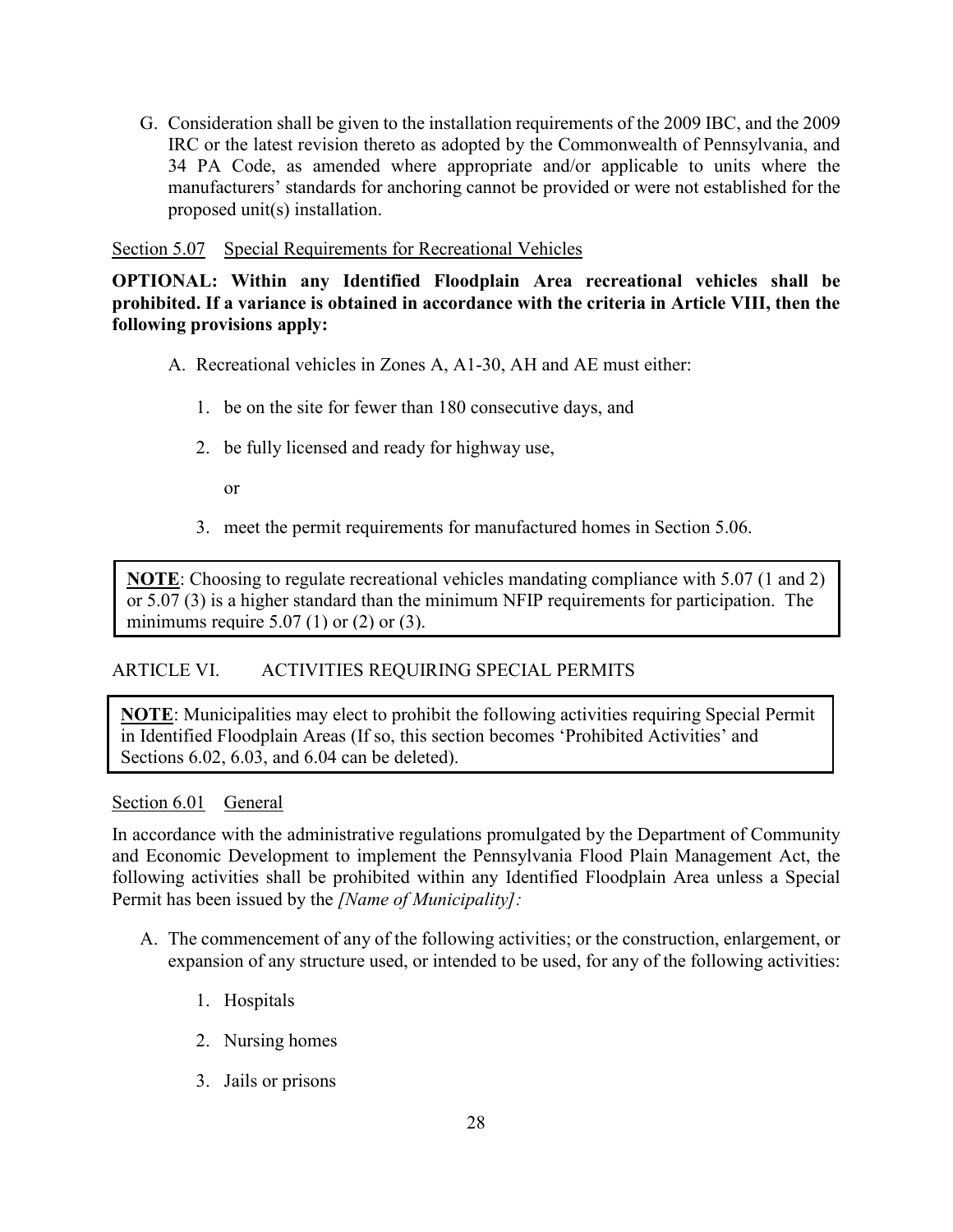B. The commencement of, or any construction of, a new manufactured home park or manufactured home subdivision, or substantial improvement to an existing manufactured home park or manufactured home subdivision.

#### Section 6.02 Application Requirements for Special Permits

Applicants for Special Permits shall provide five copies of the following items:

- A. A written request including a completed Permit Application Form.
- B. A small scale map showing the vicinity in which the proposed site is located.
- C. A plan of the entire site, clearly and legibly drawn at a scale of one (1) inch being equal to one hundred (100) feet or less, showing the following:
	- 1. north arrow, scale and date;
	- 2. topography based upon the North American Vertical Datum (NAVD) of 1988, showing existing and proposed contours at intervals of two (2) feet;
	- 3. all property and lot lines including dimensions, and the size of the site expressed in acres or square feet;
	- 4. the location of all existing streets, drives, other access ways, and parking areas, with information concerning widths, pavement types and construction, and elevations;
	- 5. the location of any existing bodies of water or watercourses, buildings, structures and other public or private facilities, including railroad tracks and facilities, and any other natural and man-made features affecting, or affected by, the proposed activity or development;
	- 6. the location of the floodplain boundary line, information and spot elevations concerning the base flood elevation, and information concerning the flow of water including direction and velocities;
	- 7. the location of all proposed buildings, structures, utilities, and any other improvements; and
	- 8. any other information which the municipality considers necessary for adequate review of the application.
- D. Plans of all proposed buildings, structures and other improvements, clearly and legibly drawn at suitable scale showing the following:
	- 1. sufficiently detailed architectural or engineering drawings, including floor plans, sections, and exterior building elevations, as appropriate;
	- 2. for any proposed building, the elevation of the lowest floor (including basement)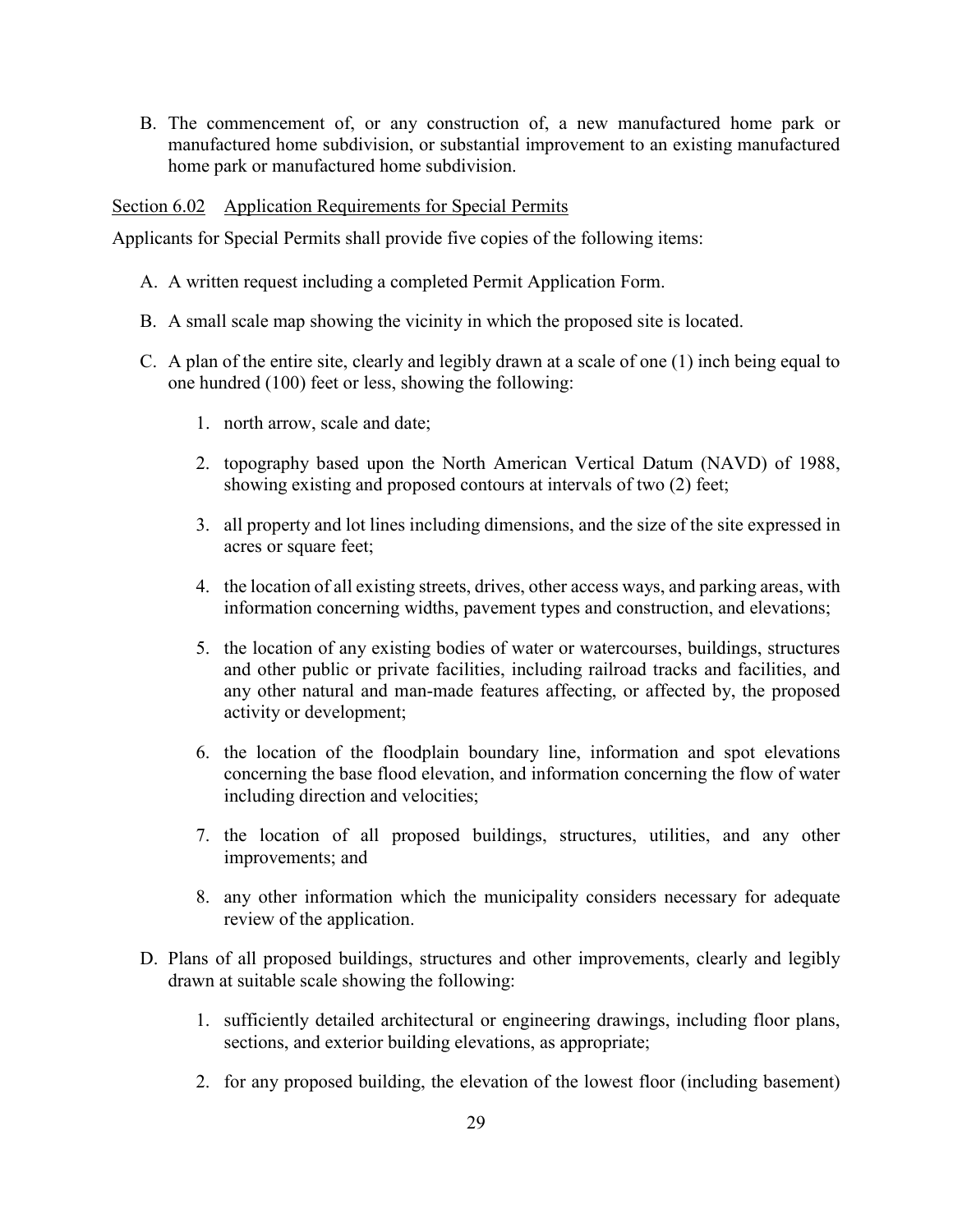and, as required, the elevation of any other floor;

- 3. complete information concerning flood depths, pressures, velocities, impact and uplift forces, and other factors associated with the base flood;
- 4. detailed information concerning any proposed floodproofing measures, including the Flood Emergency Operation Plan and the Inspection and Maintenance Plan;
- 5. cross section drawings for all proposed streets, drives, other accessways, and parking areas, showing all rights-of-way and pavement widths;
- 6. profile drawings for all proposed streets, drives, and vehicular accessways including existing and proposed grades; and
- 7. plans and profiles of all proposed sanitary and storm sewer systems, water supply systems, and any other utilities and facilities.
- E. The following data and documentation:
	- 1. certification from the applicant that the site upon which the activity or development is proposed is an existing separate and single parcel, owned by the applicant or the client he represents;
	- 2. certification from a registered professional engineer, architect, or landscape architect that the proposed construction has been adequately designed to protect against damage from the base flood;
	- 3. a statement, certified by a registered professional engineer, architect, landscape architect, or other qualified person which contains a complete and accurate description of the nature and extent of pollution that might possibly occur from the development during the course of a base flood, including a statement concerning the effects such pollution may have on human life;
	- 4. a statement certified by a registered professional engineer, architect, or landscape architect, which contains a complete and accurate description of the effects the proposed development will have on base flood elevation and flows;
	- 5. a statement, certified by a registered professional engineer, architect, or landscape architect, which contains a complete and accurate description of the kinds and amounts of any loose buoyant materials or debris that may possibly exist or be located on the site below the base flood elevation and the effects such materials and debris may have on base flood elevation and flows;
	- 6. the appropriate component of the Department of Environmental Protection's "Planning Module for Land Development;"
	- 7. where any excavation or grading is proposed, a plan meeting the requirements of the Department of Environmental Protection to implement and maintain erosion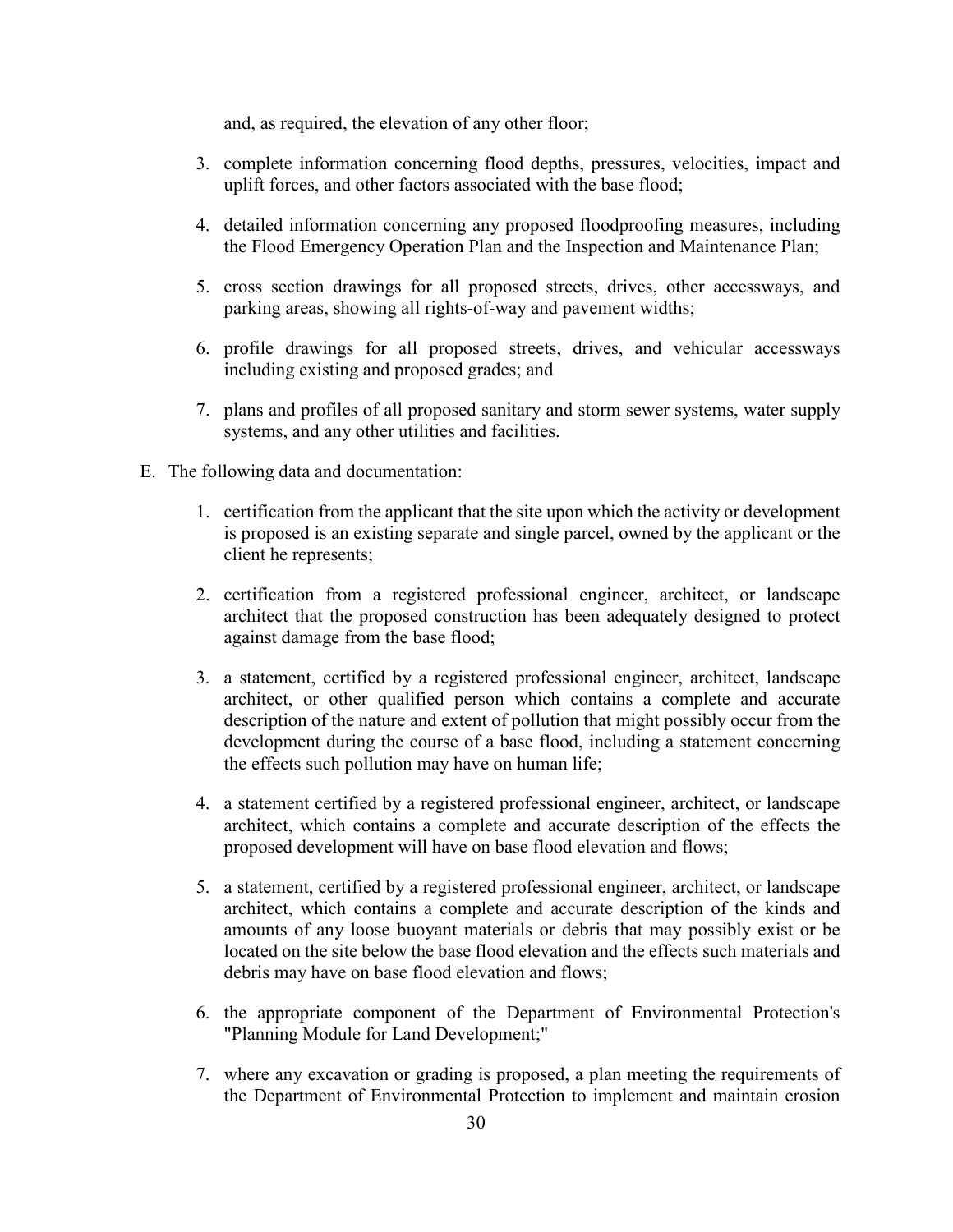and sedimentation control;

- 8. any other applicable permits such as, but not limited to, a permit for any activity regulated by the Department of Environmental Protection under Section 302 of Act 1978-166; and
- 9. an evacuation plan which fully explains the manner in which the site will be safely evacuated before or during the course of a base flood.

# Section 6.03 Application Review Procedures

Upon receipt of an application for a Special Permit by the *[Name of Municipality]* the following procedures shall apply in addition to those of Article III:

- A. Within three (3) working days following receipt of the application, a complete copy of the application and all accompanying documentation shall be forwarded to the County Planning Commission by registered or certified mail for its review and recommendations. Copies of the application shall also be forwarded to the *[Name of Municipality]* Planning Commission and *[Name of Municipality]* engineer for review and comment.
- B. If an application is received that is incomplete, the *[Name of Municipality]* shall notify the applicant in writing, stating in what respect the application is deficient.
- C. If the *[Name of Municipality]* decides to disapprove an application, it shall notify the applicant, in writing, of the reasons for the disapproval.
- D. If the *[Name of Municipality]* approves an application, it shall file written notification, together with the application and all pertinent information, with the Department of Community and Economic Development, by registered or certified mail, within five (5) working days after the date of approval.
- E. Before issuing the Special Permit, the *[Name of Municipality]* shall allow the Department of Community and Economic Development thirty (30) days, after receipt of the notification by the Department, to review the application and decision made by the *[Name of Municipality]*.
- F. If the *[Name of Municipality]* does not receive any communication from the Department of Community and Economic Development during the thirty (30) day review period, it may issue a Special Permit to the applicant.
- G. If the Department of Community and Economic Development should decide to disapprove an application, it shall notify the *[Name of Municipality]* and the applicant, in writing, of the reasons for the disapproval, and the *[Name of Municipality]* shall not issue the Special Permit.

# Section 6.04 Special Technical Requirements

A. In addition to the requirements of Article V of this Ordinance, the following minimum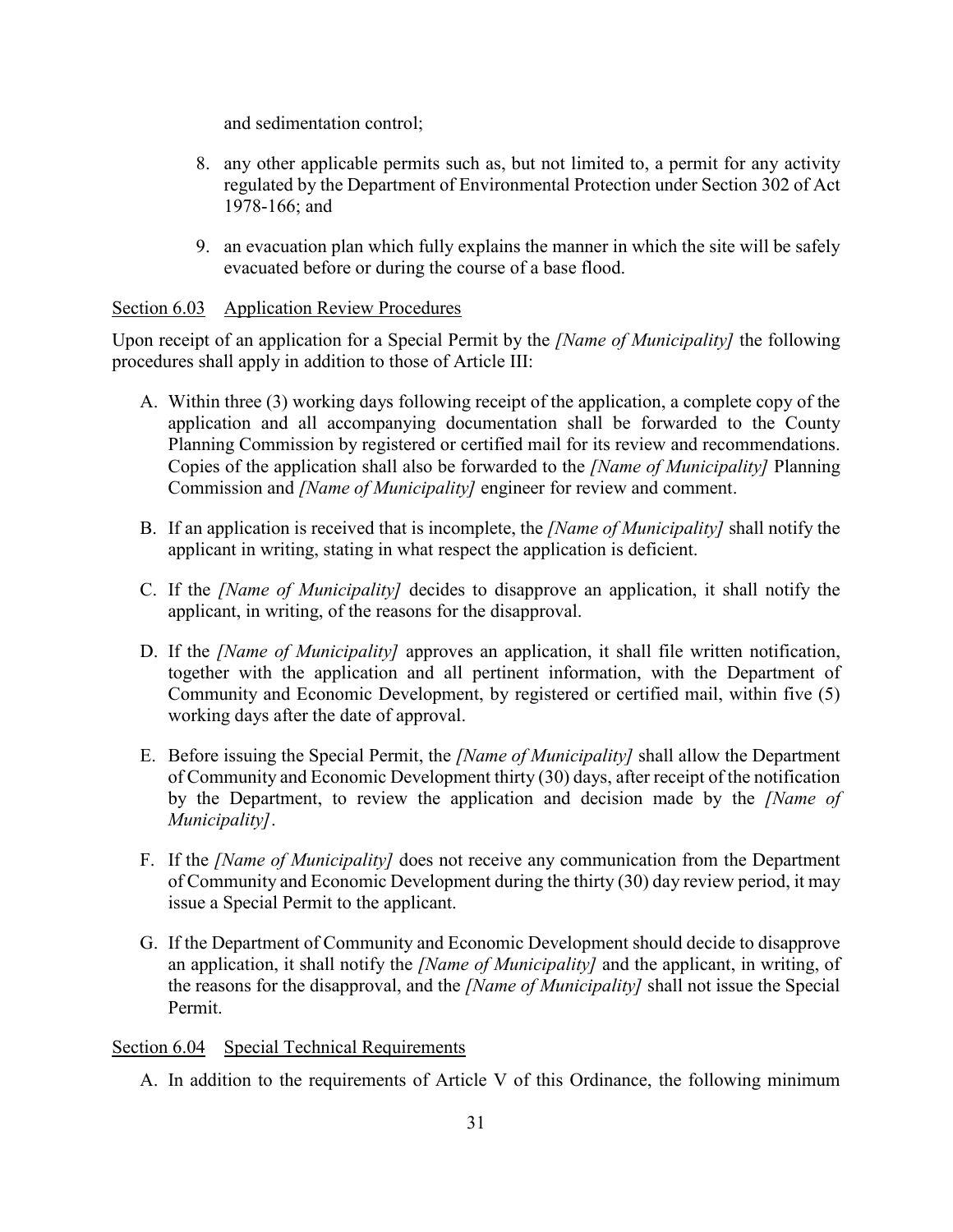requirements shall also apply to any proposed development requiring a Special Permit. If there is any conflict between any of the following requirements and those in Article V of this Ordinance or in any other code, ordinance, or regulation, the more restrictive provision shall apply.

- B. No application for a Special Permit shall be approved unless it can be determined that the structure or activity will be located, constructed and maintained in a manner which will:
	- 1. Fully protect the health and safety of the general public and any occupants of the structure. At a minimum, all new structures shall be designed, located, and constructed so that:
		- a. the structure will survive inundation by waters of the base flood without any lateral movement or damage to either the structure itself, or to any of its equipment or contents below the BFE.
		- b. the lowest floor (including basement) will be elevated to at least one and one half (1 ½) feet above base flood elevation.
		- c. the occupants of the structure can remain inside for an indefinite period of time and be safely evacuated at any time during the base flood.
	- 2. Prevent any significant possibility of pollution, increased flood levels or flows, or debris endangering life and property.

All hydrologic and hydraulic analyses shall be undertaken only by professional engineers or others of demonstrated qualifications, who shall certify that the technical methods used correctly reflect currently accepted technical concepts. Studies, analyses, computations, etc. shall be submitted in sufficient detail to allow a thorough technical review by the *[Name of Municipality]* and the Department of Community and Economic Development.

# ARTICLE VII EXISTING STRUCTURES IN IDENTIFIED FLOODPLAIN AREAS

# Section 7.01 Existing Structures

The provisions of this Ordinance do not require any changes or improvements to be made to lawfully existing structures. However, when an improvement is made to any existing structure, the provisions of Section 7.02 shall apply.

# Section 7.02 Improvements

The following provisions shall apply whenever any improvement is made to an existing structure located within any Identified Floodplain Area:

**A. OPTIONAL: No expansion or enlargement of an existing structure shall be allowed within any Identified Floodplain Area that would cause any increase in BFE. In A Area/District(s), BFEs are determined using the methodology in Section 4.02 C. (If chosen, delete B and C below).**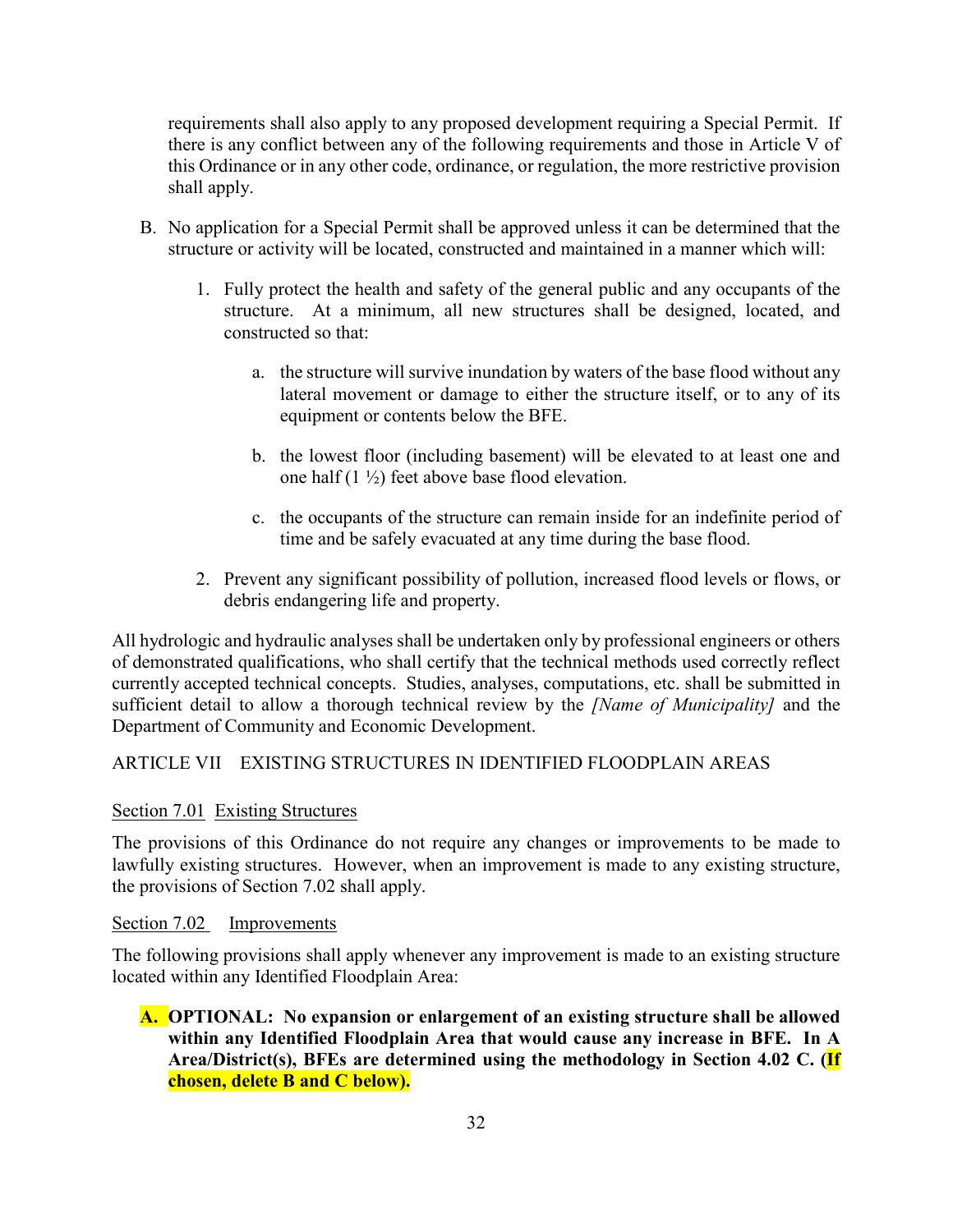- B. No expansion or enlargement of an existing structure shall be allowed within any Floodway Area/District that would cause any increase in BFE.
- C. No expansion or enlargement of an existing structure shall be allowed within AE Area/District without floodway that would, together with all other existing and anticipated development, increase the BFE more than one (1) foot at any point.
- D. Any modification, alteration, reconstruction, or improvement of any kind to an existing structure to an extent or amount of fifty (50) percent or more of its market value, shall constitute a substantial improvement and shall be undertaken only in full compliance with the provisions of this Ordinance.
- E. The above activity shall also address the requirements of the 34 PA Code, as amended and the 2009 IBC and the 2009 IRC or most recent revision thereof as adopted by the Commonwealth of Pennsylvania.
- F. Within any Floodway Area/District (See Section 4.02 A), no new construction or development shall be allowed, unless the appropriate permit is obtained from the Department of Environmental Protection Regional Office
- **G.** Within any AE Area/District without Floodway (See Section 4.02 B), no new construction or development shall be located within the area measured fifty (50) feet landward from the top-of-bank of any watercourse, unless the appropriate permit is obtained from the Department of Environmental Protection Regional Office.
- **H. OPTIONAL: Any modification, alteration, reconstruction, or improvement of any kind to an existing structure, to an extent or amount of less than fifty (50) percent of its market value, shall be elevated and/or floodproofed to the greatest extent possible.**
- **I. OPTIONAL: Any modification, alteration, reconstruction, or improvement of any kind that meets the definition of "cumulative substantial damage" shall be undertaken only in full compliance with the provisions of this ordinance. (Keep if Option 3.03 C was kept, delete if not).**

ARTICLE VIII VARIANCES

**NOTE:** If a municipality has a zoning hearing board (ZHB), applications for a variance regarding flood plain provisions, whether or not they are amended into the municipality's zoning code, must be acted on by the zoning hearing board following MPC procedures for ZHB hearings, decisions, etc. See MPC  $909.1(a)(5)$ . If a municipality does not have a ZHB, they must establish a process by which to consider variance requests.

## Section 8.01 General

If compliance with any of the requirements of this Ordinance would result in an exceptional hardship to a prospective builder, developer or landowner, the *[Name of Municipality]* may, upon request, grant relief from the strict application of the requirements.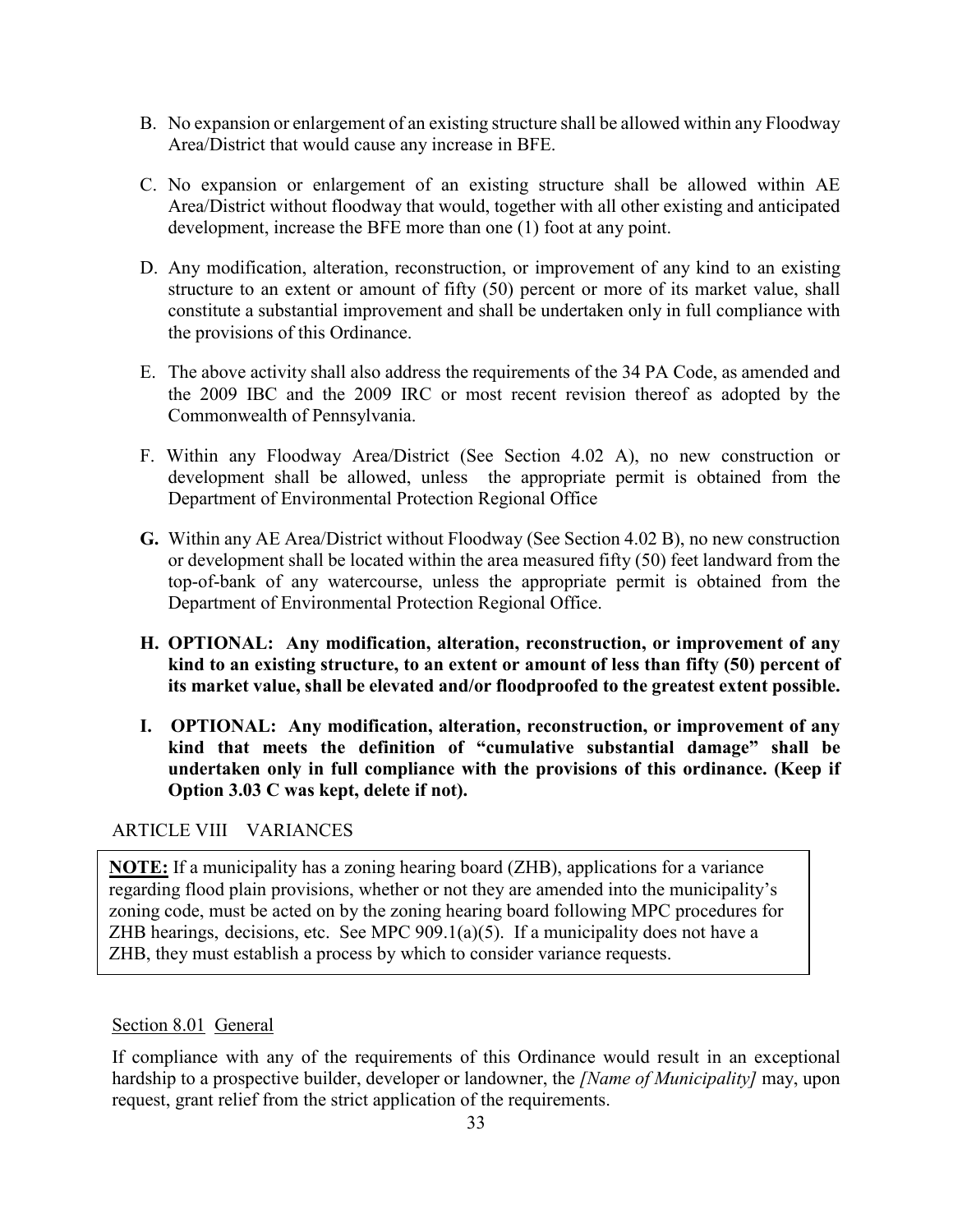#### Section 8.02 Variance Procedures and Conditions

Requests for variances shall be considered by the *[Name of Municipality]* in accordance with the procedures contained in Section  $3.11$  and the following:

- **A. OPTIONAL: No variance shall be granted within any Identified Floodplain Area that would cause any increase in BFE. In A Area/District, BFEs are determined using the methodology in Section 4.02 C. (If chosen, delete B and C below).**
- B. No variance shall be granted for any construction, development, use, or activity within any Floodway Area/District that would cause any increase in the BFE.
- C. No variance shall be granted for any construction, development, use, or activity within any AE Area/District without floodway that would, together with all other existing and anticipated development, increase the BFE more than one (1) foot at any point.
- D. No variances shall be granted for a proposed accessory structure that exceeds square feet in size. A signed Non-Conversion Agreement is required as a condition of receiving the variance.
- E. Except for a possible modification of the Regulatory Flood Elevation requirement involved, no variance shall be granted for any of the other requirements pertaining specifically to development regulated by Special Permit (**or Prohibited Activities**) (Article VI) or to Development Which May Endanger Human Life (Section 5.04).
- F. If granted, a variance shall involve only the least modification necessary to provide relief.
- G. In granting any variance, the *[Name of Municipality]* shall attach whatever reasonable conditions and safeguards it considers necessary in order to protect the public health, safety, and welfare, and to achieve the objectives of this Ordinance.
- H. Whenever a variance is granted, the *[Name of Municipality]* shall notify the applicant in writing that:
	- 1. The granting of the variance may result in increased premium rates for flood insurance.
	- 2. Such variances may increase the risks to life and property.
- I. In reviewing any request for a variance, the *[Name of Municipality]* shall consider, at a minimum, the following:
	- 1. That there is good and sufficient cause.
	- 2. That failure to grant the variance would result in exceptional hardship to the applicant.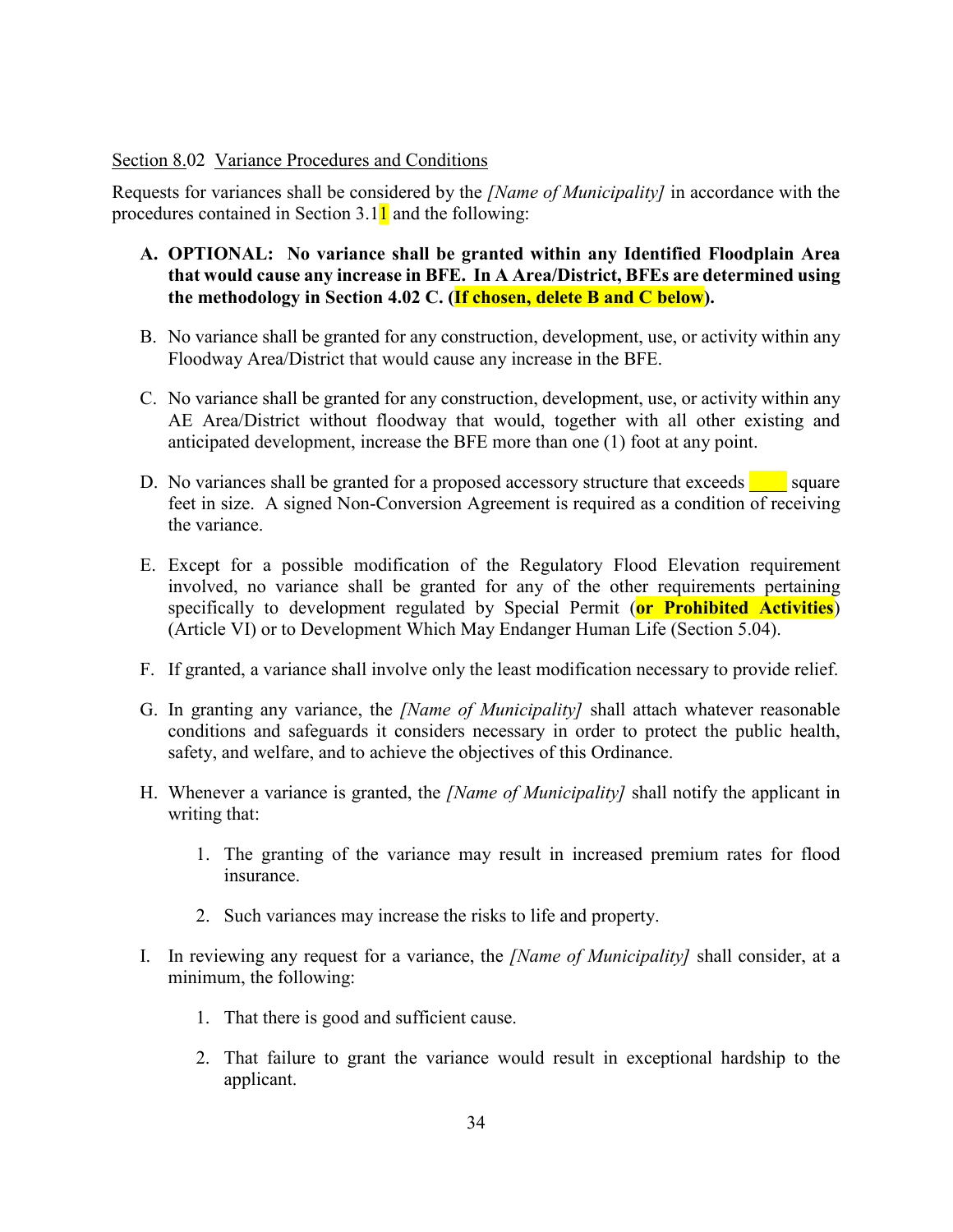- 3. That the granting of the variance will
	- a. neither result in an unacceptable or prohibited increase in flood heights, additional threats to public safety, or extraordinary public expense,
	- b. nor create nuisances, cause fraud on, or victimize the public, or conflict with any other applicable state or local ordinances and regulations.
- J. A complete record of all variance requests and related actions shall be maintained by the *[Name of Municipality]*. In addition, a report of all variances granted during the year shall be included in the annual report to the FEMA.

Notwithstanding any of the above, however, all structures shall be designed and constructed so as to have the capability of resisting the one-percent (1%) annual chance flood.

**NOTE:** In granting a variance, municipalities are held to the standard provided in 44 CFR 60.6. If a variance is granted erroneously, a municipality remains liable for failing to meet the minimum standards of the National Flood Insurance Program.

# ARTICLE IX. DEFINITIONS

## Section 9.01 General

Unless specifically defined below, words and phrases used in this Ordinance shall be interpreted so as to give this Ordinance its' most reasonable application.

## Section 9.02 Specific Definitions

- 1. Accessory use or structure a use or structure on the same lot with, and of a nature customarily incidental and subordinate to, the principal use or structure.
- 2. Base flood a flood which has a one percent chance of being equaled or exceeded in any given year (also called the "100-year flood" or one-percent (1%) annual chance flood).
- 3. Base flood discharge the volume of water resulting from a Base Flood as it passes a given location within a given time, usually expressed in cubic feet per second (cfs).
- 4. Base flood elevation (BFE) the elevation shown on the Flood Insurance Rate Map (FIRM) for Zones AE, AH, A1-30 that indicates the water surface elevation resulting from a flood that has a 1-percent or greater chance of being equaled or exceeded in any given year.
- 5. Basement any area of the building having its floor below ground level on all sides.
- 6. Building a combination of materials to form a permanent structure having walls and a roof. Included shall be all manufactured homes and trailers to be used for human habitation.
- 7. Cumulative substantial damage flood related damages sustained by a structure on two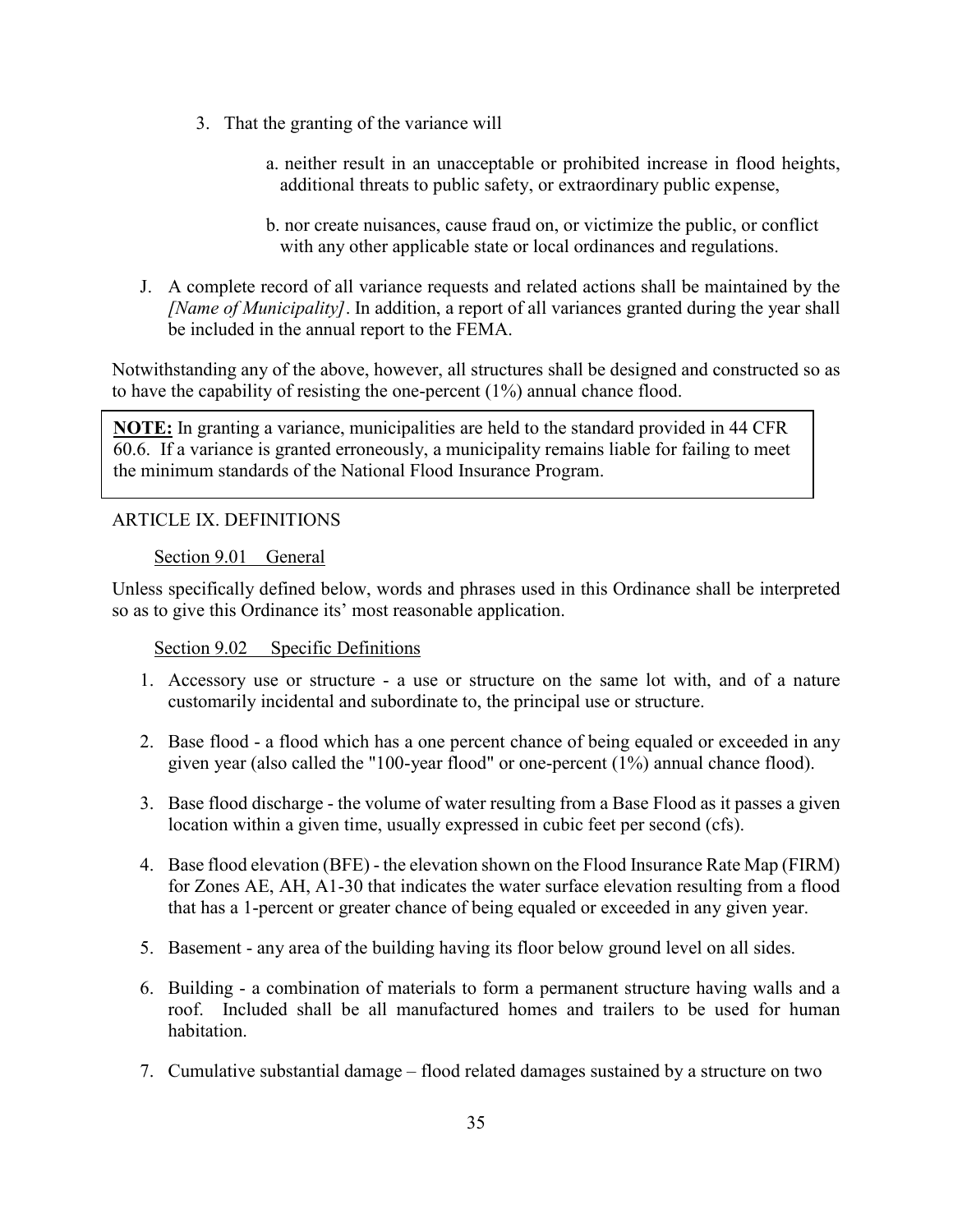separate occasions during a 10-year period for which the cost of repairs at the time of each such flood event, on average, equals or exceeds 25 percent of the market value of the structure before the damages occurred.

**NOTE**: Include this definition when optional provisions for cumulative substantial damage (Sections 3.03 C and 7.02 F) are used.

- 8. Declaration of Land Restriction (Non-Conversion Agreement) A form signed by the property owner to agree not to convert or modify in any manner that is inconsistent with the terms of the permit and these regulations, certain enclosures below the lowest floor of elevated buildings and certain accessory structures. The form requires the owner to record it on the property deed to inform future owners of the restrictions.
- 9. Development any man-made change to improved or unimproved real estate, including but not limited to the construction, reconstruction, renovation, repair, expansion, or alteration of buildings or other structures; the placement of manufactured homes; streets, and other paving; utilities; filling, grading and excavation; mining; dredging; drilling operations; storage of equipment or materials; and the subdivision of land.
- 10. Existing manufactured home park or subdivision a manufactured home park or subdivision for which the construction of facilities for servicing the lots on which the manufactured homes are to be affixed (including, at a minimum, the installation of utilities, the construction of streets, and either final site grading or the pouring of concrete pads) is completed before the effective date of the floodplain management regulations adopted by a community.
- 11. Expansion to an existing manufactured home park or subdivision the preparation of additional sites by the construction of facilities for servicing the lots on which the manufactured homes are to be affixed (including the installation of utilities, the construction of streets, and either final site grading or the pouring of concrete pads).
- 12. Flood a temporary inundation of normally dry land areas.
- 13. Flood Insurance Rate Map (FIRM) the official map on which the Federal Emergency Management Agency has delineated both the areas of special flood hazards and the risk premium zones applicable to the community.
- 14. Flood Insurance Study (FIS) the official report provided by the Federal Emergency Management Agency that includes flood profiles, the Flood Insurance Rate Map, the Flood Boundary and Floodway Map, and the water surface elevation of the base flood.
- 15. Floodplain area a relatively flat or low land area which is subject to partial or complete inundation from an adjoining or nearby stream, river or watercourse; and/or any area subject to the unusual and rapid accumulation of surface waters from any source.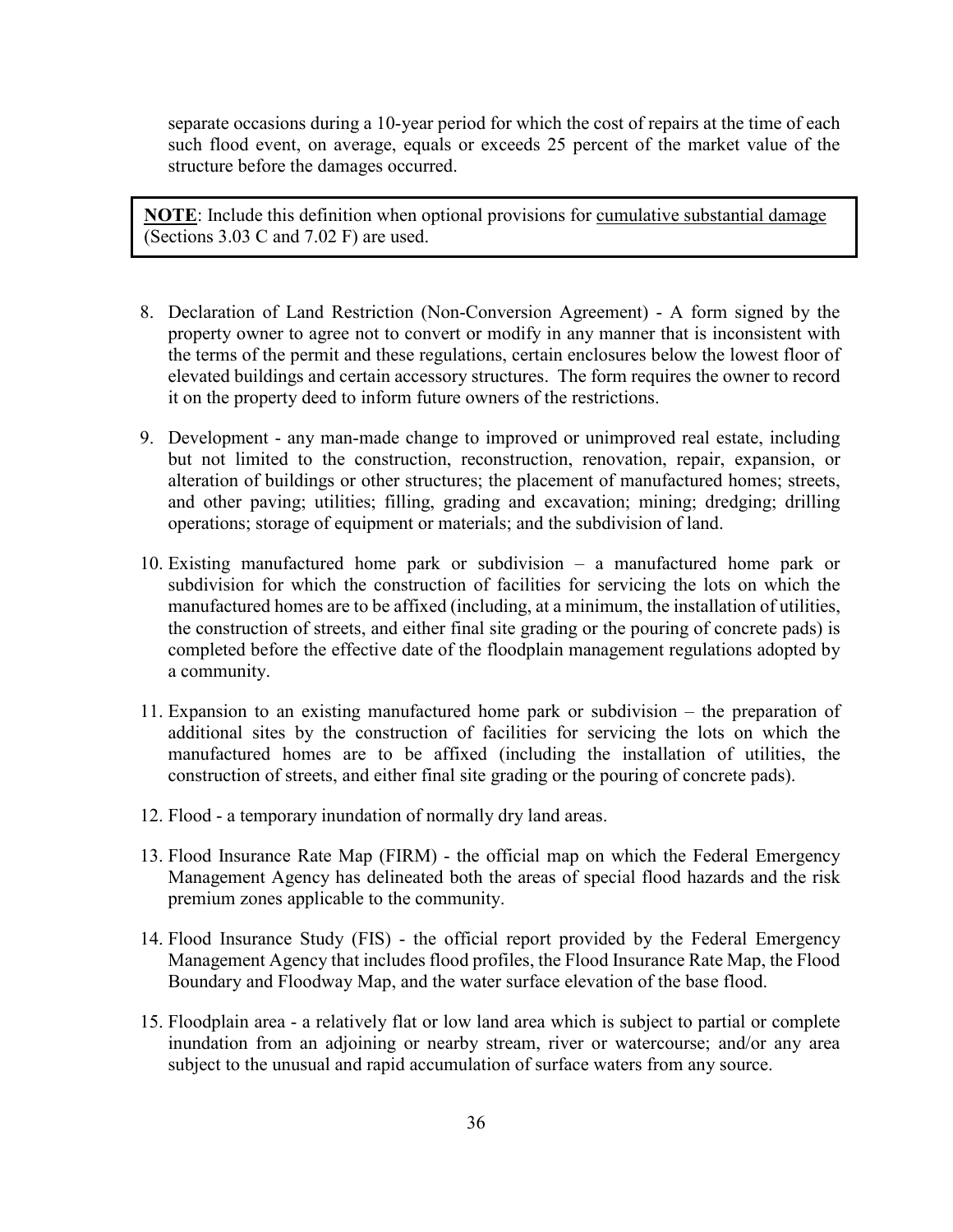- 16. Floodproofing any combination of structural and nonstructural additions, changes, or adjustments to structures which reduce or eliminate flood damage to real estate or improved real property, water and sanitary facilities, structures and their contents.
- 17. Floodway the channel of a river or other watercourse and the adjacent land areas that must be reserved in order to discharge the base flood without cumulatively increasing the water surface elevation more than one foot.
- 18. Highest Adjacent Grade The highest natural elevation of the ground surface prior to construction next to the proposed walls of a structure.
- 19. Historic structures any structure that is:
	- a. Listed individually in the National Register of Historic Places (a listing maintained by the Department of Interior) or preliminarily determined by the Secretary of the Interior as meeting the requirements for individual listing on the National Register;
	- b. Certified or preliminarily determined by the Secretary of the Interior as contributing to the historical significance of a registered historic district or a district preliminarily determined by the Secretary to qualify as a registered historic district;
	- c. Individually listed on a state inventory of historic places in states which have been approved by the Secretary of the Interior; or
	- d. Individually listed on a local inventory of historic places in communities with historic preservation that have been certified either:
		- i. By an approved state program as determined by the Secretary of the Interior or
		- ii. Directly by the Secretary of the Interior in states without approved programs.
- 20. Identified Floodplain Area- this term is an umbrella term that includes all of the areas within which the community has selected to enforce floodplain regulations. It will always include the area identified as the Special Flood Hazard Area on the Flood Insurance Rate Maps and Flood Insurance Study, but may include additional areas identified by the community. See Sections 4.01 and 4.02 for the specifics on what areas the community has included in the Identified Floodplain Area.
- 21. Lowest floor the lowest floor of the lowest fully enclosed area (including basement). An unfinished, flood resistant partially enclosed area, used solely for parking of vehicles, building access, and incidental storage, in an area other than a basement area is not considered the lowest floor of a building, provided that such space is not designed and built so that the structure is in violation of the applicable non-elevation design requirements of this ordinance.
- 22. Manufactured home a structure, transportable in one or more sections, which is built on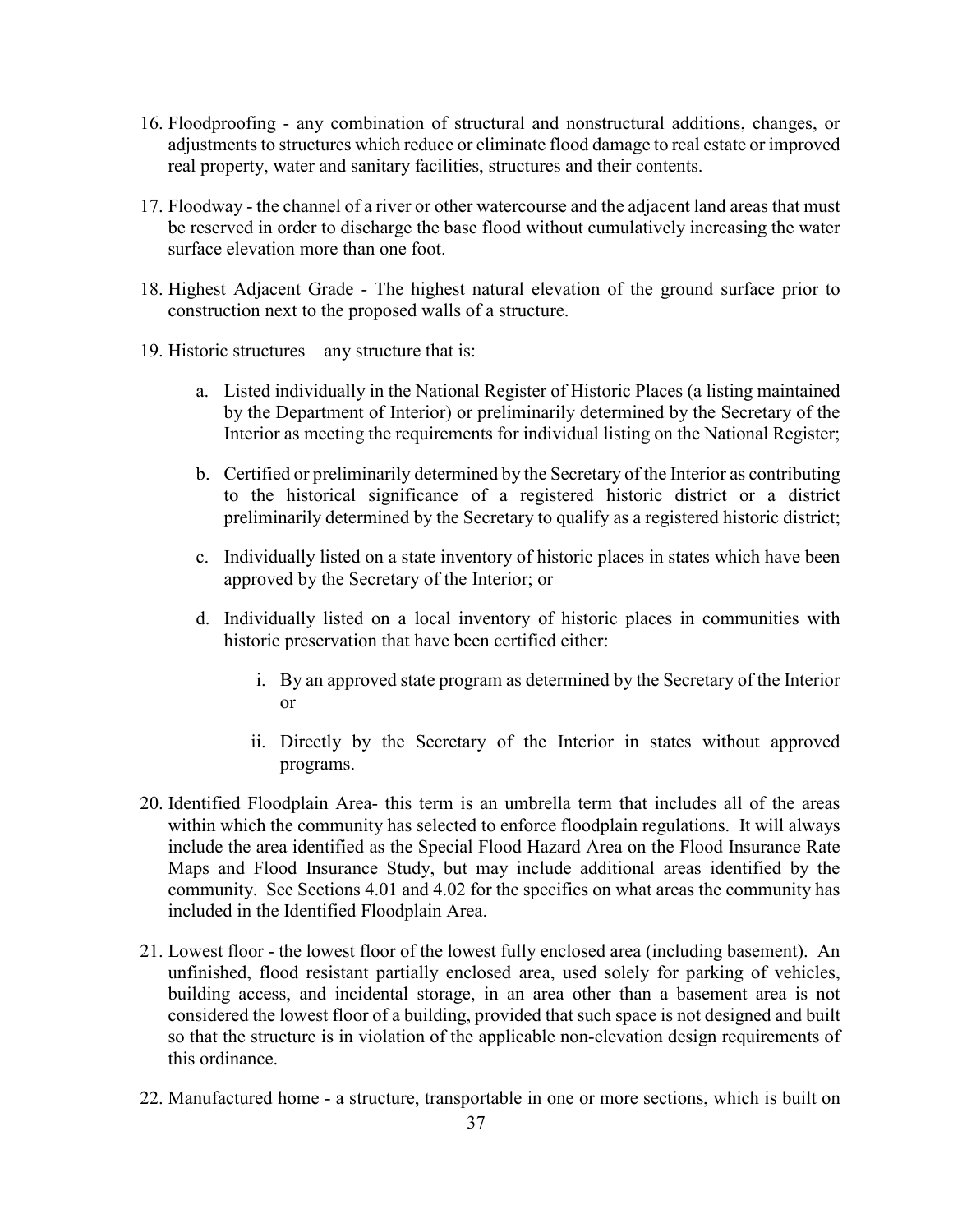a permanent chassis, and is designed for use with or without a permanent foundation when attached to the required utilities. The term includes park trailers, travel trailers, recreational and other similar vehicles which are placed on a site for more than 180 consecutive days.

- 23. Manufactured home park or subdivision a parcel (or contiguous parcels) of land divided into two or more manufactured home lots for rent or sale.
- 24. New construction structures for which the start of construction commenced on or after the *effective start date of this floodplain management ordinance* and includes any subsequent improvements to such structures. Any construction started after *[the initial Flood Insurance Rate Map issued for the municipality]* and before *the effective start date of this floodplain management ordinance* is subject to the ordinance in effect at the time the permit was issued, provided the start of construction was within 180 days of permit issuance.
- 25. New manufactured home park or subdivision a manufactured home park or subdivision for which the construction of facilities for servicing the lots on which the manufactured homes are to be affixed (including at a minimum, the installation of utilities, the construction of streets, and either final site grading or the pouring of concrete pads) is completed on or after the effective date of floodplain management regulations adopted by a community.
- 26. Person an individual, partnership, public or private association or corporation, firm, trust, estate, municipality, governmental unit, public utility or any other legal entity whatsoever, which is recognized by law as the subject of rights and duties.
- 27. Post-FIRM Structure *-* is a structure for which construction or substantial improvement occurred after December 31, 1974 or on or after the community's initial Flood Insurance Rate Map (FIRM) dated **MM/DD/YYYY**, whichever is later, and, as such, would be required to be compliant with the regulations of the National Flood Insurance Program.
- 28. Pre-FIRM Structure is a structure for which construction or substantial improvement occurred on or before December 31, 1974 or before the community's initial Flood Insurance Rate Map (FIRM) dated **MM/DD/YYYY**, whichever is later, and, as such, would not be required to be compliant with the regulations of the National Flood Insurance Program.
- 29. Recreational vehicle a vehicle which is:
	- a. built on a single chassis;
	- b. not more than 400 square feet, measured at the largest horizontal projections;
	- c. designed to be self-propelled or permanently towable by a light-duty truck,
	- d. not designed for use as a permanent dwelling but as temporary living quarters for recreational, camping, travel, or seasonal use.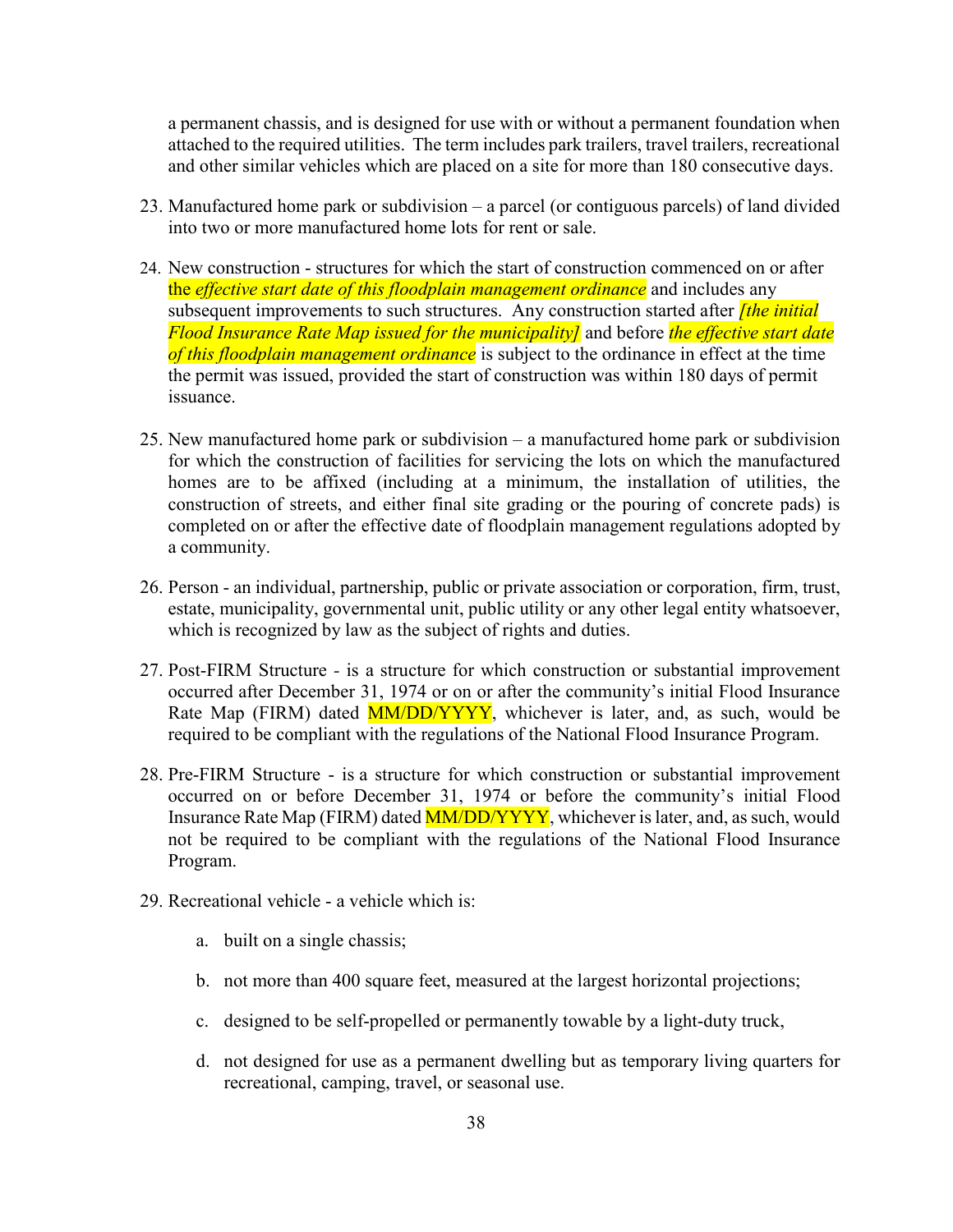30. Regulatory Flood Elevation - the base flood elevation (BFE) or estimated flood height as determined using simplified methods plus a freeboard safety factor of one and one-half (1  $\frac{1}{2}$ ) feet. The freeboard safety factor also applies to utilities and ductwork.

**NOTE**: The one and one-half  $(1 \frac{1}{2})$  foot freeboard is an alternative to the basic NFIP elevation requirement to elevate or floodproof to the Base Flood Elevation. Municipalities are free to establish freeboard requirements based on existing conditions, historical data, etc.

- 31. Special permit a special approval which is required for hospitals, nursing homes, jails, and new manufactured home parks/ subdivisions and substantial improvements to such existing parks, when such development is located in all, or a designated portion of a floodplain.
- 32. Special flood hazard area (SFHA) means an area in the floodplain subject to a 1 percent or greater chance of flooding in any given year. It is shown on the FIRM as Zone A, AO, A1-A30, AE, A99, or, AH.
- 33. Start of construction includes substantial improvement and other proposed new development and means the date the Permit was issued, provided the actual start of construction, repair, reconstruction, rehabilitation, addition, placement, or other improvement was within 180 days after the date of the permit and shall be completed within twelve (12) months after the date of issuance of the permit unless a time extension is granted, in writing, by the Floodplain Administrator. The actual start means either the first placement of permanent construction of a structure on a site, such as the pouring of slab or footings, the installation of piles, the construction of columns, or any work beyond the stage of excavation; or the placement of a manufacture home on a foundation. Permanent construction does not include land preparation, such as clearing, grading, and filling; nor does it include the installation of streets and walkways; nor does it include excavation for a basement, footings, piers, or foundations or the erection of temporary forms; nor does it include the installation on the property of accessory buildings, such as garages or sheds not occupied as dwelling units or not part of the main structure. For a substantial improvement, the actual start of construction means the first alteration of any wall, ceiling, floor, or other structural part of a building, whether or not that alteration affects the external dimensions of the building.
- 34. Structure a walled and roofed building, including a gas or liquid storage tank that is principally above ground, as well as a manufactured home.
- 35. Subdivision the division or re-division of a lot, tract, or parcel of land by any means into two or more lots, tracts, parcels or other divisions of land including changes in existing lot lines for the purpose, whether immediate or future, of lease, partition by the court for distribution to heirs, or devisees, transfer of ownership or building or lot development: Provided, however, that the subdivision by lease of land for agricultural purposes into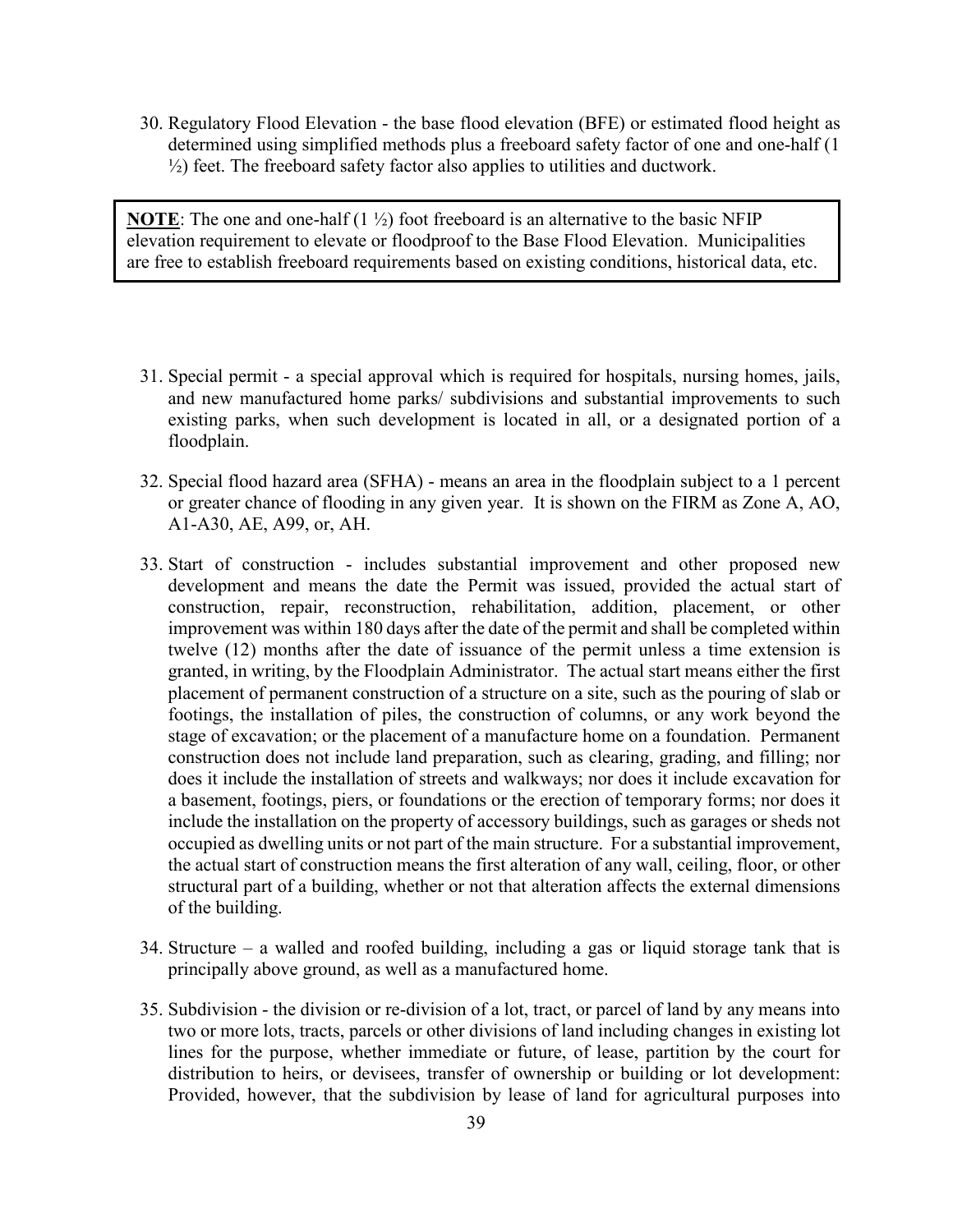parcels of more than ten acres, not involving any new street or easement of access or any residential dwelling, shall be exempted.

- 36. Substantial damage damage from any cause sustained by a structure whereby the cost of restoring the structure to its before-damaged condition would equal or exceed fifty (50) percent or more of the market value of the structure before the damage occurred.
- 37. Substantial improvement any reconstruction, rehabilitation, addition, or other improvement of a structure, of which the cost equals or exceeds fifty (50) percent of the market value of the structure before the "start of construction" of the improvement. This term includes structures which have incurred "substantial damage" *or "cumulative substantial damage" (keep when a cumulative substantial damage provision is used, delete "or cumulative substantial damage" above if not)* regardless of the actual repair work performed. The term does not, however, include any project for improvement of a structure to correct existing violations of state or local health, sanitary, or safety code specifications which have been identified by the local code enforcement official and which are the minimum necessary to assure safe living conditions.
- 38. Uniform Construction Code (UCC) The statewide building code adopted by The Pennsylvania General Assembly in 1999 applicable to new construction in all municipalities whether administered by the municipality, a third party or the Department of Labor and Industry. Applicable to residential and commercial buildings, The Code adopted The International Residential Code (IRC) and the International Building Code (IBC), by reference, as the construction standard applicable with the State floodplain construction. For coordination purposes, references to the above are made specifically to various sections of the IRC and the IBC.
- 39. Variance- A grant of relief by a community from the terms of a floodplain management regulation.
- 40. Violation means the failure of a structure or other development to be fully compliant with the community's floodplain management regulations. A structure or other development without the elevation certificate, other certifications, or other evidence of compliance required in 44 CFR  $\S 60.3(b)(5)$ , (c)(4), (c)(10), (d)(3), (e)(2), (e)(4), or (e)(5) is presumed to be in violation until such time as that documentation is provided.